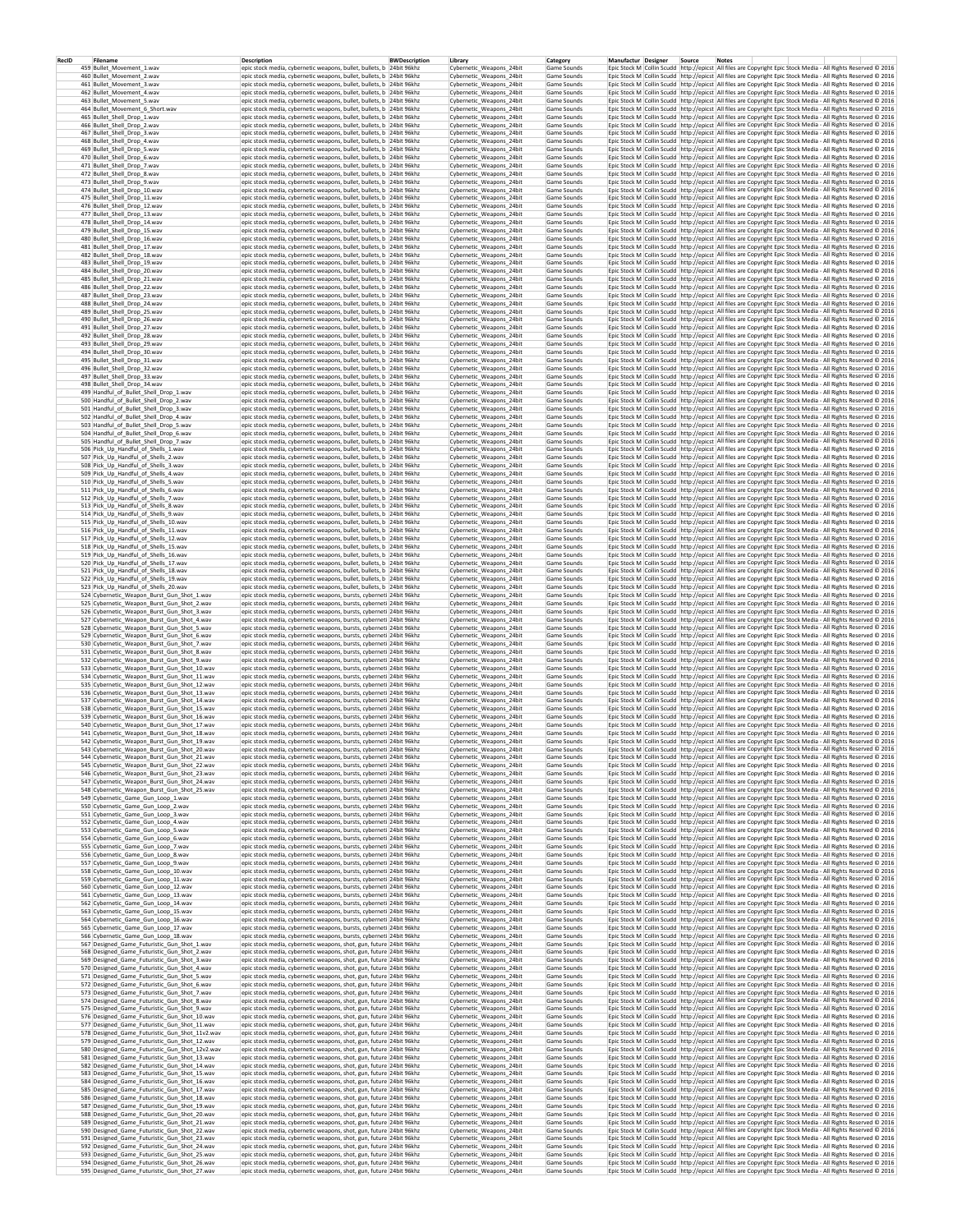| 597 Designed Game Futuristic Gun Shot 29.wav                                                                                                                                                                                                                                                        | epic stock media, cybernetic weapons, shot, gun, future 24bit 96khz<br>epic stock media, cybernetic weapons, shot, gun, future 24bit 96khz                                                                        |                                                                     | Cybernetic Weapons 24bit<br>Cybernetic_Weapons_24bit                             | Game Sounds<br>Game Sounds                |  | Epic Stock M Collin Scudd http://epicst All files are Copyright Epic Stock Media - All Rights Reserved @ 2016<br>Epic Stock M Collin Scudd http://epicst All files are Copyright Epic Stock Media - All Rights Reserved @ 2016                                                                                                                        |
|-----------------------------------------------------------------------------------------------------------------------------------------------------------------------------------------------------------------------------------------------------------------------------------------------------|-------------------------------------------------------------------------------------------------------------------------------------------------------------------------------------------------------------------|---------------------------------------------------------------------|----------------------------------------------------------------------------------|-------------------------------------------|--|-------------------------------------------------------------------------------------------------------------------------------------------------------------------------------------------------------------------------------------------------------------------------------------------------------------------------------------------------------|
| 598 Designed Game Futuristic Gun Shot 30.wav<br>599 Designed Game Futuristic Gun Shot 31.way                                                                                                                                                                                                        | epic stock media, cybernetic weapons, shot, gun, future 24bit 96khz                                                                                                                                               |                                                                     | Cybernetic_Weapons_24bit                                                         | Game Sounds                               |  | Epic Stock M   Collin Scudd   http://epicst   All files are Copyright Epic Stock Media - All Rights Reserved @ 2016                                                                                                                                                                                                                                   |
| 600 Designed Game Futuristic Gun Shot 32.wav                                                                                                                                                                                                                                                        | epic stock media, cybernetic weapons, shot, gun, future 24bit 96khz<br>epic stock media, cybernetic weapons, shot, gun, future 24bit 96khz                                                                        |                                                                     | Cybernetic Weapons 24bit<br>Cybernetic Weapons 24bit                             | Game Sounds<br>Game Sounds                |  | Epic Stock M   Collin Scudd   http://epicst   All files are Copyright Epic Stock Media - All Rights Reserved @ 2016<br>Epic Stock M   Collin Scudd   http://epicst   All files are Copyright Epic Stock Media - All Rights Reserved @ 2016                                                                                                            |
| 601 Designed_Game_Futuristic_Gun_Shot_33.wav<br>602 Designed Game Futuristic Gun Shot 34 way                                                                                                                                                                                                        | epic stock media, cybernetic weapons, shot, gun, future 24bit 96khz<br>epic stock media, cybernetic weapons, shot, gun, future 24bit 96khz                                                                        |                                                                     | Cybernetic_Weapons_24bit<br>Cybernetic Weapons 24bit                             | Game Sounds<br>Game Sounds                |  | Epic Stock M Collin Scudd http://epicst All files are Copyright Epic Stock Media - All Rights Reserved @ 2016<br>Epic Stock M Collin Scudd http://epicst All files are Copyright Epic Stock Media - All Rights Reserved C 2016                                                                                                                        |
| 603 Designed_Game_Futuristic_Gun_Shot_35.wav<br>604 Designed_Game_Futuristic_Gun_Shot_36.wav                                                                                                                                                                                                        | epic stock media, cybernetic weapons, shot, gun, future 24bit 96khz<br>epic stock media, cybernetic weapons, shot, gun, future 24bit 96khz                                                                        |                                                                     | Cybernetic_Weapons_24bit<br>Cybernetic_Weapons_24bit                             | Game Sounds<br>Game Sounds                |  | Epic Stock M Collin Scudd http://epicst All files are Copyright Epic Stock Media - All Rights Reserved @ 2016<br>Epic Stock M Collin Scudd http://epicst All files are Copyright Epic Stock Media - All Rights Reserved C 2016                                                                                                                        |
| 605 Designed_Game_Futuristic_Gun_Shot_37.wav<br>606 Designed Game Futuristic Gun Shot 38.wav                                                                                                                                                                                                        | epic stock media, cybernetic weapons, shot, gun, future 24bit 96khz<br>epic stock media, cybernetic weapons, shot, eun, future 24bit 96khz                                                                        |                                                                     | Cybernetic_Weapons_24bit<br>Cybernetic Weapons 24bit                             | Game Sounds<br>Game Sounds                |  | Epic Stock M Collin Scudd http://epicst All files are Copyright Epic Stock Media - All Rights Reserved @ 2016<br>Epic Stock M Collin Scudd http://epicst All files are Copyright Epic Stock Media - All Rights Reserved @ 2016                                                                                                                        |
| 607 Designed_Game_Futuristic_Gun_Shot_39.wav<br>608 Designed Game Futuristic Gun Shot 40.wav                                                                                                                                                                                                        | epic stock media, cybernetic weapons, shot, gun, future 24bit 96khz<br>epic stock media, cybernetic weapons, shot, gun, future 24bit 96khz                                                                        |                                                                     | Cybernetic_Weapons_24bit<br>Cybernetic Weapons 24bit                             | Game Sounds<br>Game Sounds                |  | Epic Stock M Collin Scudd http://epicst All files are Copyright Epic Stock Media - All Rights Reserved @ 2016<br>Epic Stock M Collin Scudd http://epicst All files are Copyright Epic Stock Media - All Rights Reserved C 2016                                                                                                                        |
| 609 Designed_Game_Futuristic_Gun_Shot_41.wav                                                                                                                                                                                                                                                        | epic stock media, cybernetic weapons, shot, gun, future 24bit 96khz                                                                                                                                               |                                                                     | Cybernetic_Weapons_24bit                                                         | Game Sounds                               |  | Epic Stock M Collin Scudd http://epicst All files are Copyright Epic Stock Media - All Rights Reserved @ 2016                                                                                                                                                                                                                                         |
| 610 Designed_Game_Futuristic_Gun_Shot_42.wav<br>611 Designed_Game_Futuristic_Gun_Shot_43.wav                                                                                                                                                                                                        | epic stock media, cybernetic weapons, shot, gun, future 24bit 96khz<br>epic stock media, cybernetic weapons, shot, gun, future 24bit 96khz                                                                        |                                                                     | Cybernetic_Weapons_24bit<br>Cybernetic_Weapons_24bit                             | Game Sounds<br>Game Sounds                |  | Epic Stock M Collin Scudd http://epicst All files are Copyright Epic Stock Media - All Rights Reserved © 2016<br>Epic Stock M Collin Scudd http://epicst All files are Copyright Epic Stock Media - All Rights Reserved @ 2016                                                                                                                        |
| 612 Designed_Game_Futuristic_Gun_Shot_44.wav<br>613 Designed_Game_Futuristic_Gun_Shot_45.wav                                                                                                                                                                                                        | epic stock media, cybernetic weapons, shot, gun, future 24bit 96khz<br>epic stock media, cybernetic weapons, shot, gun, future 24bit 96khz                                                                        |                                                                     | Cybernetic_Weapons_24bit<br>Cybernetic Weapons 24bit                             | Game Sounds<br>Game Sounds                |  | Epic Stock M Collin Scudd http://epicst All files are Copyright Epic Stock Media - All Rights Reserved @ 2016<br>Epic Stock M Collin Scudd http://epicst All files are Copyright Epic Stock Media - All Rights Reserved @ 2016                                                                                                                        |
| 614 Designed Game Futuristic Gun Shot 46.wav<br>615 Designed Game Futuristic Gun Shot 47.wav                                                                                                                                                                                                        | epic stock media, cybernetic weapons, shot, gun, future 24bit 96khz<br>epic stock media, cybernetic weapons, shot, gun, future 24bit 96khz                                                                        |                                                                     | Cybernetic_Weapons_24bit<br>Cybernetic Weapons 24bit                             | Game Sounds<br>Game Sounds                |  | Epic Stock M Collin Scudd http://epicst All files are Copyright Epic Stock Media - All Rights Reserved C 2016<br>Epic Stock M Collin Scudd http://epicst All files are Copyright Epic Stock Media - All Rights Reserved C 2016                                                                                                                        |
| 616 Designed Game Futuristic Gun Shot 48.wav<br>617 Designed Game Futuristic Gun Shot 49.way                                                                                                                                                                                                        | epic stock media, cybernetic weapons, shot, gun, future 24bit 96khz<br>epic stock media, cybernetic weapons, shot, gun, future 24bit 96khz                                                                        |                                                                     | Cybernetic_Weapons_24bit<br>Cybernetic Weapons 24bit                             | Game Sounds<br>Game Sounds                |  | Epic Stock M Collin Scudd http://epicst All files are Copyright Epic Stock Media - All Rights Reserved @ 2016<br>Epic Stock M Collin Scudd   http://epicst   All files are Copyright Epic Stock Media - All Rights Reserved @ 2016                                                                                                                    |
| 618 Designed Game Futuristic Gun Shot 50, way<br>619 Designed Game Futuristic Gun Shot 50v2.wav                                                                                                                                                                                                     | epic stock media, cybernetic weapons, shot, gun, future 24bit 96khz<br>epic stock media, cybernetic weapons, shot, gun, future 24bit 96khz                                                                        |                                                                     | Cybernetic Weapons 24bit<br>Cybernetic Weapons 24bit                             | Game Sounds<br>Game Sounds                |  | Epic Stock M Collin Scudd http://epicst All files are Copyright Epic Stock Media - All Rights Reserved © 2016<br>Epic Stock M   Collin Scudd   http://epicst   All files are Copyright Epic Stock Media - All Rights Reserved @ 2016                                                                                                                  |
| 620 Designed_Game_Futuristic_Gun_Shot_51.wav<br>621 Designed Game Futuristic Gun Shot 52.wav                                                                                                                                                                                                        | epic stock media, cybernetic weapons, shot, gun, future 24bit 96khz<br>epic stock media, cybernetic weapons, shot, gun, future 24bit 96khz                                                                        |                                                                     | Cybernetic_Weapons_24bit<br>Cybernetic Weapons 24bit                             | Game Sounds<br>Game Sounds                |  | Epic Stock M Collin Scudd http://epicst All files are Copyright Epic Stock Media - All Rights Reserved @ 2016<br>Epic Stock M Collin Scudd http://epicst All files are Copyright Epic Stock Media - All Rights Reserved @ 2016                                                                                                                        |
| 622 Designed Game Futuristic Gun Shot 53.wav                                                                                                                                                                                                                                                        | epic stock media, cybernetic weapons, shot, gun, future 24bit 96khz                                                                                                                                               |                                                                     | Cybernetic Weapons 24bit                                                         | Game Sounds                               |  | Epic Stock M Collin Scudd http://epicst All files are Copyright Epic Stock Media - All Rights Reserved @ 2016                                                                                                                                                                                                                                         |
| 623 Designed Game Futuristic Gun Shot 54.wav<br>624 Designed_Game_Futuristic_Gun_Shot_55.wav                                                                                                                                                                                                        | epic stock media, cybernetic weapons, shot, gun, future 24bit 96khz<br>epic stock media, cybernetic weapons, shot, gun, future 24bit 96khz                                                                        |                                                                     | Cybernetic Weapons 24bit<br>Cybernetic_Weapons_24bit                             | Game Sounds<br>Game Sounds                |  | Epic Stock M Collin Scudd http://epicst All files are Copyright Epic Stock Media - All Rights Reserved C 2016<br>Epic Stock M Collin Scudd http://epicst All files are Copyright Epic Stock Media - All Rights Reserved @ 2016                                                                                                                        |
| 625 Designed_Game_Futuristic_Gun_Shot_56.wav<br>626 Designed_Game_Futuristic_Gun_Shot_57.wav                                                                                                                                                                                                        | epic stock media, cybernetic weapons, shot, gun, future 24bit 96khz<br>epic stock media, cybernetic weapons, shot, gun, future 24bit 96khz                                                                        |                                                                     | Cybernetic Weapons 24bit<br>Cybernetic_Weapons_24bit                             | Game Sounds<br>Game Sounds                |  | Epic Stock M Collin Scudd http://epicst All files are Copyright Epic Stock Media - All Rights Reserved @ 2016<br>Epic Stock M Collin Scudd http://epicst All files are Copyright Epic Stock Media - All Rights Reserved @ 2016                                                                                                                        |
| 627 Designed_Game_Futuristic_Gun_Shot_58.wav<br>628 Designed_Game_Futuristic_Gun_Shot_58v2.wav                                                                                                                                                                                                      | epic stock media, cybernetic weapons, shot, gun, future 24bit 96khz<br>epic stock media, cybernetic weapons, shot, gun, future 24bit 96khz                                                                        |                                                                     | Cybernetic_Weapons_24bit<br>Cybernetic_Weapons_24bit                             | Game Sounds<br>Game Sounds                |  | Epic Stock M Collin Scudd http://epicst All files are Copyright Epic Stock Media - All Rights Reserved C 2016<br>Epic Stock M Collin Scudd http://epicst All files are Copyright Epic Stock Media - All Rights Reserved @ 2016                                                                                                                        |
| 629 Designed_Game_Futuristic_Gun_Shot_59.wav<br>630 Designed Game Futuristic Gun Shot 60.wav                                                                                                                                                                                                        | epic stock media, cybernetic weapons, shot, gun, future 24bit 96khz<br>epic stock media, cybernetic weapons, shot, gun, future 24bit 96khz                                                                        |                                                                     | Cybernetic Weapons 24bit<br>Cybernetic Weapons 24bit                             | Game Sounds<br>Game Sounds                |  | Epic Stock M Collin Scudd http://epicst All files are Copyright Epic Stock Media - All Rights Reserved @ 2016<br>Epic Stock M Collin Scudd http://epicst All files are Copyright Epic Stock Media - All Rights Reserved @ 2016                                                                                                                        |
| 631 Designed_Game_Futuristic_Gun_Shot_61.wav<br>632 Designed Game Futuristic Gun Shot 62.wav                                                                                                                                                                                                        | epic stock media, cybernetic weapons, shot, gun, future 24bit 96khz<br>epic stock media, cybernetic weapons, shot, gun, future 24bit 96khz                                                                        |                                                                     | Cybernetic_Weapons_24bit<br>Cybernetic Weapons 24bit                             | Game Sounds<br>Game Sounds                |  | Epic Stock M Collin Scudd http://epicst All files are Copyright Epic Stock Media - All Rights Reserved @ 2016<br>Epic Stock M Collin Scudd http://epicst All files are Copyright Epic Stock Media - All Rights Reserved © 2016                                                                                                                        |
| 633 Designed Game Futuristic Gun Shot 63.wav<br>634 Designed Game Futuristic Gun Shot 64.wav                                                                                                                                                                                                        | epic stock media, cybernetic weapons, shot, gun, future 24bit 96khz<br>epic stock media, cybernetic weapons, shot, gun, future 24bit 96khz                                                                        |                                                                     | Cybernetic Weapons 24bit<br>Cybernetic Weapons 24bit                             | Game Sounds<br>Game Sounds                |  | Epic Stock M Collin Scudd http://epicst All files are Copyright Epic Stock Media - All Rights Reserved © 2016<br>Epic Stock M Collin Scudd http://epicst All files are Copyright Epic Stock Media - All Rights Reserved C 2016                                                                                                                        |
| 635 Designed_Game_Futuristic_Gun_Shot_65.wav                                                                                                                                                                                                                                                        | epic stock media, cybernetic weapons, shot, gun, future 24bit 96khz                                                                                                                                               |                                                                     | Cybernetic_Weapons_24bit                                                         | Game Sounds                               |  | Epic Stock M Collin Scudd http://epicst All files are Copyright Epic Stock Media - All Rights Reserved @ 2016                                                                                                                                                                                                                                         |
| 636 Designed Game Futuristic Gun Shot 66.wav<br>637 Designed Game Futuristic Gun Shot 67.wav                                                                                                                                                                                                        | epic stock media, cybernetic weapons, shot, gun, future 24bit 96khz<br>epic stock media, cybernetic weapons, shot, gun, future 24bit 96khz                                                                        |                                                                     | Cybernetic_Weapons_24bit<br>Cybernetic Weapons 24bit                             | Game Sounds<br>Game Sounds                |  | Epic Stock M Collin Scudd http://epicst All files are Copyright Epic Stock Media - All Rights Reserved @ 2016<br>Epic Stock M Collin Scudd http://epicst All files are Copyright Epic Stock Media - All Rights Reserved C 2016                                                                                                                        |
| 638 Designed Game Futuristic Gun Shot 68.wav<br>639 Designed Game Futuristic Gun Shot 69.wav                                                                                                                                                                                                        | epic stock media, cybernetic weapons, shot, gun, future 24bit 96khz<br>epic stock media, cybernetic weapons, shot, gun, future 24bit 96khz                                                                        |                                                                     | Cybernetic Weapons 24bit<br>Cybernetic_Weapons_24bit                             | Game Sounds<br>Game Sounds                |  | Epic Stock M   Collin Scudd   http://epicst   All files are Copyright Epic Stock Media - All Rights Reserved @ 2016<br>Epic Stock M Collin Scudd http://epicst All files are Copyright Epic Stock Media - All Rights Reserved @ 2016                                                                                                                  |
| 640 Designed Game Futuristic Gun Shot 70 way<br>641 Designed Game Futuristic Gun Shot 71, way                                                                                                                                                                                                       | epic stock media, cybernetic weapons, shot, gun, future 24bit 96khz<br>epic stock media, cybernetic weapons, shot, gun, future 24bit 96khz                                                                        |                                                                     | Cybernetic Weapons 24bit<br>Cybernetic Weapons 24bit                             | Game Sounds<br>Game Sounds                |  | Epic Stock M Collin Scudd http://epicst All files are Copyright Epic Stock Media - All Rights Reserved C 2016<br>Epic Stock M Collin Scudd http://epicst All files are Copyright Epic Stock Media - All Rights Reserved @ 2016                                                                                                                        |
| 642 Designed Game Futuristic Gun Shot 72.wav<br>643 Designed_Game_Futuristic_Gun_Shot_73.wav                                                                                                                                                                                                        | epic stock media, cybernetic weapons, shot, gun, future 24bit 96khz<br>epic stock media, cybernetic weapons, shot, gun, future 24bit 96khz                                                                        |                                                                     | Cybernetic Weapons 24bit<br>Cybernetic_Weapons_24bit                             | Game Sounds<br>Game Sounds                |  | Epic Stock M Collin Scudd http://epicst All files are Copyright Epic Stock Media - All Rights Reserved C 2016<br>Epic Stock M Collin Scudd http://epicst All files are Copyright Epic Stock Media - All Rights Reserved @ 2016                                                                                                                        |
| 644 Designed Game Futuristic Gun Shot 74.wav<br>645 Designed_Game_Futuristic_Gun_Shot_75.wav                                                                                                                                                                                                        | epic stock media, cybernetic weapons, shot, eun, future 24bit 96khz<br>epic stock media, cybernetic weapons, shot, gun, future 24bit 96khz                                                                        |                                                                     | Cybernetic Weapons 24bit<br>Cybernetic_Weapons_24bit                             | Game Sounds<br>Game Sounds                |  | Epic Stock M Collin Scudd http://epicst All files are Copyright Epic Stock Media - All Rights Reserved @ 2016<br>Epic Stock M Collin Scudd http://epicst All files are Copyright Epic Stock Media - All Rights Reserved @ 2016                                                                                                                        |
| 646 Designed Game Futuristic Gun Shot 76.wav                                                                                                                                                                                                                                                        | epic stock media, cybernetic weapons, shot, gun, future 24bit 96khz                                                                                                                                               |                                                                     | Cybernetic Weapons 24bit                                                         | Game Sounds                               |  | Epic Stock M Collin Scudd http://epicst All files are Copyright Epic Stock Media - All Rights Reserved C 2016                                                                                                                                                                                                                                         |
| 647 Designed_Game_Futuristic_Gun_Shot_77.wav<br>648 Designed_Game_Futuristic_Gun_Shot_78.wav                                                                                                                                                                                                        | epic stock media, cybernetic weapons, shot, gun, future 24bit 96khz<br>epic stock media, cybernetic weapons, shot, eun, future 24bit 96khz                                                                        |                                                                     | Cybernetic_Weapons_24bit<br>Cybernetic Weapons 24bit                             | Game Sounds<br>Game Sounds                |  | Epic Stock M Collin Scudd http://epicst All files are Copyright Epic Stock Media - All Rights Reserved @ 2016<br>Epic Stock M Collin Scudd http://epicst All files are Copyright Epic Stock Media - All Rights Reserved © 2016                                                                                                                        |
| 649 Designed_Game_Futuristic_Gun_Shot_79.wav<br>650 Designed_Game_Futuristic_Gun_Shot_80.wav                                                                                                                                                                                                        | epic stock media, cybernetic weapons, shot, gun, future 24bit 96khz<br>epic stock media, cybernetic weapons, shot, gun, future 24bit 96khz                                                                        |                                                                     | Cybernetic_Weapons_24bit<br>Cybernetic_Weapons_24bit                             | Game Sounds<br>Game Sounds                |  | Epic Stock M Collin Scudd http://epicst All files are Copyright Epic Stock Media - All Rights Reserved @ 2016<br>Epic Stock M Collin Scudd http://epicst All files are Copyright Epic Stock Media - All Rights Reserved @ 2016                                                                                                                        |
| 651 Designed_Game_Futuristic_Gun_Shot_81.wav<br>652 Designed Game Futuristic Gun Shot 82.wav                                                                                                                                                                                                        | epic stock media, cybernetic weapons, shot, gun, future 24bit 96khz<br>epic stock media, cybernetic weapons, shot, gun, future 24bit 96khz                                                                        |                                                                     | Cybernetic_Weapons_24bit<br>Cybernetic_Weapons_24bit                             | Game Sounds<br>Game Sounds                |  | Epic Stock M Collin Scudd http://epicst All files are Copyright Epic Stock Media - All Rights Reserved © 2016<br>Epic Stock M Collin Scudd http://epicst All files are Copyright Epic Stock Media - All Rights Reserved @ 2016                                                                                                                        |
| 653 Designed Game Futuristic Gun Shot 83.wav<br>654 Designed_Game_Futuristic_Gun_Shot_84.wav                                                                                                                                                                                                        | epic stock media, cybernetic weapons, shot, gun, future 24bit 96khz<br>epic stock media, cybernetic weapons, shot, gun, future 24bit 96khz                                                                        |                                                                     | Cybernetic Weapons 24bit<br>Cybernetic Weapons 24bit                             | Game Sounds<br>Game Sounds                |  | Epic Stock M Collin Scudd http://epicst All files are Copyright Epic Stock Media - All Rights Reserved C 2016<br>Epic Stock M Collin Scudd http://epicst All files are Copyright Epic Stock Media - All Rights Reserved @ 2016                                                                                                                        |
| 655 Designed Game Futuristic Gun Shot 85.wav<br>656 Designed Game Futuristic Gun Shot 85v2.wav                                                                                                                                                                                                      | epic stock media, cybernetic weapons, shot, gun, future 24bit 96khz<br>epic stock media, cybernetic weapons, shot, gun, future 24bit 96khz                                                                        |                                                                     | Cybernetic Weapons 24bit<br>Cybernetic Weapons 24bit                             | Game Sounds<br>Game Sounds                |  | Epic Stock M   Collin Scudd   http://epicst   All files are Copyright Epic Stock Media - All Rights Reserved @ 2016<br>Epic Stock M Collin Scudd http://epicst All files are Copyright Epic Stock Media - All Rights Reserved C 2016                                                                                                                  |
| 657 Designed Game Futuristic Gun Shot 85v3.wav<br>658 Designed Game Futuristic Gun Shot 86.wav                                                                                                                                                                                                      | epic stock media, cybernetic weapons, shot, gun, future 24bit 96khz<br>epic stock media, cybernetic weapons, shot, gun, future 24bit 96khz                                                                        |                                                                     | Cybernetic Weapons 24bit<br>Cybernetic_Weapons_24bit                             | Game Sounds<br>Game Sounds                |  | Epic Stock M   Collin Scudd   http://epicst   All files are Copyright Epic Stock Media - All Rights Reserved @ 2016<br>Epic Stock M Collin Scudd http://epicst All files are Copyright Epic Stock Media - All Rights Reserved @ 2016                                                                                                                  |
| 659 Designed Game Futuristic Gun Shot 87.wav<br>660 Designed Game Futuristic Gun Shot 87v2.wav                                                                                                                                                                                                      | epic stock media, cybernetic weapons, shot, gun, future 24bit 96khz<br>epic stock media, cybernetic weapons, shot, gun, future 24bit 96khz                                                                        |                                                                     | Cybernetic_Weapons_24bit<br>Cybernetic Weapons 24bit                             | Game Sounds<br>Game Sounds                |  | Epic Stock M   Collin Scudd   http://epicst   All files are Copyright Epic Stock Media - All Rights Reserved @ 2016<br>Epic Stock M Collin Scudd http://epicst All files are Copyright Epic Stock Media - All Rights Reserved @ 2016                                                                                                                  |
| 661 Designed Game Futuristic Gun Shot 87v3.wav<br>662 Designed_Game_Futuristic_Gun_Shot_87v4.wav                                                                                                                                                                                                    | epic stock media, cybernetic weapons, shot, gun, future 24bit 96khz<br>epic stock media, cybernetic weapons, shot, gun, future 24bit 96khz                                                                        |                                                                     | Cybernetic Weapons 24bit<br>Cybernetic_Weapons_24bit                             | Game Sounds<br>Game Sounds                |  | Epic Stock M Collin Scudd http://epicst All files are Copyright Epic Stock Media - All Rights Reserved C 2016<br>Epic Stock M Collin Scudd http://epicst All files are Copyright Epic Stock Media - All Rights Reserved @ 2016                                                                                                                        |
| 663 Designed Game Futuristic Gun Shot 88.wav                                                                                                                                                                                                                                                        | epic stock media, cybernetic weapons, shot, gun, future 24bit 96khz                                                                                                                                               |                                                                     | Cybernetic Weapons 24bit                                                         | Game Sounds                               |  | Epic Stock M Collin Scudd http://epicst All files are Copyright Epic Stock Media - All Rights Reserved @ 2016                                                                                                                                                                                                                                         |
| 664 Designed_Game_Futuristic_Gun_Shot_88v2.wav<br>665 Designed_Game_Futuristic_Gun_Shot_88v3.wav                                                                                                                                                                                                    | epic stock media, cybernetic weapons, shot, gun, future 24bit 96khz<br>epic stock media, cybernetic weapons, shot, gun, future 24bit 96khz                                                                        |                                                                     | Cybernetic_Weapons_24bit<br>Cybernetic Weapons 24bit                             | Game Sounds<br>Game Sounds                |  | Epic Stock M Collin Scudd http://epicst All files are Copyright Epic Stock Media - All Rights Reserved @ 2016<br>Epic Stock M Collin Scudd http://epicst All files are Copyright Epic Stock Media - All Rights Reserved @ 2016                                                                                                                        |
| 666 Designed_Game_Futuristic_Gun_Shot_89.wav<br>667 Designed Game Futuristic Gun Shot 90.wav                                                                                                                                                                                                        | epic stock media, cybernetic weapons, shot, gun, future 24bit 96khz<br>epic stock media, cybernetic weapons, shot, gun, future 24bit 96khz                                                                        |                                                                     | Cybernetic_Weapons_24bit<br>Cybernetic Weapons 24bit                             | Game Sounds<br>Game Sounds                |  | Epic Stock M Collin Scudd http://epicst All files are Copyright Epic Stock Media - All Rights Reserved @ 2016<br>Epic Stock M Collin Scudd http://epicst All files are Copyright Epic Stock Media - All Rights Reserved @ 2016                                                                                                                        |
| 668 Designed_Game_Futuristic_Gun_Shot_90v2.wav<br>669 Designed_Game_Futuristic_Gun_Shot_91.wav                                                                                                                                                                                                      | epic stock media, cybernetic weapons, shot, gun, future 24bit 96khz<br>epic stock media, cybernetic weapons, shot, gun, future 24bit 96khz                                                                        |                                                                     | Cybernetic_Weapons_24bit<br>Cybernetic_Weapons_24bit                             | Game Sounds<br>Game Sounds                |  | Epic Stock M Collin Scudd http://epicst All files are Copyright Epic Stock Media - All Rights Reserved @ 2016<br>Epic Stock M Collin Scudd http://epicst All files are Copyright Epic Stock Media - All Rights Reserved C 2016                                                                                                                        |
| 670 Designed_Game_Futuristic_Gun_Shot_91v2.wav<br>671 Designed_Game_Futuristic_Gun_Shot_91v3.wav                                                                                                                                                                                                    | epic stock media, cybernetic weapons, shot, gun, future 24bit 96khz<br>epic stock media, cybernetic weapons, shot, gun, future 24bit 96khz                                                                        |                                                                     | Cybernetic_Weapons_24bit<br>Cybernetic_Weapons_24bit                             | Game Sounds<br>Game Sounds                |  | Epic Stock M Collin Scudd http://epicst All files are Copyright Epic Stock Media - All Rights Reserved © 2016<br>Epic Stock M Collin Scudd http://epicst All files are Copyright Epic Stock Media - All Rights Reserved @ 2016                                                                                                                        |
| 672 Designed Game Futuristic Gun Shot 92,way<br>673 Designed_Game_Futuristic_Gun_Shot_92v2.wav                                                                                                                                                                                                      | epic stock media, cybernetic weapons, shot, gun, future 24bit 96khz<br>epic stock media, cybernetic weapons, shot, gun, future 24bit 96khz                                                                        |                                                                     | Cybernetic Weapons 24bit<br>Cybernetic_Weapons_24bit                             | Game Sounds<br>Game Sounds                |  | Epic Stock M Collin Scudd http://epicst All files are Copyright Epic Stock Media - All Rights Reserved © 2016<br>Epic Stock M Collin Scudd http://epicst All files are Copyright Epic Stock Media - All Rights Reserved @ 2016                                                                                                                        |
| 674 Designed_Game_Futuristic_Gun_Shot_93.wav<br>675 Designed Game Futuristic Gun Shot 94.way                                                                                                                                                                                                        | epic stock media, cybernetic weapons, shot, gun, future 24bit 96khz<br>epic stock media, cybernetic weapons, shot, gun, future 24bit 96khz                                                                        |                                                                     | Cybernetic_Weapons_24bit<br>Cybernetic Weapons 24bit                             | Game Sounds<br>Game Sounds                |  | Epic Stock M Collin Scudd http://epicst All files are Copyright Epic Stock Media - All Rights Reserved @ 2016<br>Epic Stock M Collin Scudd   http://epicst   All files are Copyright Epic Stock Media - All Rights Reserved @ 2016                                                                                                                    |
| 676 Designed Game Futuristic Gun Shot 95, way<br>677 Designed Game Futuristic Gun Shot 96.wav                                                                                                                                                                                                       | epic stock media, cybernetic weapons, shot, gun, future 24bit 96khz<br>epic stock media, cybernetic weapons, shot, gun, future 24bit 96khz                                                                        |                                                                     | Cybernetic Weapons 24bit<br>Cybernetic_Weapons_24bit                             | Game Sounds<br>Game Sounds                |  | Epic Stock M Collin Scudd http://epicst All files are Copyright Epic Stock Media - All Rights Reserved © 2016<br>Epic Stock M Collin Scudd http://epicst All files are Copyright Epic Stock Media - All Rights Reserved @ 2016                                                                                                                        |
| 678 Designed Game Futuristic Gun Shot 97.wav<br>679 Designed Game Futuristic Gun Shot 97v2.wav                                                                                                                                                                                                      | epic stock media, cybernetic weapons, shot, gun, future 24bit 96khz                                                                                                                                               |                                                                     | Cybernetic Weapons 24bit<br>Cybernetic Weapons 24bit                             | Game Sounds<br>Game Sounds                |  | Epic Stock M Collin Scudd http://epicst All files are Copyright Epic Stock Media - All Rights Reserved © 2016<br>Epic Stock M Collin Scudd http://epicst All files are Copyright Epic Stock Media - All Rights Reserved @ 2016                                                                                                                        |
| 680 Designed Game Futuristic Gun Shot 97v3 way                                                                                                                                                                                                                                                      | epic stock media, cybernetic weapons, shot, gun, future 24bit 96khz<br>epic stock media, cybernetic weapons, shot, gun, future 24bit 96khz                                                                        |                                                                     | Cybernetic Weapons 24bit<br>Cybernetic_Weapons_24bit                             | Game Sounds                               |  | Epic Stock M Collin Scudd http://epicst All files are Copyright Epic Stock Media - All Rights Reserved C 2016                                                                                                                                                                                                                                         |
| 681 Designed_Game_Futuristic_Gun_Shot_97v4.wav<br>682 Designed Game Futuristic Gun Shot 98.wav                                                                                                                                                                                                      | epic stock media, cybernetic weapons, shot, gun, future 24bit 96khz<br>epic stock media, cybernetic weapons, shot, gun, future  24bit 96kh2                                                                       |                                                                     |                                                                                  | Game Sounds                               |  |                                                                                                                                                                                                                                                                                                                                                       |
| 683 Designed_Game_Futuristic_Gun_Shot_98v2.wav<br>684 Designed_Game_Futuristic_Gun_Shot_98v3.wav                                                                                                                                                                                                    | epic stock media, cybernetic weapons, shot, gun, future 24bit 96khz                                                                                                                                               |                                                                     | Cybernetic Weapons 24bit                                                         | Game Sounds                               |  | Epic Stock M Collin Scudd http://epicst All files are Copyright Epic Stock Media - All Rights Reserved @ 2016<br>Epic Stock M_Collin Scudd_http://epicst   All files are Copyright Epic Stock Media - All Rights Reserved © 2016                                                                                                                      |
| 685 Designed_Game_Futuristic_Gun_Shot_98v4_Laser.wav epic stock media, cybernetic weapons, shot, gun, future 24bit 96khz                                                                                                                                                                            |                                                                                                                                                                                                                   | epic stock media, cybernetic weapons, shot, gun, future 24bit 96khz | Cybernetic_Weapons_24bit<br>Cybernetic_Weapons_24bit                             | Game Sounds<br>Game Sounds                |  | Epic Stock M Collin Scudd http://epicst All files are Copyright Epic Stock Media - All Rights Reserved @ 2016<br>Epic Stock M Collin Scudd http://epicst All files are Copyright Epic Stock Media - All Rights Reserved © 2016                                                                                                                        |
| 686 Designed Game Futuristic Gun Shot 98v5.wav                                                                                                                                                                                                                                                      | epic stock media, cybernetic weapons, shot, gun, future 24bit 96khz                                                                                                                                               |                                                                     | Cybernetic_Weapons_24bit<br>Cybernetic_Weapons_24bit                             | Game Sounds<br>Game Sounds                |  | Epic Stock M Collin Scudd http://epicst All files are Copyright Epic Stock Media - All Rights Reserved @ 2016<br>Epic Stock M Collin Scudd http://epicst All files are Copyright Epic Stock Media - All Rights Reserved © 2016                                                                                                                        |
| 687 Designed Game Futuristic Gun Shot 99.wav<br>688 Designed_Game_Futuristic_Gun_Shot_100.wav                                                                                                                                                                                                       | epic stock media, cybernetic weapons, shot, gun, future 24bit 96khz<br>epic stock media, cybernetic weapons, shot, gun, future 24bit 96khz                                                                        |                                                                     | Cybernetic Weapons 24bit<br>Cybernetic_Weapons_24bit                             | Game Sounds<br>Game Sounds                |  | Epic Stock M Collin Scudd http://epicst All files are Copyright Epic Stock Media - All Rights Reserved @ 2016<br>Epic Stock M Collin Scudd http://epicst All files are Copyright Epic Stock Media - All Rights Reserved © 2016                                                                                                                        |
| 689 Designed_Game_Futuristic_Gun_Shot_100v2.wav                                                                                                                                                                                                                                                     | epic stock media, cybernetic weapons, shot, gun, future 24bit 96khz                                                                                                                                               |                                                                     | Cybernetic_Weapons_24bit                                                         | Game Sounds                               |  | Epic Stock M Collin Scudd http://epicst All files are Copyright Epic Stock Media - All Rights Reserved C 2016                                                                                                                                                                                                                                         |
| 690 Designed_Game_Futuristic_Gun_Shot_100v3.wav<br>691 Designed Game Futuristic Gun Shot 101.wav<br>692 Designed_Game_Futuristic_Gun_Shot_102.wav                                                                                                                                                   | epic stock media, cybernetic weapons, shot, gun, future 24bit 96khz<br>epic stock media, cybernetic weapons, shot, gun, future 24bit 96khz<br>epic stock media, cybernetic weapons, shot, gun, future 24bit 96khz |                                                                     | Cybernetic_Weapons_24bit<br>Cybernetic Weapons 24bit<br>Cybernetic_Weapons_24bit | Game Sounds<br>Game Sounds<br>Game Sounds |  | Epic Stock M Collin Scudd http://epicst All files are Copyright Epic Stock Media - All Rights Reserved © 2016<br>Epic Stock M Collin Scudd http://epicst All files are Copyright Epic Stock Media - All Rights Reserved @ 2016<br>Epic Stock M Collin Scudd http://epicst All files are Copyright Epic Stock Media - All Rights Reserved @ 2016       |
| 693 Designed Game Futuristic Gun Shot 103.way                                                                                                                                                                                                                                                       | epic stock media, cybernetic weapons, shot, gun, future 24bit 96khz                                                                                                                                               |                                                                     | Cybernetic Weapons 24bit                                                         | Game Sounds                               |  | Epic Stock M Collin Scudd http://epicst All files are Copyright Epic Stock Media - All Rights Reserved C 2016                                                                                                                                                                                                                                         |
| 694 Designed Game Futuristic Gun Shot 104.wav<br>695 Designed Game Futuristic Gun Shot 105.way                                                                                                                                                                                                      | epic stock media, cybernetic weapons, shot, eun, future 24bit 96khz<br>epic stock media, cybernetic weapons, shot, gun, future 24bit 96khz                                                                        |                                                                     | Cybernetic_Weapons_24bit<br>Cybernetic Weapons 24bit                             | Game Sounds<br>Game Sounds                |  | Epic Stock M Collin Scudd http://epicst All files are Copyright Epic Stock Media - All Rights Reserved © 2016<br>Epic Stock M Collin Scudd http://epicst All files are Copyright Epic Stock Media - All Rights Reserved C 2016                                                                                                                        |
| 696 Designed_Game_Futuristic_Gun_Shot_106.wav<br>697 Designed Game Futuristic Gun Shot 107.wav                                                                                                                                                                                                      | epic stock media, cybernetic weapons, shot, gun, future 24bit 96khz<br>epic stock media, cybernetic weapons, shot, gun, future 24bit 96khz                                                                        |                                                                     | Cybernetic_Weapons_24bit<br>Cybernetic Weapons 24bit                             | Game Sounds<br>Game Sounds                |  | Epic Stock M Collin Scudd http://epicst All files are Copyright Epic Stock Media - All Rights Reserved @ 2016<br>Epic Stock M   Collin Scudd   http://epicst   All files are Copyright Epic Stock Media - All Rights Reserved @ 2016                                                                                                                  |
| 698 Designed Game Futuristic Gun Shot 108.way<br>699 Designed Game Futuristic Gun Shot 109 way                                                                                                                                                                                                      | epic stock media, cybernetic weapons, shot, gun, future 24bit 96khz<br>epic stock media, cybernetic weapons, shot, gun, future 24bit 96khz                                                                        |                                                                     | Cybernetic_Weapons_24bit<br>Cybernetic Weapons 24bit                             | Game Sounds<br>Game Sounds                |  | Epic Stock M Collin Scudd http://epicst All files are Copyright Epic Stock Media - All Rights Reserved C 2016<br>Epic Stock M Collin Scudd http://epicst All files are Copyright Epic Stock Media - All Rights Reserved C 2016                                                                                                                        |
| 700 Designed_Game_Futuristic_Gun_Shot_110.wav<br>701 Designed Game Futuristic Gun Shot 111 Sniper.wav epic stock media, cybernetic weapons, shot, gun, future 24bit 96khz                                                                                                                           | epic stock media, cybernetic weapons, shot, gun, future 24bit 96khz                                                                                                                                               |                                                                     | Cybernetic_Weapons_24bit<br>Cybernetic_Weapons_24bit                             | Game Sounds<br>Game Sounds                |  | Epic Stock M Collin Scudd http://epicst All files are Copyright Epic Stock Media - All Rights Reserved C 2016<br>Epic Stock M Collin Scudd http://epicst All files are Copyright Epic Stock Media - All Rights Reserved @ 2016                                                                                                                        |
| 702 Designed_Game_Futuristic_Gun_Shot_112_Sniper.wav epic stock media, cybernetic weapons, shot, gun, future 24bit 96khz<br>703 Designed_Game_Futuristic_Gun_Shot_112v1_Sniper.w epic stock media, cybernetic weapons, shot, gun, future 24bit 96khz                                                |                                                                                                                                                                                                                   |                                                                     | Cybernetic Weapons 24bit<br>Cybernetic_Weapons_24bit                             | Game Sounds<br>Game Sounds                |  | Epic Stock M Collin Scudd http://epicst All files are Copyright Epic Stock Media - All Rights Reserved © 2016<br>Epic Stock M Collin Scudd http://epicst All files are Copyright Epic Stock Media - All Rights Reserved © 2016                                                                                                                        |
| 704 Designed_Game_Futuristic_Gun_Shot_112v2_Sniper.w epic stock media, cybernetic weapons, shot, gun, future 24bit 96khz<br>705 Designed_Game_Futuristic_Gun_Shot_113_Sniper.wav epic stock media, cybernetic weapons, shot, gun, future 24bit 96khz                                                |                                                                                                                                                                                                                   |                                                                     | Cybernetic_Weapons_24bit<br>Cybernetic_Weapons_24bit                             | Game Sounds<br>Game Sounds                |  | Epic Stock M Collin Scudd http://epicst All files are Copyright Epic Stock Media - All Rights Reserved @ 2016<br>Epic Stock M Collin Scudd http://epicst All files are Copyright Epic Stock Media - All Rights Reserved @ 2016                                                                                                                        |
| 706 Designed Game Futuristic Gun Shot 114.wav                                                                                                                                                                                                                                                       | epic stock media, cybernetic weapons, shot, gun, future 24bit 96khz                                                                                                                                               |                                                                     | Cybernetic Weapons 24bit                                                         | Game Sounds                               |  | Epic Stock M Collin Scudd http://epicst All files are Copyright Epic Stock Media - All Rights Reserved @ 2016                                                                                                                                                                                                                                         |
| 707 Designed_Game_Futuristic_Gun_Shot_115.wav<br>708 Designed_Game_Futuristic_Gun_Shot_116_RL.wav<br>709 Designed_Game_Futuristic_Gun_Shot_117.wav                                                                                                                                                  | epic stock media, cybernetic weapons, shot, gun, future 24bit 96khz<br>epic stock media, cybernetic weapons, shot, gun, future 24bit 96khz<br>epic stock media, cybernetic weapons, shot, gun, future 24bit 96khz |                                                                     | Cybernetic_Weapons_24bit<br>Cybernetic_Weapons_24bit<br>Cybernetic_Weapons_24bit | Game Sounds<br>Game Sounds<br>Game Sounds |  | Epic Stock M Collin Scudd http://epicst All files are Copyright Epic Stock Media - All Rights Reserved C 2016<br>Epic Stock M Collin Scudd http://epicst All files are Copyright Epic Stock Media - All Rights Reserved @ 2016<br>Epic Stock M Collin Scudd http://epicst All files are Copyright Epic Stock Media - All Rights Reserved © 2016       |
| 710 Designed Game Futuristic Gun Shot 117v2.wav                                                                                                                                                                                                                                                     | epic stock media, cybernetic weapons, shot, gun, future 24bit 96khz                                                                                                                                               |                                                                     | Cybernetic Weapons 24bit                                                         | Game Sounds                               |  | Epic Stock M Collin Scudd http://epicst All files are Copyright Epic Stock Media - All Rights Reserved @ 2016                                                                                                                                                                                                                                         |
| 711 Designed_Game_Futuristic_Gun_Shot_118_Sniper.wav epic stock media, cybernetic weapons, shot, gun, future 24bit 96khz<br>712 Designed_Game_Futuristic_Gun_Shot_119_Sniper.wav epic stock media, cybernetic weapons, shot, gun, future 24bit 96khz                                                |                                                                                                                                                                                                                   |                                                                     | Cybernetic_Weapons_24bit<br>Cybernetic_Weapons_24bit                             | Game Sounds<br>Game Sounds                |  | Epic Stock M Collin Scudd http://epicst All files are Copyright Epic Stock Media - All Rights Reserved @ 2016<br>Epic Stock M   Collin Scudd   http://epicst   All files are Copyright Epic Stock Media - All Rights Reserved @ 2016                                                                                                                  |
| 713 Designed Game Futuristic Gun Shot 120.wav<br>714 Designed Game Futuristic Gun Shot 121.wav                                                                                                                                                                                                      | epic stock media, cybernetic weapons, shot, gun, future 24bit 96khz<br>epic stock media, cybernetic weapons, shot, gun, future 24bit 96khz                                                                        |                                                                     | Cybernetic Weapons 24bit<br>Cybernetic Weapons 24bit                             | Game Sounds<br>Game Sounds                |  | Epic Stock M Collin Scudd http://epicst All files are Copyright Epic Stock Media - All Rights Reserved @ 2016<br>Epic Stock M   Collin Scudd   http://epicst   All files are Copyright Epic Stock Media - All Rights Reserved @ 2016                                                                                                                  |
| 715 Designed_Game_Futuristic_Gun_Shot_122.wav<br>716 Designed Game Futuristic Gun Shot 123.wav                                                                                                                                                                                                      | epic stock media, cybernetic weapons, shot, gun, future 24bit 96khz<br>epic stock media, cybernetic weapons, shot, gun, future 24bit 96khz                                                                        |                                                                     | Cybernetic_Weapons_24bit<br>Cybernetic Weapons 24bit                             | Game Sounds<br>Game Sounds                |  | Epic Stock M Collin Scudd http://epicst All files are Copyright Epic Stock Media - All Rights Reserved @ 2016<br>Epic Stock M Collin Scudd http://epicst All files are Copyright Epic Stock Media - All Rights Reserved C 2016                                                                                                                        |
| 717 Designed_Game_Futuristic_Gun_Shot_123v3.wav<br>718 Designed Game Futuristic Gun Shot 125.wav                                                                                                                                                                                                    | epic stock media, cybernetic weapons, shot, gun, future 24bit 96khz<br>epic stock media, cybernetic weapons, shot, gun, future 24bit 96khz                                                                        |                                                                     | Cybernetic_Weapons_24bit<br>Cybernetic Weapons 24bit                             | Game Sounds<br>Game Sounds                |  | Epic Stock M Collin Scudd http://epicst All files are Copyright Epic Stock Media - All Rights Reserved C 2016<br>Epic Stock M Collin Scudd http://epicst All files are Copyright Epic Stock Media - All Rights Reserved C 2016                                                                                                                        |
| 719 Designed_Game_Futuristic_Gun_Shot_126.wav<br>720 Designed Game Futuristic Gun Shot 127.wav                                                                                                                                                                                                      | epic stock media, cybernetic weapons, shot, gun, future 24bit 96khz<br>epic stock media, cybernetic weapons, shot, gun, future 24bit 96khz                                                                        |                                                                     | Cybernetic_Weapons_24bit<br>Cybernetic Weapons 24bit                             | Game Sounds<br>Game Sounds                |  | Epic Stock M Collin Scudd http://epicst All files are Copyright Epic Stock Media - All Rights Reserved © 2016<br>Epic Stock M Collin Scudd http://epicst All files are Copyright Epic Stock Media - All Rights Reserved C 2016                                                                                                                        |
| 721 Designed Game Futuristic Gun Shot 128.wav<br>722 Designed_Game_Futuristic_Gun_Shot_128v2.wav                                                                                                                                                                                                    | epic stock media, cybernetic weapons, shot, gun, future 24bit 96khz<br>epic stock media, cybernetic weapons, shot, gun, future 24bit 96khz                                                                        |                                                                     | Cybernetic Weapons 24bit<br>Cybernetic_Weapons_24bit                             | Game Sounds<br>Game Sounds                |  | Epic Stock M Collin Scudd http://epicst All files are Copyright Epic Stock Media - All Rights Reserved @ 2016<br>Epic Stock M Collin Scudd http://epicst All files are Copyright Epic Stock Media - All Rights Reserved C 2016                                                                                                                        |
| 723 Designed_Game_Futuristic_Gun_Shot_128v3.wav<br>724 Designed_Game_Futuristic_Gun_Shot_129.wav                                                                                                                                                                                                    | epic stock media, cybernetic weapons, shot, gun, future 24bit 96khz<br>epic stock media, cybernetic weapons, shot, gun, future 24bit 96khz                                                                        |                                                                     | Cybernetic_Weapons_24bit<br>Cybernetic_Weapons_24bit                             | Game Sounds<br>Game Sounds                |  | Epic Stock M Collin Scudd http://epicst All files are Copyright Epic Stock Media - All Rights Reserved @ 2016<br>Epic Stock M Collin Scudd http://epicst All files are Copyright Epic Stock Media - All Rights Reserved © 2016                                                                                                                        |
| 725 Designed_Game_Futuristic_Gun_Shot_129_Sniper.wav epic stock media, cybernetic weapons, shot, gun, future 24bit 96khz<br>726 Designed_Game_Futuristic_Gun_Shot_129v2_Sniper.w epic stock media, cybernetic weapons, shot, gun, future 24bit 96khz                                                |                                                                                                                                                                                                                   |                                                                     | Cybernetic Weapons 24bit<br>Cybernetic_Weapons_24bit                             | Game Sounds<br>Game Sounds                |  | Epic Stock M Collin Scudd http://epicst All files are Copyright Epic Stock Media - All Rights Reserved @ 2016<br>Epic Stock M Collin Scudd http://epicst All files are Copyright Epic Stock Media - All Rights Reserved C 2016                                                                                                                        |
| 727 Designed_Game_Futuristic_Gun_Shot_129v3_Sniper.w epic stock media, cybernetic weapons, shot, gun, future 24bit 96khz                                                                                                                                                                            |                                                                                                                                                                                                                   |                                                                     | Cybernetic_Weapons_24bit                                                         | Game Sounds                               |  | Epic Stock M Collin Scudd http://epicst All files are Copyright Epic Stock Media - All Rights Reserved @ 2016                                                                                                                                                                                                                                         |
| 728 Designed_Game_Futuristic_Gun_Shot_130.wav<br>729 Designed_Game_Futuristic_Gun_Shot_130_Sniper.wav epic stock media, cybernetic weapons, shot, gun, future 24bit 96khz                                                                                                                           | epic stock media, cybernetic weapons, shot, gun, future 24bit 96khz                                                                                                                                               |                                                                     | Cybernetic_Weapons_24bit<br>Cybernetic Weapons 24bit                             | Game Sounds<br>Game Sounds                |  | Epic Stock M Collin Scudd http://epicst All files are Copyright Epic Stock Media - All Rights Reserved @ 2016<br>Epic Stock M Collin Scudd http://epicst All files are Copyright Epic Stock Media - All Rights Reserved @ 2016                                                                                                                        |
| 730 Designed Game Futuristic Gun Shot 131.wav<br>731 Designed_Game_Futuristic_Gun_Shot_132_Laser.wav epic stock media, cybernetic weapons, shot, gun, future 24bit 96khz<br>732 Designed Game Futuristic Gun Shot 133 Laser.wav epic stock media, cybernetic weapons, shot, gun, future 24bit 96khz | epic stock media, cybernetic weapons, shot, gun, future 24bit 96khz                                                                                                                                               |                                                                     | Cybernetic Weapons 24bit<br>Cybernetic Weapons 24bit<br>Cybernetic Weapons 24bit | Game Sounds<br>Game Sounds<br>Game Sounds |  | Epic Stock M Collin Scudd http://epicst All files are Copyright Epic Stock Media - All Rights Reserved @ 2016<br>Epic Stock M   Collin Scudd   http://epicst   All files are Copyright Epic Stock Media - All Rights Reserved @ 2016<br>Epic Stock M Collin Scudd http://epicst All files are Copyright Epic Stock Media - All Rights Reserved @ 2016 |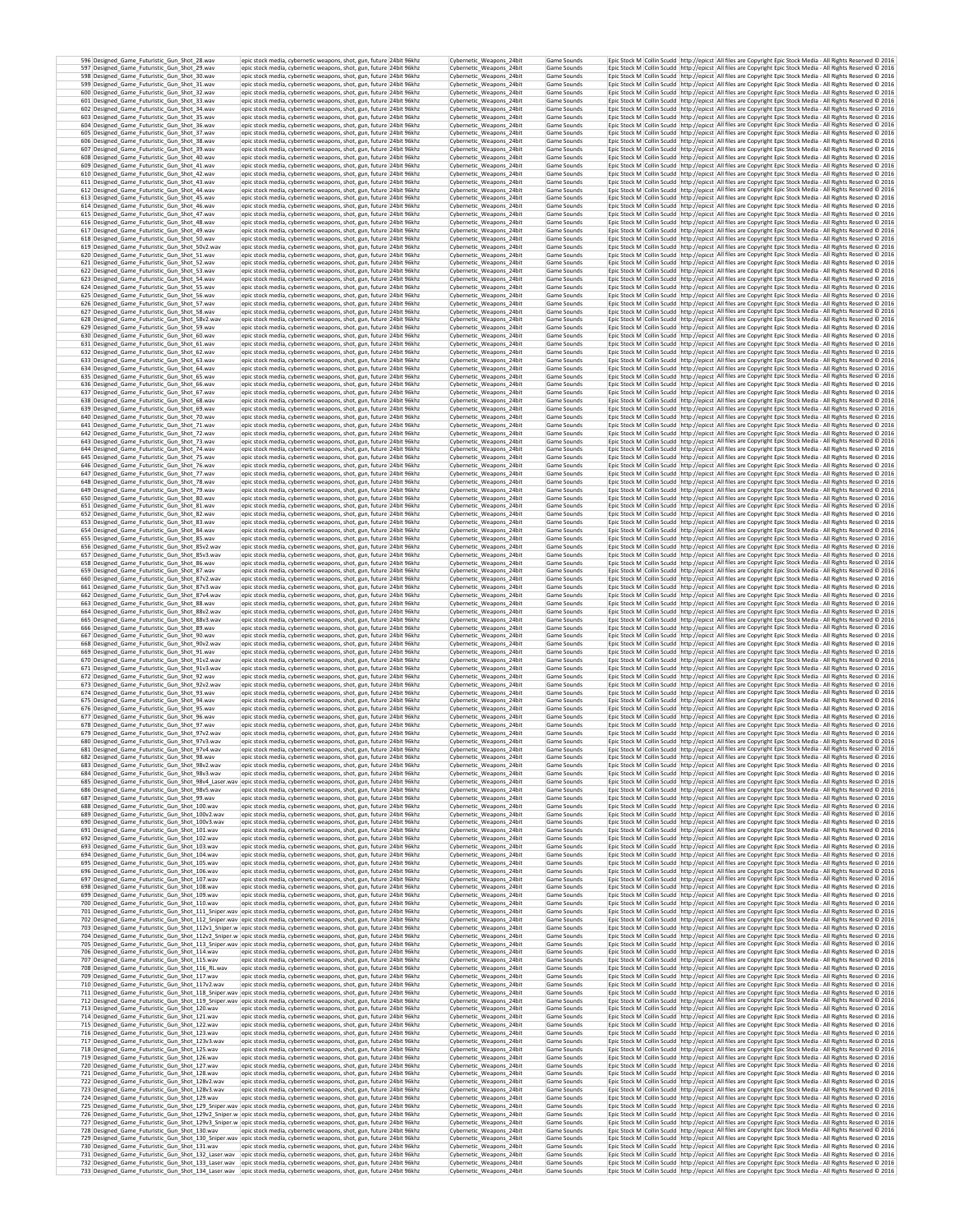|                                                                                                                      | 734 Designed_Game_Futuristic_Gun_Shot_135_Laser.wav  epic stock media, cybernetic weapons, shot, gun, future 24bit 96khz<br>735 Designed_Game_Futuristic_Gun_Shot_136_Laser.wav epic stock media, cybernetic weapons, shot, gun, future 24bit 96khz   | Cybernetic_Weapons_24bit<br>Cybernetic_Weapons_24bit                             | Game Sounds<br>Game Sounds |                                                                                                               | Epic Stock M Collin Scudd http://epicst All files are Copyright Epic Stock Media - All Rights Reserved @ 2016<br>Epic Stock M Collin Scudd http://epicst All files are Copyright Epic Stock Media - All Rights Reserved © 2016                                                                                                                  |  |
|----------------------------------------------------------------------------------------------------------------------|-------------------------------------------------------------------------------------------------------------------------------------------------------------------------------------------------------------------------------------------------------|----------------------------------------------------------------------------------|----------------------------|---------------------------------------------------------------------------------------------------------------|-------------------------------------------------------------------------------------------------------------------------------------------------------------------------------------------------------------------------------------------------------------------------------------------------------------------------------------------------|--|
|                                                                                                                      | 736 Designed_Game_Futuristic_Gun_Shot_137_Laser.wav epic stock media, cybernetic weapons, shot, gun, future 24bit 96khz                                                                                                                               | Cybernetic Weapons 24bit                                                         | Game Sounds                |                                                                                                               | Epic Stock M Collin Scudd http://epicst All files are Copyright Epic Stock Media - All Rights Reserved @ 2016                                                                                                                                                                                                                                   |  |
|                                                                                                                      | 737 Designed Game Futuristic Gun Shot 138 Laser.wav epic stock media, cybernetic weapons, shot, gun, future 24bit 96khz<br>738 Designed Game Futuristic Gun Shot 139 Laser.wav epic stock media, cybernetic weapons, shot, gun, future 24bit 96khz    | Cybernetic Weapons 24bit<br>Cybernetic Weapons 24bit                             | Game Sounds<br>Game Sounds |                                                                                                               | Epic Stock M   Collin Scudd   http://epicst   All files are Copyright Epic Stock Media - All Rights Reserved @ 2016<br>Epic Stock M Collin Scudd http://epicst All files are Copyright Epic Stock Media - All Rights Reserved @ 2016                                                                                                            |  |
|                                                                                                                      | 739 Designed_Game_Futuristic_Gun_Shot_140_Laser.wav  epic stock media, cybernetic weapons, shot, gun, future 24bit 96khz<br>740 Designed_Game_Futuristic_Gun_Shot_141_Laser.wav epic stock media, cybernetic weapons, shot, gun, future 24bit 96khz   | Cybernetic_Weapons_24bit<br>Cybernetic Weapons 24bit                             | Game Sounds<br>Game Sounds |                                                                                                               | Epic Stock M Collin Scudd http://epicst All files are Copyright Epic Stock Media - All Rights Reserved @ 2016<br>Epic Stock M Collin Scudd http://epicst All files are Copyright Epic Stock Media - All Rights Reserved C 2016                                                                                                                  |  |
|                                                                                                                      | 741 Designed_Game_Futuristic_Gun_Shot_142_Laser.wav  epic stock media, cybernetic weapons, shot, gun, future 24bit 96khz                                                                                                                              | Cybernetic Weapons 24bit                                                         | Game Sounds                |                                                                                                               | Epic Stock M Collin Scudd http://epicst All files are Copyright Epic Stock Media - All Rights Reserved @ 2016                                                                                                                                                                                                                                   |  |
|                                                                                                                      | 742 Designed_Game_Futuristic_Gun_Shot_143_Laser.wav epic stock media, cybernetic weapons, shot, gun, future 24bit 96khz<br>743 Designed_Game_Futuristic_Gun_Shot_144_Laser.wav epic stock media, cybernetic weapons, shot, gun, future 24bit 96khz    | Cybernetic_Weapons_24bit<br>Cybernetic_Weapons_24bit                             | Game Sounds<br>Game Sounds |                                                                                                               | Epic Stock M Collin Scudd http://epicst All files are Copyright Epic Stock Media - All Rights Reserved @ 2016<br>Epic Stock M Collin Scudd http://epicst All files are Copyright Epic Stock Media - All Rights Reserved @ 2016                                                                                                                  |  |
|                                                                                                                      | 744 Designed_Game_Futuristic_Gun_Shot_145_Laser.wav epic stock media, cybernetic weapons, shot, gun, future 24bit 96khz<br>745 Designed_Game_Futuristic_Gun_Shot_146_Laser.wav epic stock media, cybernetic weapons, shot, gun, future 24bit 96khz    | Cybernetic_Weapons_24bit<br>Cybernetic Weapons 24bit                             | Game Sounds<br>Game Sounds |                                                                                                               | Epic Stock M Collin Scudd http://epicst All files are Copyright Epic Stock Media - All Rights Reserved @ 2016<br>Epic Stock M Collin Scudd http://epicst All files are Copyright Epic Stock Media - All Rights Reserved @ 2016                                                                                                                  |  |
|                                                                                                                      | 746 Designed_Game_Futuristic_Gun_Shot_147_Laser.wav epic stock media, cybernetic weapons, shot, gun, future 24bit 96khz<br>747 Designed_Game_Futuristic_Gun_Shot_148_Laser.wav epic stock media, cybernetic weapons, shot, gun, future 24bit 96khz    | Cybernetic_Weapons_24bit<br>Cybernetic_Weapons_24bit                             | Game Sounds<br>Game Sounds |                                                                                                               | Epic Stock M Collin Scudd http://epicst All files are Copyright Epic Stock Media - All Rights Reserved @ 2016<br>Epic Stock M Collin Scudd http://epicst All files are Copyright Epic Stock Media - All Rights Reserved © 2016                                                                                                                  |  |
|                                                                                                                      | 748 Designed_Game_Futuristic_Gun_Shot_149_Laser.wav epic stock media, cybernetic weapons, shot, gun, future 24bit 96khz                                                                                                                               | Cybernetic_Weapons_24bit                                                         | Game Sounds                |                                                                                                               | Epic Stock M Collin Scudd http://epicst All files are Copyright Epic Stock Media - All Rights Reserved © 2016                                                                                                                                                                                                                                   |  |
|                                                                                                                      | 749 Designed_Game_Futuristic_Gun_Shot_150_Laser.wav  epic stock media, cybernetic weapons, shot, gun, future 24bit 96khz<br>750 Designed_Game_Futuristic_Gun_Shot_151_Laser.wav epic stock media, cybernetic weapons, shot, gun, future 24bit 96khz   | Cybernetic Weapons 24bit<br>Cybernetic_Weapons_24bit                             | Game Sounds<br>Game Sounds |                                                                                                               | Epic Stock M Collin Scudd http://epicst All files are Copyright Epic Stock Media - All Rights Reserved @ 2016<br>Epic Stock M Collin Scudd http://epicst All files are Copyright Epic Stock Media - All Rights Reserved @ 2016                                                                                                                  |  |
| 752 Designed Game Futuristic Gun Shot 153 Laser.wav                                                                  | 751 Designed_Game_Futuristic_Gun_Shot_152_Laser.wav epic stock media, cybernetic weapons, shot, gun, future 24bit 96khz<br>epic stock media, cybernetic weapons, shot, gun, future 24bit 96khz                                                        | Cybernetic Weapons 24bit<br>Cybernetic Weapons 24bit                             | Game Sounds<br>Game Sounds |                                                                                                               | Epic Stock M Collin Scudd http://epicst All files are Copyright Epic Stock Media - All Rights Reserved @ 2016<br>Epic Stock M   Collin Scudd   http://epicst   All files are Copyright Epic Stock Media - All Rights Reserved @ 2016                                                                                                            |  |
|                                                                                                                      | 753 Designed_Game_Futuristic_Gun_Shot_154_Laser.wav epic stock media, cybernetic weapons, shot, gun, future 24bit 96khz<br>754 Designed_Game_Futuristic_Gun_Shot_155_Laser.wav epic stock media, cybernetic weapons, shot, gun, future 24bit 96khz    | Cybernetic Weapons 24bit<br>Cybernetic_Weapons_24bit                             | Game Sounds<br>Game Sounds |                                                                                                               | Epic Stock M Collin Scudd http://epicst All files are Copyright Epic Stock Media - All Rights Reserved @ 2016<br>Epic Stock M Collin Scudd http://epicst All files are Copyright Epic Stock Media - All Rights Reserved @ 2016                                                                                                                  |  |
|                                                                                                                      | 755 Designed_Game_Futuristic_Gun_Shot_156_Laser.wav  epic stock media, cybernetic weapons, shot, gun, future 24bit 96khz                                                                                                                              | Cybernetic_Weapons_24bit                                                         | Game Sounds                |                                                                                                               | Epic Stock M Collin Scudd http://epicst All files are Copyright Epic Stock Media - All Rights Reserved @ 2016                                                                                                                                                                                                                                   |  |
|                                                                                                                      | 756 Designed Game Futuristic Gun Shot 157 Laser wav epic stock media, cybernetic weapons, shot, gun, future 24bit 96khz<br>757 Designed Game Futuristic Gun Shot 158 Laser.wav epic stock media, cybernetic weapons, shot, gun, future 24bit 96khz    | Cybernetic Weapons 24bit<br>Cybernetic Weapons 24bit                             | Game Sounds<br>Game Sounds |                                                                                                               | Epic Stock M Collin Scudd http://epicst All files are Copyright Epic Stock Media - All Rights Reserved © 2016<br>Epic Stock M Collin Scudd http://epicst All files are Copyright Epic Stock Media - All Rights Reserved @ 2016                                                                                                                  |  |
| 758 Designed_Game_Futuristic_Gun_Shot_159.wav<br>759 Designed Game Futuristic Gun Shot 160.wav                       | epic stock media, cybernetic weapons, shot, gun, future 24bit 96khz<br>epic stock media, cybernetic weapons, shot, gun, future 24bit 96khz                                                                                                            | Cybernetic_Weapons_24bit<br>Cybernetic Weapons 24bit                             | Game Sounds<br>Game Sounds |                                                                                                               | Epic Stock M Collin Scudd http://epicst All files are Copyright Epic Stock Media - All Rights Reserved © 2016<br>Epic Stock M Collin Scudd http://epicst All files are Copyright Epic Stock Media - All Rights Reserved @ 2016                                                                                                                  |  |
| 760 Designed_Game_Futuristic_Gun_Shot_161.wav<br>761 Designed Game Futuristic Gun Shot 162.wav                       | epic stock media, cybernetic weapons, shot, gun, future 24bit 96khz<br>epic stock media, cybernetic weapons, shot, gun, future 24bit 96khz                                                                                                            | Cybernetic_Weapons_24bit<br>Cybernetic_Weapons_24bit                             | Game Sounds<br>Game Sounds |                                                                                                               | Epic Stock M Collin Scudd http://epicst All files are Copyright Epic Stock Media - All Rights Reserved @ 2016<br>Epic Stock M Collin Scudd http://epicst All files are Copyright Epic Stock Media - All Rights Reserved @ 2016                                                                                                                  |  |
| 762 Designed_Game_Futuristic_Gun_Shot_163.wav                                                                        | epic stock media, cybernetic weapons, shot, gun, future 24bit 96khz                                                                                                                                                                                   | Cybernetic_Weapons_24bit                                                         | Game Sounds                |                                                                                                               | Epic Stock M Collin Scudd http://epicst All files are Copyright Epic Stock Media - All Rights Reserved © 2016                                                                                                                                                                                                                                   |  |
| 763 Designed_Game_Futuristic_Gun_Shot_164.wav<br>764 Designed_Game_Futuristic_Gun_Shot_165.wav                       | epic stock media, cybernetic weapons, shot, gun, future 24bit 96khz<br>epic stock media, cybernetic weapons, shot, gun, future 24bit 96khz                                                                                                            | Cybernetic_Weapons_24bit<br>Cybernetic Weapons 24bit                             | Game Sounds<br>Game Sounds |                                                                                                               | Epic Stock M Collin Scudd http://epicst All files are Copyright Epic Stock Media - All Rights Reserved @ 2016<br>Epic Stock M Collin Scudd http://epicst All files are Copyright Epic Stock Media - All Rights Reserved @ 2016                                                                                                                  |  |
| 765 Designed_Game_Futuristic_Gun_Shot_166.wav<br>766 Designed_Game_Futuristic_Gun_Shot_167.wav                       | epic stock media, cybernetic weapons, shot, gun, future 24bit 96khz<br>epic stock media, cybernetic weapons, shot, gun, future 24bit 96khz                                                                                                            | Cybernetic_Weapons_24bit<br>Cybernetic_Weapons_24bit                             | Game Sounds<br>Game Sounds |                                                                                                               | Epic Stock M Collin Scudd http://epicst All files are Copyright Epic Stock Media - All Rights Reserved @ 2016<br>Epic Stock M Collin Scudd http://epicst All files are Copyright Epic Stock Media - All Rights Reserved @ 2016                                                                                                                  |  |
| 767 Designed_Game_Futuristic_Gun_Shot_168.wav                                                                        | epic stock media, cybernetic weapons, shot, gun, future 24bit 96khz                                                                                                                                                                                   | Cybernetic_Weapons_24bit                                                         | Game Sounds<br>Game Sounds |                                                                                                               | Epic Stock M Collin Scudd http://epicst All files are Copyright Epic Stock Media - All Rights Reserved @ 2016                                                                                                                                                                                                                                   |  |
| 768 Designed Game Futuristic Gun Shot 169.wav<br>769 Designed_Game_Futuristic_Gun_Shot_170.wav                       | epic stock media, cybernetic weapons, shot, gun, future 24bit 96khz<br>epic stock media, cybernetic weapons, shot, gun, future 24bit 96khz                                                                                                            | Cybernetic Weapons 24bit<br>Cybernetic_Weapons_24bit                             | Game Sounds                |                                                                                                               | Epic Stock M   Collin Scudd   http://epicst   All files are Copyright Epic Stock Media - All Rights Reserved © 2016<br>Epic Stock M Collin Scudd http://epicst All files are Copyright Epic Stock Media - All Rights Reserved @ 2016                                                                                                            |  |
| 770 Designed Game Futuristic Gun Shot 171.wav<br>771 Designed Game Futuristic Gun Shot 172.wav                       | epic stock media, cybernetic weapons, shot, gun, future 24bit 96khz<br>epic stock media, cybernetic weapons, shot, gun, future 24bit 96khz                                                                                                            | Cybernetic Weapons 24bit<br>Cybernetic Weapons 24bit                             | Game Sounds<br>Game Sounds |                                                                                                               | Epic Stock M Collin Scudd   http://epicst   All files are Copyright Epic Stock Media - All Rights Reserved @ 2016<br>Epic Stock M Collin Scudd http://epicst All files are Copyright Epic Stock Media - All Rights Reserved © 2016                                                                                                              |  |
| 772 Designed Game Futuristic Gun Shot 173.wav<br>773 Designed_Game_Futuristic_Gun_Shot_174.wav                       | epic stock media, cybernetic weapons, shot, gun, future 24bit 96khz<br>epic stock media, cybernetic weapons, shot, gun, future 24bit 96khz                                                                                                            | Cybernetic Weanons 24bit<br>Cybernetic_Weapons_24bit                             | Game Sounds<br>Game Sounds |                                                                                                               | Epic Stock M Collin Scudd http://epicst All files are Copyright Epic Stock Media - All Rights Reserved © 2016<br>Epic Stock M Collin Scudd http://epicst All files are Copyright Epic Stock Media - All Rights Reserved @ 2016                                                                                                                  |  |
| 774 Designed Game Futuristic Gun Shot 175.wav                                                                        | epic stock media, cybernetic weapons, shot, gun, future 24bit 96khz                                                                                                                                                                                   | Cybernetic Weapons 24bit<br>Cybernetic Weapons 24bit                             | Game Sounds<br>Game Sounds |                                                                                                               | Epic Stock M   Collin Scudd   http://epicst   All files are Copyright Epic Stock Media - All Rights Reserved @ 2016                                                                                                                                                                                                                             |  |
| 775 Designed Game Futuristic Gun Shot 176.wav<br>776 Designed Game Futuristic Gun Shot 177.wav                       | epic stock media, cybernetic weapons, shot, gun, future 24bit 96khz<br>epic stock media, cybernetic weapons, shot, gun, future 24bit 96khz                                                                                                            | Cybernetic Weanons 24bit                                                         | Game Sounds                |                                                                                                               | Epic Stock M   Collin Scudd   http://epicst   All files are Copyright Epic Stock Media - All Rights Reserved @ 2016<br>Epic Stock M Collin Scudd http://epicst All files are Copyright Epic Stock Media - All Rights Reserved © 2016                                                                                                            |  |
| 777 Designed Game Futuristic Gun Shot 178.wav<br>778 Designed Game Futuristic Gun Shot 179.way                       | epic stock media, cybernetic weapons, shot, gun, future 24bit 96khz<br>epic stock media, cybernetic weapons, shot, gun, future 24bit 96khz                                                                                                            | Cybernetic_Weapons_24bit<br>Cybernetic Weapons 24bit                             | Game Sounds<br>Game Sounds |                                                                                                               | Epic Stock M Collin Scudd http://epicst All files are Copyright Epic Stock Media - All Rights Reserved @ 2016<br>Epic Stock M Collin Scudd http://epicst All files are Copyright Epic Stock Media - All Rights Reserved @ 2016                                                                                                                  |  |
| 779 Designed Game Futuristic Gun Shot 180.wav<br>780 Designed Game Futuristic Gun Shot 181.wav                       | epic stock media, cybernetic weapons, shot, gun, future 24bit 96khz<br>epic stock media, cybernetic weapons, shot, gun, future 24bit 96khz                                                                                                            | Cybernetic Weapons 24bit<br>Cybernetic_Weapons_24bit                             | Game Sounds<br>Game Sounds |                                                                                                               | Epic Stock M Collin Scudd http://epicst All files are Copyright Epic Stock Media - All Rights Reserved @ 2016<br>Epic Stock M Collin Scudd http://epicst All files are Copyright Epic Stock Media - All Rights Reserved @ 2016                                                                                                                  |  |
| 781 Designed_Game_Futuristic_Gun_Shot_182.wav<br>782 Designed_Game_Futuristic_Gun_Shot_183.wav                       | epic stock media, cybernetic weapons, shot, gun, future 24bit 96khz<br>epic stock media, cybernetic weapons, shot, gun, future 24bit 96khz                                                                                                            | Cybernetic_Weapons_24bit<br>Cybernetic_Weapons_24bit                             | Game Sounds<br>Game Sounds |                                                                                                               | Epic Stock M Collin Scudd http://epicst All files are Copyright Epic Stock Media - All Rights Reserved @ 2016<br>Epic Stock M Collin Scudd http://epicst All files are Copyright Epic Stock Media - All Rights Reserved @ 2016                                                                                                                  |  |
| 783 Designed_Game_Futuristic_Gun_Shot_184.wav                                                                        | epic stock media, cybernetic weapons, shot, gun, future 24bit 96khz                                                                                                                                                                                   | Cybernetic Weapons 24bit                                                         | Game Sounds                |                                                                                                               | Epic Stock M Collin Scudd http://epicst All files are Copyright Epic Stock Media - All Rights Reserved @ 2016                                                                                                                                                                                                                                   |  |
| 784 Designed Game Futuristic Gun Shot 185.wav<br>785 Designed_Game_Futuristic_Gun_Shot_186.wav                       | epic stock media, cybernetic weapons, shot, gun, future 24bit 96khz<br>epic stock media, cybernetic weapons, shot, gun, future 24bit 96khz                                                                                                            | Cybernetic_Weapons_24bit<br>Cybernetic_Weapons_24bit                             | Game Sounds<br>Game Sounds |                                                                                                               | Epic Stock M Collin Scudd http://epicst All files are Copyright Epic Stock Media - All Rights Reserved @ 2016<br>Epic Stock M Collin Scudd http://epicst All files are Copyright Epic Stock Media - All Rights Reserved © 2016                                                                                                                  |  |
| 786 Designed_Game_Futuristic_Gun_Shot_187.wav<br>787 Designed_Game_Futuristic_Gun_Shot_188.wav                       | epic stock media, cybernetic weapons, shot, gun, future 24bit 96khz<br>epic stock media, cybernetic weapons, shot, gun, future 24bit 96khz                                                                                                            | Cybernetic_Weapons_24bit<br>Cybernetic Weapons 24bit                             | Game Sounds<br>Game Sounds |                                                                                                               | Epic Stock M Collin Scudd http://epicst All files are Copyright Epic Stock Media - All Rights Reserved © 2016<br>Epic Stock M   Collin Scudd   http://epicst   All files are Copyright Epic Stock Media - All Rights Reserved © 2016                                                                                                            |  |
| 789 Designed_Game_Futuristic_Gun_Shot_190.wav                                                                        | 788 Designed_Game_Futuristic_Gun_Shot_189_Silencer.wa epic stock media, cybernetic weapons, shot, gun, future 24bit 96khz<br>epic stock media, cybernetic weapons, shot, gun, future 24bit 96khz                                                      | Cybernetic_Weapons_24bit<br>Cybernetic Weapons 24bit                             | Game Sounds<br>Game Sounds |                                                                                                               | Epic Stock M Collin Scudd http://epicst All files are Copyright Epic Stock Media - All Rights Reserved @ 2016<br>Epic Stock M   Collin Scudd   http://epicst   All files are Copyright Epic Stock Media - All Rights Reserved @ 2016                                                                                                            |  |
| 790 Designed Game Futuristic Gun Shot 191.wav                                                                        | epic stock media, cybernetic weapons, shot, gun, future 24bit 96khz                                                                                                                                                                                   | Cybernetic Weapons 24bit                                                         | Game Sounds                |                                                                                                               | Epic Stock M   Collin Scudd   http://epicst   All files are Copyright Epic Stock Media - All Rights Reserved @ 2016                                                                                                                                                                                                                             |  |
| 791 Designed Game Futuristic Gun Shot 192.wav<br>792 Designed Game Futuristic Gun Shot 193.wav                       | epic stock media, cybernetic weapons, shot, gun, future 24bit 96khz<br>epic stock media, cybernetic weapons, shot, gun, future 24bit 96khz                                                                                                            | Cybernetic Weapons 24bit<br>Cybernetic_Weapons_24bit                             | Game Sounds<br>Game Sounds |                                                                                                               | Epic Stock M Collin Scudd   http://epicst   All files are Copyright Epic Stock Media - All Rights Reserved @ 2016<br>Epic Stock M Collin Scudd http://epicst All files are Copyright Epic Stock Media - All Rights Reserved @ 2016                                                                                                              |  |
| 793 Designed Game Futuristic Gun Shot 194.wav<br>794 Designed Game Futuristic Gun Shot 195.wav                       | epic stock media, cybernetic weapons, shot, gun, future 24bit 96khz<br>epic stock media, cybernetic weapons, shot, gun, future 24bit 96khz                                                                                                            | Cybernetic_Weapons_24bit<br>Cybernetic Weapons 24bit                             | Game Sounds<br>Game Sounds |                                                                                                               | Epic Stock M Collin Scudd http://epicst All files are Copyright Epic Stock Media - All Rights Reserved @ 2016<br>Epic Stock M   Collin Scudd   http://epicst   All files are Copyright Epic Stock Media - All Rights Reserved @ 2016                                                                                                            |  |
| 795 Designed Game Futuristic Gun Shot 196.wav<br>796 Designed_Game_Futuristic_Gun_Shot_197.wav                       | epic stock media, cybernetic weapons, shot, gun, future 24bit 96khz<br>epic stock media, cybernetic weapons, shot, gun, future 24bit 96khz                                                                                                            | Cybernetic Weapons 24bit<br>Cybernetic_Weapons_24bit                             | Game Sounds<br>Game Sounds |                                                                                                               | Epic Stock M Collin Scudd http://epicst All files are Copyright Epic Stock Media - All Rights Reserved @ 2016<br>Epic Stock M Collin Scudd http://epicst All files are Copyright Epic Stock Media - All Rights Reserved © 2016                                                                                                                  |  |
| 797 Designed Game Futuristic Gun Shot 198.wav<br>798 Designed Game Futuristic Gun Shot 199.wav                       | epic stock media, cybernetic weapons, shot, gun, future 24bit 96khz<br>epic stock media, cybernetic weapons, shot, gun, future 24bit 96khz                                                                                                            | Cybernetic Weapons 24bit<br>Cybernetic_Weapons_24bit                             | Game Sounds<br>Game Sounds |                                                                                                               | Epic Stock M   Collin Scudd   http://epicst   All files are Copyright Epic Stock Media - All Rights Reserved @ 2016<br>Epic Stock M Collin Scudd http://epicst All files are Copyright Epic Stock Media - All Rights Reserved @ 2016                                                                                                            |  |
| 799 Designed Game Futuristic Gun Shot 200.wav<br>800 Designed_Game_Futuristic_Gun_Shot_201.wav                       | epic stock media, cybernetic weapons, shot, gun, future 24bit 96khz<br>epic stock media, cybernetic weapons, shot, gun, future 24bit 96khz                                                                                                            | Cybernetic Weapons 24bit<br>Cybernetic_Weapons_24bit                             | Game Sounds<br>Game Sounds |                                                                                                               | Epic Stock M Collin Scudd http://epicst All files are Copyright Epic Stock Media - All Rights Reserved @ 2016<br>Epic Stock M Collin Scudd http://epicst All files are Copyright Epic Stock Media - All Rights Reserved © 2016                                                                                                                  |  |
| 801 Designed Game Futuristic Sniper 1.wav                                                                            | epic stock media, cybernetic weapons, shot, gun, future 24bit 96khz                                                                                                                                                                                   | Cybernetic_Weapons_24bit<br>Cybernetic Weapons 24bit                             | Game Sounds<br>Game Sounds |                                                                                                               | Epic Stock M Collin Scudd http://epicst All files are Copyright Epic Stock Media - All Rights Reserved @ 2016                                                                                                                                                                                                                                   |  |
| 802 Designed_Game_Futuristic_Sniper_2.wav<br>803 Designed_Game_Gun_Shot.wav                                          | epic stock media, cybernetic weapons, shot, gun, future 24bit 96khz<br>epic stock media, cybernetic weapons, shot, gun, future 24bit 96khz                                                                                                            | Cybernetic_Weapons_24bit                                                         | Game Sounds                |                                                                                                               | Epic Stock M Collin Scudd http://epicst All files are Copyright Epic Stock Media - All Rights Reserved @ 2016<br>Epic Stock M Collin Scudd http://epicst All files are Copyright Epic Stock Media - All Rights Reserved @ 2016                                                                                                                  |  |
| 804 Designed_Game_Machine_Gun.wav<br>805 Designed_Game_Machine_Gun_2.wav                                             | epic stock media, cybernetic weapons, shot, gun, future 24bit 96khz<br>epic stock media, cybernetic weapons, shot, gun, future 24bit 96khz                                                                                                            | Cybernetic_Weapons_24bit<br>Cybernetic_Weapons_24bit                             | Game Sounds<br>Game Sounds |                                                                                                               | Epic Stock M Collin Scudd http://epicst All files are Copyright Epic Stock Media - All Rights Reserved @ 2016<br>Epic Stock M Collin Scudd http://epicst All files are Copyright Epic Stock Media - All Rights Reserved @ 2016                                                                                                                  |  |
| 806 Designed_Game_Machine_Gun_3_Single.wav<br>807 Designed_Game_Machine_Gun_4.wav                                    | epic stock media, cybernetic weapons, shot, gun, future 24bit 96khz<br>epic stock media, cybernetic weapons, shot, gun, future 24bit 96khz                                                                                                            | Cybernetic Weapons 24bit<br>Cybernetic_Weapons_24bit                             | Game Sounds<br>Game Sounds |                                                                                                               | Epic Stock M Collin Scudd http://epicst All files are Copyright Epic Stock Media - All Rights Reserved @ 2016<br>Epic Stock M Collin Scudd http://epicst All files are Copyright Epic Stock Media - All Rights Reserved @ 2016                                                                                                                  |  |
| 808 Designed_Game_Machine_Gun_5.wav<br>809 Designed_Game_Machine_Gun_6.wav                                           | epic stock media, cybernetic weapons, shot, gun, future 24bit 96khz<br>epic stock media, cybernetic weapons, shot, gun, future 24bit 96khz                                                                                                            | Cybernetic Weapons 24bit<br>Cybernetic_Weapons_24bit                             | Game Sounds<br>Game Sounds |                                                                                                               | Epic Stock M   Collin Scudd   http://epicst   All files are Copyright Epic Stock Media - All Rights Reserved @ 2016<br>Epic Stock M Collin Scudd http://epicst All files are Copyright Epic Stock Media - All Rights Reserved @ 2016                                                                                                            |  |
| 810 Designed Game Sniper.wav<br>811 Futuristic_Machine_Gun_1.wav                                                     | epic stock media, cybernetic weapons, shot, gun, future 24bit 96khz<br>epic stock media, cybernetic weapons, shot, gun, future 24bit 96khz                                                                                                            | Cybernetic Weapons 24bit<br>Cybernetic_Weapons_24bit                             | Game Sounds<br>Game Sounds |                                                                                                               | Epic Stock M Collin Scudd   http://epicst   All files are Copyright Epic Stock Media - All Rights Reserved @ 2016<br>Epic Stock M Collin Scudd http://epicst All files are Copyright Epic Stock Media - All Rights Reserved © 2016                                                                                                              |  |
| 812 Futuristic_Machine_Gun_2.wav<br>813 Futuristic Machine Gun 3.way                                                 | epic stock media, cybernetic weapons, shot, gun, future 24bit 96khz<br>epic stock media, cybernetic weapons, shot, gun, future 24bit 96khz                                                                                                            | Cybernetic Weapons 24bit<br>Cybernetic_Weapons_24bit                             | Game Sounds<br>Game Sounds |                                                                                                               | Epic Stock M Collin Scudd http://epicst All files are Copyright Epic Stock Media - All Rights Reserved @ 2016<br>Epic Stock M   Collin Scudd   http://epicst   All files are Copyright Epic Stock Media - All Rights Reserved @ 2016                                                                                                            |  |
| 814 Euturistic Machine Gun 4 way                                                                                     | epic stock media, cybernetic weapons, shot, gun, future 24bit 96khz                                                                                                                                                                                   | Cybernetic Weapons 24bit                                                         | Game Sounds                |                                                                                                               | Epic Stock M   Collin Scudd   http://epicst   All files are Copyright Epic Stock Media - All Rights Reserved @ 2016                                                                                                                                                                                                                             |  |
| 815 Futuristic Machine Gun 5.wav<br>816 Futuristic Machine Gun 6.wav                                                 | epic stock media, cybernetic weapons, shot, gun, future 24bit 96khz<br>epic stock media, cybernetic weapons, shot, gun, future 24bit 96khz                                                                                                            | Cybernetic_Weapons_24bit<br>Cybernetic Weapons 24bit                             | Game Sounds<br>Game Sounds |                                                                                                               | Epic Stock M Collin Scudd http://epicst All files are Copyright Epic Stock Media - All Rights Reserved © 2016<br>Epic Stock M   Collin Scudd   http://epicst   All files are Copyright Epic Stock Media - All Rights Reserved @ 2016                                                                                                            |  |
| 817 Futuristic Machine Gun 7.wav<br>818 Futuristic Machine Gun 8 way                                                 | epic stock media, cybernetic weapons, shot, gun, future 24bit 96khz<br>epic stock media, cybernetic weapons, shot, gun, future 24bit 96khz                                                                                                            | Cybernetic Weapons 24bit<br>Cybernetic Weapons 24bit                             | Game Sounds<br>Game Sounds |                                                                                                               | Epic Stock M Collin Scudd http://epicst All files are Copyright Epic Stock Media - All Rights Reserved © 2016<br>Epic Stock M Collin Scudd http://epicst All files are Copyright Epic Stock Media - All Rights Reserved @ 2016                                                                                                                  |  |
| 819 Futuristic_Machine_Gun_9.wav<br>820 Futuristic Weapon Shot Burst.wav                                             | epic stock media, cybernetic weapons, shot, gun, future 24bit 96khz<br>epic stock media, cybernetic weapons, shot, gun, future  24bit 96kh2                                                                                                           | Cybernetic_Weapons_24bit<br>Cybernetic Weapons 24bit                             | Game Sounds<br>Game Sounds |                                                                                                               | Epic Stock M Collin Scudd http://epicst All files are Copyright Epic Stock Media - All Rights Reserved @ 2016<br>Epic Stock M   Collin Scudd   http://epicst   All files are Copyright Epic Stock Media - All Rights Reserved © 2016                                                                                                            |  |
| 821 Bomb_Activation.wav<br>822 Cybernetic_Weapon_Shot_Single.wav                                                     | epic stock media, cybernetic weapons, misc, designed, g 24bit 96khz<br>epic stock media, cybernetic weapons, misc, designed, g 24bit 96khz                                                                                                            | Cybernetic_Weapons_24bit<br>Cybernetic_Weapons_24bit                             | Game Sounds<br>Game Sounds |                                                                                                               | Epic Stock M Collin Scudd http://epicst All files are Copyright Epic Stock Media - All Rights Reserved @ 2016<br>Epic Stock M Collin Scudd http://epicst All files are Copyright Epic Stock Media - All Rights Reserved © 2016                                                                                                                  |  |
| 823 Game_Alien_Mist_Laser_Gun_Shot_1.wav                                                                             | epic stock media, cybernetic weapons, misc, designed, g 24bit 96khz                                                                                                                                                                                   | Cybernetic Weapons 24bit                                                         | Game Sounds                |                                                                                                               | Epic Stock M Collin Scudd http://epicst All files are Copyright Epic Stock Media - All Rights Reserved @ 2016<br>Epic Stock M Collin Scudd http://epicst All files are Copyright Epic Stock Media - All Rights Reserved @ 2016                                                                                                                  |  |
| 824 Game_Alien_Mist_Laser_Gun_Shot_2_Steady.wav<br>825 Game_Alien_Rifle_Cystal_Gun_Shot.wav                          | epic stock media, cybernetic weapons, misc, designed, g 24bit 96khz<br>epic stock media, cybernetic weapons, misc, designed, g 24bit 96khz                                                                                                            | Cybernetic_Weapons_24bit<br>Cybernetic Weapons 24bit                             | Game Sounds<br>Game Sounds |                                                                                                               | Epic Stock M Collin Scudd http://epicst All files are Copyright Epic Stock Media - All Rights Reserved @ 2016                                                                                                                                                                                                                                   |  |
| 826 Game_Futuristic_Gun_Shot.wav<br>827 Game_Futuristic_Gun_Shot_Burst.wav                                           | epic stock media, cybernetic weapons, misc, designed, g 24bit 96khz<br>epic stock media, cybernetic weapons, misc, designed, g 24bit 96khz                                                                                                            | Cybernetic_Weapons_24bit<br>Cybernetic_Weapons_24bit                             | Game Sounds<br>Game Sounds |                                                                                                               | Epic Stock M Collin Scudd http://epicst All files are Copyright Epic Stock Media - All Rights Reserved @ 2016<br>Epic Stock M   Collin Scudd   http://epicst   All files are Copyright Epic Stock Media - All Rights Reserved @ 2016                                                                                                            |  |
| 828 Game_Liquid_Laser_Gun_Shot_1.wav<br>829 Game Liquid Laser Gun Shot 2 Single, way                                 | epic stock media, cybernetic weapons, misc, designed, g 24bit 96khz<br>epic stock media, cybernetic weapons, misc, designed, g 24bit 96khz                                                                                                            | Cybernetic_Weapons_24bit<br>Cybernetic Weapons 24bit                             | Game Sounds<br>Game Sounds |                                                                                                               | Epic Stock M Collin Scudd http://epicst All files are Copyright Epic Stock Media - All Rights Reserved @ 2016<br>Epic Stock M Collin Scudd http://epicst All files are Copyright Epic Stock Media - All Rights Reserved © 2016                                                                                                                  |  |
| 830 Game_Machine_Gun_Hammer_Fire_Shot_1.wav                                                                          | epic stock media, cybernetic weapons, misc, designed, g 24bit 96khz<br>831 Game Machine Gun Hammer Fire Shot 2 Rapid way epic stock media, cybernetic weapons, misc, designed, g 24bit 96khz                                                          | Cybernetic_Weapons_24bit<br>Cybernetic Weapons 24bit                             | Game Sounds<br>Game Sounds |                                                                                                               | Epic Stock M Collin Scudd http://epicst All files are Copyright Epic Stock Media - All Rights Reserved @ 2016<br>Epic Stock M Collin Scudd http://epicst All files are Copyright Epic Stock Media - All Rights Reserved @ 2016                                                                                                                  |  |
| 832 Game Plasma Laser Gun Shot 1.way<br>833 Game Plasma Laser Gun Shot 2 Burst.wav                                   | epic stock media, cybernetic weapons, misc, designed, g 24bit 96khz<br>epic stock media, cybernetic weapons, misc, designed, g 24bit 96khz                                                                                                            | Cybernetic Weapons 24bit<br>Cybernetic Weapons 24bit                             | Game Sounds<br>Game Sounds |                                                                                                               | Epic Stock M Collin Scudd http://epicst All files are Copyright Epic Stock Media - All Rights Reserved @ 2016<br>Epic Stock M Collin Scudd http://epicst All files are Copyright Epic Stock Media - All Rights Reserved @ 2016                                                                                                                  |  |
|                                                                                                                      | 834 Game_Silenced_Futuristic_Gun_Shot_Rapid_Machine_  epic stock media, cybernetic weapons, misc, designed, g 24bit 96khz<br>835 Game_Silenced_Futuristic_Gun_Shot_Rapid_Machine_ epic stock media, cybernetic weapons, misc, designed, g 24bit 96khz | Cybernetic_Weapons_24bit<br>Cybernetic Weapons 24bit                             | Game Sounds<br>Game Sounds |                                                                                                               | Epic Stock M Collin Scudd http://epicst All files are Copyright Epic Stock Media - All Rights Reserved @ 2016<br>Epic Stock M   Collin Scudd   http://epicst   All files are Copyright Epic Stock Media - All Rights Reserved @ 2016                                                                                                            |  |
|                                                                                                                      | 836 Game Silenced Futuristic Gun Shot Rapid Machine epic stock media, cybernetic weapons, misc, designed, g 24bit 96khz                                                                                                                               | Cybernetic_Weapons_24bit                                                         | Game Sounds                |                                                                                                               | Epic Stock M Collin Scudd http://epicst All files are Copyright Epic Stock Media - All Rights Reserved @ 2016                                                                                                                                                                                                                                   |  |
| 837 Game Silenced Futuristic Gun Shot Single.wav<br>838 Game Soft Futuristic Weapon Shot.way                         | epic stock media, cybernetic weapons, misc, designed, g 24bit 96khz<br>epic stock media, cybernetic weapons, misc, designed, g 24bit 96khz                                                                                                            | Cybernetic_Weapons_24bit<br>Cybernetic_Weapons_24bit                             | Game Sounds<br>Game Sounds |                                                                                                               | Epic Stock M Collin Scudd http://epicst All files are Copyright Epic Stock Media - All Rights Reserved @ 2016<br>Epic Stock M Collin Scudd http://epicst All files are Copyright Epic Stock Media - All Rights Reserved @ 2016                                                                                                                  |  |
| 839 Game_Soft_Futuristic_Weapon_Shot_2.wav<br>840 Designed_Game_Gun_Shot_1.wav                                       | epic stock media, cybernetic weapons, misc, designed, g 24bit 96khz<br>epic stock media, cybernetic weapons, designed, game, 24bit 96khz                                                                                                              | Cybernetic_Weapons_24bit<br>Cybernetic Weapons 24bit                             | Game Sounds<br>Game Sounds |                                                                                                               | Epic Stock M Collin Scudd http://epicst All files are Copyright Epic Stock Media - All Rights Reserved © 2016<br>Epic Stock M Collin Scudd http://epicst All files are Copyright Epic Stock Media - All Rights Reserved © 2016                                                                                                                  |  |
| 841 Designed_Game_Gun_Shot_2.wav<br>842 Designed_Game_Gun_Shot_3.wav                                                 | epic stock media, cybernetic weapons, designed, game, 24bit 96khz<br>epic stock media, cybernetic weapons, designed, game, 24bit 96khz                                                                                                                | Cybernetic_Weapons_24bit<br>Cybernetic_Weapons_24bit                             | Game Sounds<br>Game Sounds |                                                                                                               | Epic Stock M Collin Scudd http://epicst All files are Copyright Epic Stock Media - All Rights Reserved © 2016<br>Epic Stock M Collin Scudd http://epicst All files are Copyright Epic Stock Media - All Rights Reserved © 2016                                                                                                                  |  |
| 843 Designed Game Gun Shot 4.wav<br>844 Designed_Game_Gun_Shot_5.wav                                                 | epic stock media, cybernetic weapons, designed, game, 24bit 96khz                                                                                                                                                                                     | Cybernetic_Weapons_24bit                                                         | Game Sounds                |                                                                                                               | Epic Stock M Collin Scudd http://epicst All files are Copyright Epic Stock Media - All Rights Reserved © 2016                                                                                                                                                                                                                                   |  |
| 845 Designed Game Gun Shot 6.wav                                                                                     |                                                                                                                                                                                                                                                       |                                                                                  |                            |                                                                                                               |                                                                                                                                                                                                                                                                                                                                                 |  |
| 846 Designed_Game_Gun_Shot_7.wav                                                                                     | epic stock media, cybernetic weapons, designed, game, 24bit 96khz<br>epic stock media, cybernetic weapons, designed, game, 24bit 96khz                                                                                                                | Cybernetic Weapons 24bit<br>Cybernetic_Weapons_24bit                             | Game Sounds<br>Game Sounds | Epic Stock M Collin Scudd http://epicst All files are Copyright Epic Stock Media - All Rights Reserved © 2016 | Epic Stock M Collin Scudd http://epicst All files are Copyright Epic Stock Media - All Rights Reserved @ 2016                                                                                                                                                                                                                                   |  |
| 847 Designed_Game_Gun_Shot_8.wav                                                                                     | epic stock media, cybernetic weapons, designed, game, 24bit 96khz<br>epic stock media, cybernetic weapons, designed, game, 24bit 96khz                                                                                                                | Cybernetic Weapons 24bit<br>Cybernetic_Weapons_24bit                             | Game Sounds<br>Game Sounds |                                                                                                               | Epic Stock M   Collin Scudd   http://epicst   All files are Copyright Epic Stock Media - All Rights Reserved © 2016<br>Epic Stock M Collin Scudd http://epicst All files are Copyright Epic Stock Media - All Rights Reserved © 2016                                                                                                            |  |
| 848 Designed Game Gun Shot 9.wav<br>849 Designed_Game_Gun_Shot_10.wav                                                | epic stock media, cybernetic weapons, designed, game, 24bit 96khz<br>epic stock media, cybernetic weapons, designed, game, 24bit 96khz                                                                                                                | Cybernetic Weapons 24bit<br>Cybernetic_Weapons_24bit                             | Game Sounds<br>Game Sounds |                                                                                                               | Epic Stock M Collin Scudd http://epicst All files are Copyright Epic Stock Media - All Rights Reserved @ 2016<br>Epic Stock M Collin Scudd http://epicst All files are Copyright Epic Stock Media - All Rights Reserved @ 2016                                                                                                                  |  |
| 850 Designed_Game_Gun_Shot_11.wav<br>851 Designed Game Gun Shot 12.wav                                               | epic stock media, cybernetic weapons, designed, game, 24bit 96khz<br>epic stock media, cybernetic weapons, designed, game, 24bit 96khz                                                                                                                | Cybernetic Weapons 24bit<br>Cybernetic Weapons 24bit                             | Game Sounds<br>Game Sounds |                                                                                                               | Epic Stock M Collin Scudd http://epicst All files are Copyright Epic Stock Media - All Rights Reserved @ 2016<br>Epic Stock M   Collin Scudd   http://epicst   All files are Copyright Epic Stock Media - All Rights Reserved @ 2016                                                                                                            |  |
| 852 Designed Game Gun Shot 13.wav                                                                                    | epic stock media, cybernetic weapons, designed, game, 24bit 96khz                                                                                                                                                                                     | Cybernetic Weapons 24bit                                                         | Game Sounds<br>Game Sounds |                                                                                                               | Epic Stock M Collin Scudd http://epicst All files are Copyright Epic Stock Media - All Rights Reserved @ 2016                                                                                                                                                                                                                                   |  |
| 853 Designed_Game_Gun_Shot_14.wav<br>854 Designed Game Gun Shot 15.wav                                               | epic stock media, cybernetic weapons, designed, game, 24bit 96khz<br>epic stock media, cybernetic weapons, designed, game, 24bit 96khz                                                                                                                | Cybernetic_Weapons_24bit<br>Cybernetic_Weapons_24bit                             | Game Sounds                |                                                                                                               | Epic Stock M Collin Scudd http://epicst All files are Copyright Epic Stock Media - All Rights Reserved @ 2016<br>Epic Stock M Collin Scudd http://epicst All files are Copyright Epic Stock Media - All Rights Reserved © 2016                                                                                                                  |  |
| 855 Designed Game Gun Shot 16.wav<br>856 Designed_Game_Gun_Shot_17.wav                                               | epic stock media, cybernetic weapons, designed, game, 24bit 96khz<br>epic stock media, cybernetic weapons, designed, game, 24bit 96khz                                                                                                                | Cybernetic_Weapons_24bit<br>Cybernetic Weapons 24bit                             | Game Sounds<br>Game Sounds |                                                                                                               | Epic Stock M   Collin Scudd   http://epicst   All files are Copyright Epic Stock Media - All Rights Reserved @ 2016<br>Epic Stock M Collin Scudd http://epicst All files are Copyright Epic Stock Media - All Rights Reserved @ 2016                                                                                                            |  |
| 857 Designed_Game_Gun_Shot_18.wav<br>858 Designed Game Gun Shot 19.wav                                               | epic stock media, cybernetic weapons, designed, game, 24bit 96khz<br>epic stock media, cybernetic weapons, designed, game, 24bit 96khz                                                                                                                | Cybernetic_Weapons_24bit<br>Cybernetic_Weapons_24bit                             | Game Sounds<br>Game Sounds |                                                                                                               | Epic Stock M Collin Scudd http://epicst All files are Copyright Epic Stock Media - All Rights Reserved © 2016<br>Epic Stock M Collin Scudd http://epicst All files are Copyright Epic Stock Media - All Rights Reserved @ 2016                                                                                                                  |  |
| 859 Designed_Game_Gun_Shot_20.wav<br>860 Designed Game Gun Shot 21.wav                                               | epic stock media, cybernetic weapons, designed, game, 24bit 96khz<br>epic stock media, cybernetic weapons, designed, game, 24bit 96khz                                                                                                                | Cybernetic Weapons 24bit<br>Cybernetic_Weapons_24bit                             | Game Sounds<br>Game Sounds |                                                                                                               | Epic Stock M Collin Scudd http://epicst All files are Copyright Epic Stock Media - All Rights Reserved @ 2016<br>Epic Stock M Collin Scudd http://epicst All files are Copyright Epic Stock Media - All Rights Reserved © 2016                                                                                                                  |  |
| 861 Designed_Game_Gun_Shot_22_Silencer.wav<br>862 Designed_Game_Gun_Shot_23.wav                                      | epic stock media, cybernetic weapons, designed, game, 24bit 96khz<br>epic stock media, cybernetic weapons, designed, game, 24bit 96khz                                                                                                                | Cybernetic_Weapons_24bit<br>Cybernetic_Weapons_24bit                             | Game Sounds<br>Game Sounds |                                                                                                               | Epic Stock M Collin Scudd http://epicst All files are Copyright Epic Stock Media - All Rights Reserved © 2016<br>Epic Stock M Collin Scudd http://epicst All files are Copyright Epic Stock Media - All Rights Reserved © 2016                                                                                                                  |  |
| 863 Designed_Game_Gun_Shot_24.wav<br>864 Designed_Game_Gun_Shot_25.wav                                               | epic stock media, cybernetic weapons, designed, game, 24bit 96khz<br>epic stock media, cybernetic weapons, designed, game, 24bit 96khz                                                                                                                | Cybernetic Weapons 24bit<br>Cybernetic_Weapons_24bit                             | Game Sounds<br>Game Sounds |                                                                                                               | Epic Stock M Collin Scudd http://epicst All files are Copyright Epic Stock Media - All Rights Reserved © 2016<br>Epic Stock M Collin Scudd http://epicst All files are Copyright Epic Stock Media - All Rights Reserved @ 2016                                                                                                                  |  |
| 865 Designed_Game_Gun_Shot_26.wav<br>866 Designed Game Gun Shot 27.wav                                               | epic stock media, cybernetic weapons, designed, game, 24bit 96khz<br>epic stock media, cybernetic weapons, designed, game, 24bit 96khz                                                                                                                | Cybernetic_Weapons_24bit<br>Cybernetic_Weapons_24bit                             | Game Sounds<br>Game Sounds |                                                                                                               | Epic Stock M Collin Scudd http://epicst All files are Copyright Epic Stock Media - All Rights Reserved © 2016<br>Epic Stock M Collin Scudd http://epicst All files are Copyright Epic Stock Media - All Rights Reserved © 2016                                                                                                                  |  |
| 867 Designed_Game_Gun_Shot_28.wav                                                                                    | epic stock media, cybernetic weapons, designed, game, 24bit 96khz                                                                                                                                                                                     | Cybernetic Weapons 24bit                                                         | Game Sounds<br>Game Sounds |                                                                                                               | Epic Stock M Collin Scudd http://epicst All files are Copyright Epic Stock Media - All Rights Reserved @ 2016                                                                                                                                                                                                                                   |  |
| 868 Designed_Game_Gun_Shot_29.wav<br>869 Designed_Game_Gun_Shot_32.wav<br>870 Designed Game Gun Shot 33 Silencer.wav | epic stock media, cybernetic weapons, designed, game, 24bit 96khz<br>epic stock media, cybernetic weapons, designed, game, 24bit 96khz<br>epic stock media, cybernetic weapons, designed, game, 24bit 96khz                                           | Cybernetic_Weapons_24bit<br>Cybernetic Weapons 24bit<br>Cybernetic_Weapons_24bit | Game Sounds<br>Game Sounds |                                                                                                               | Epic Stock M Collin Scudd http://epicst All files are Copyright Epic Stock Media - All Rights Reserved @ 2016<br>Epic Stock M Collin Scudd http://epicst All files are Copyright Epic Stock Media - All Rights Reserved @ 2016<br>Epic Stock M Collin Scudd http://epicst All files are Copyright Epic Stock Media - All Rights Reserved @ 2016 |  |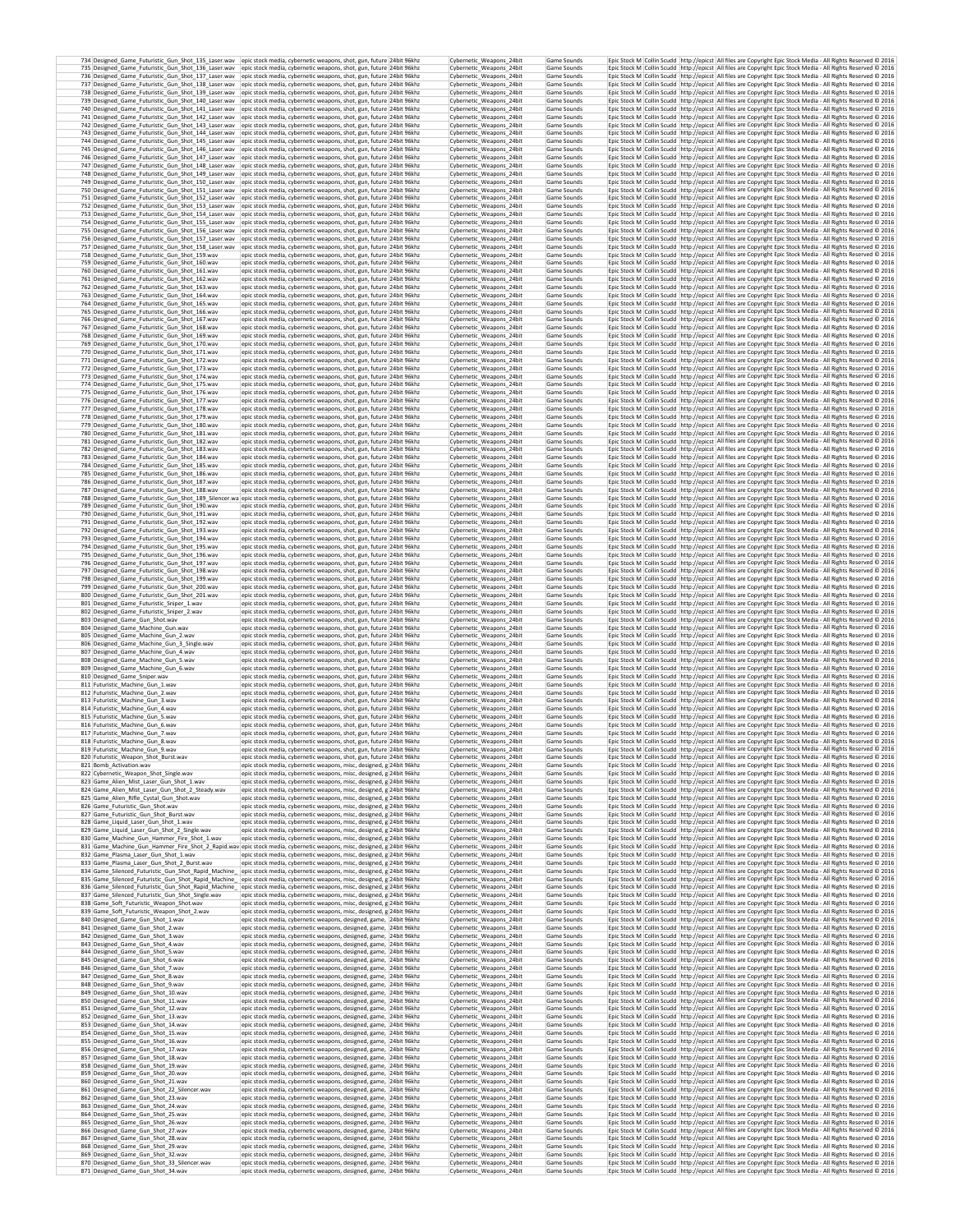| 872 Designed_Game_Gun_Shot_35.wav                                            | epic stock media, cybernetic weapons, designed, game, 24bit 96khz                                                                      | Cybernetic Weapons 24bit                             | Game Sounds                | Epic Stock M Collin Scudd http://epicst All files are Copyright Epic Stock Media - All Rights Reserved @ 2016                                                                                                                  |
|------------------------------------------------------------------------------|----------------------------------------------------------------------------------------------------------------------------------------|------------------------------------------------------|----------------------------|--------------------------------------------------------------------------------------------------------------------------------------------------------------------------------------------------------------------------------|
| 873 Designed_Game_Gun_Shot_36.wav                                            | epic stock media, cybernetic weapons, designed, game, 24bit 96khz                                                                      | Cybernetic_Weapons_24bit                             | Game Sounds                | Epic Stock M Collin Scudd http://epicst All files are Copyright Epic Stock Media - All Rights Reserved © 2016                                                                                                                  |
| 874 Designed_Game_Gun_Shot_37.wav                                            | epic stock media, cybernetic weapons, designed, game, 24bit 96khz                                                                      | Cybernetic Weapons 24bit                             | Game Sounds                | Epic Stock M Collin Scudd http://epicst All files are Copyright Epic Stock Media - All Rights Reserved @ 2016                                                                                                                  |
| 875 Designed Game Gun Shot 38.wav                                            | epic stock media, cybernetic weapons, designed, game, 24bit 96khz                                                                      | Cybernetic Weapons 24bit                             | Game Sounds                | Epic Stock M   Collin Scudd   http://epicst   All files are Copyright Epic Stock Media - All Rights Reserved @ 2016                                                                                                            |
| 876 Designed Game Gun Shot 39.wav                                            | epic stock media, cybernetic weapons, designed, game, 24bit 96khz                                                                      | Cybernetic Weapons 24bit                             | Game Sounds                | Epic Stock M Collin Scudd http://epicst All files are Copyright Epic Stock Media - All Rights Reserved @ 2016                                                                                                                  |
| 877 Designed_Game_Gun_Shot_40.wav                                            | epic stock media, cybernetic weapons, designed, game, 24bit 96khz                                                                      | Cybernetic_Weapons_24bit                             | Game Sounds                | Epic Stock M Collin Scudd http://epicst All files are Copyright Epic Stock Media - All Rights Reserved @ 2016                                                                                                                  |
| 878 Designed Game Gun Shot 41.wav                                            | epic stock media, cybernetic weapons, designed, game, 24bit 96khz                                                                      | Cybernetic Weapons 24bit                             | Game Sounds                | Epic Stock M Collin Scudd http://epicst All files are Copyright Epic Stock Media - All Rights Reserved @ 2016                                                                                                                  |
| 879 Designed_Game_Gun_Shot_42.wav                                            | epic stock media, cybernetic weapons, designed, game, 24bit 96khz                                                                      | Cybernetic Weapons 24bit                             | Game Sounds                | Epic Stock M Collin Scudd http://epicst All files are Copyright Epic Stock Media - All Rights Reserved © 2016                                                                                                                  |
| 880 Designed_Game_Gun_Shot_43.wav                                            | epic stock media, cybernetic weapons, designed, game, 24bit 96khz                                                                      | Cybernetic_Weapons_24bit                             | Game Sounds                | Epic Stock M Collin Scudd http://epicst All files are Copyright Epic Stock Media - All Rights Reserved @ 2016                                                                                                                  |
| 881 Designed_Game_Gun_Shot_44.wav                                            | epic stock media, cybernetic weapons, designed, game, 24bit 96khz                                                                      | Cybernetic_Weapons_24bit                             | Game Sounds                | Epic Stock M Collin Scudd http://epicst All files are Copyright Epic Stock Media - All Rights Reserved @ 2016                                                                                                                  |
| 882 Designed Game Gun Shot 45.wav                                            | epic stock media, cybernetic weapons, designed, game, 24bit 96khz                                                                      | Cybernetic_Weapons_24bit                             | Game Sounds                | Epic Stock M Collin Scudd http://epicst All files are Copyright Epic Stock Media - All Rights Reserved © 2016                                                                                                                  |
| 883 Designed_Game_Gun_Shot_46.wav                                            | epic stock media, cybernetic weapons, designed, game, 24bit 96khz                                                                      | Cybernetic Weapons 24bit                             | Game Sounds                | Epic Stock M Collin Scudd http://epicst All files are Copyright Epic Stock Media - All Rights Reserved @ 2016                                                                                                                  |
| 884 Designed Game Gun Shot 47.wav                                            | epic stock media, cybernetic weapons, designed, game, 24bit 96khz                                                                      | Cybernetic_Weapons_24bit                             | Game Sounds                | Epic Stock M Collin Scudd http://epicst All files are Copyright Epic Stock Media - All Rights Reserved @ 2016                                                                                                                  |
| 885 Designed_Game_Gun_Shot_48.wav                                            | epic stock media, cybernetic weapons, designed, game, 24bit 96khz                                                                      | Cybernetic_Weapons_24bit                             | Game Sounds                | Epic Stock M Collin Scudd http://epicst All files are Copyright Epic Stock Media - All Rights Reserved © 2016                                                                                                                  |
| 886 Designed_Game_Gun_Shot_49.wav                                            | epic stock media, cybernetic weapons, designed, game, 24bit 96khz                                                                      | Cybernetic_Weapons_24bit                             | Game Sounds                | Epic Stock M Collin Scudd http://epicst All files are Copyright Epic Stock Media - All Rights Reserved © 2016                                                                                                                  |
| 887 Designed Game Gun Shot 50.wav                                            | epic stock media, cybernetic weapons, designed, game, 24bit 96khz                                                                      | Cybernetic Weapons 24bit                             | Game Sounds                | Epic Stock M   Collin Scudd   http://epicst   All files are Copyright Epic Stock Media - All Rights Reserved @ 2016                                                                                                            |
| 888 Designed_Game_Gun_Shot_51.wav                                            | epic stock media, cybernetic weapons, designed, game, 24bit 96khz                                                                      | Cybernetic_Weapons_24bit                             | Game Sounds                | Epic Stock M Collin Scudd http://epicst All files are Copyright Epic Stock Media - All Rights Reserved @ 2016                                                                                                                  |
| 889 Designed Game Gun Shot 53.wav                                            | epic stock media, cybernetic weapons, designed, game, 24bit 96khz                                                                      | Cybernetic Weapons 24bit                             | Game Sounds                | Epic Stock M   Collin Scudd   http://epicst   All files are Copyright Epic Stock Media - All Rights Reserved @ 2016                                                                                                            |
| 890 Designed Game Gun Shot 54.wav                                            | epic stock media, cybernetic weapons, designed, game, 24bit 96khz                                                                      | Cybernetic Weapons 24bit                             | Game Sounds                | Epic Stock M   Collin Scudd   http://epicst   All files are Copyright Epic Stock Media - All Rights Reserved @ 2016                                                                                                            |
| 891 Designed Game Gun Shot 55.wav                                            | epic stock media, cybernetic weapons, designed, game, 24bit 96khz                                                                      | Cybernetic Weapons 24bit                             | Game Sounds                | Epic Stock M Collin Scudd http://epicst All files are Copyright Epic Stock Media - All Rights Reserved @ 2016                                                                                                                  |
| 892 Designed_Game_Gun_Shot_56.wav                                            | epic stock media, cybernetic weapons, designed, game, 24bit 96khz                                                                      | Cybernetic_Weapons_24bit                             | Game Sounds                | Epic Stock M Collin Scudd http://epicst All files are Copyright Epic Stock Media - All Rights Reserved @ 2016                                                                                                                  |
| 893 Designed Game Gun Shot 57.wav                                            | epic stock media, cybernetic weapons, designed, game, 24bit 96khz                                                                      | Cybernetic Weapons 24bit                             | Game Sounds                | Epic Stock M Collin Scudd http://epicst All files are Copyright Epic Stock Media - All Rights Reserved © 2016                                                                                                                  |
| 894 Designed Game Gun Shot 58.wav                                            | epic stock media, cybernetic weapons, designed, game. 24bit 96khz                                                                      | Cybernetic_Weapons_24bit                             | Game Sounds                | Epic Stock M Collin Scudd http://epicst All files are Copyright Epic Stock Media - All Rights Reserved @ 2016                                                                                                                  |
| 895 Designed Game Gun Shot 59, way                                           | epic stock media, cybernetic weapons, designed, game, 24bit 96khz                                                                      | Cybernetic Weapons 24bit                             | Game Sounds                | Epic Stock M Collin Scudd http://epicst All files are Copyright Epic Stock Media - All Rights Reserved @ 2016                                                                                                                  |
| 896 Designed_Game_Gun_Shot_60.wav                                            | epic stock media, cybernetic weapons, designed, game, 24bit 96khz                                                                      | Cybernetic_Weapons_24bit                             | Game Sounds                | Epic Stock M Collin Scudd http://epicst All files are Copyright Epic Stock Media - All Rights Reserved @ 2016                                                                                                                  |
| 897 Designed Game Gun Shot 131, way                                          | epic stock media, cybernetic weapons, designed, game, 24bit 96khz                                                                      | Cybernetic Weapons 24bit                             | Game Sounds                | Epic Stock M Collin Scudd http://epicst All files are Copyright Epic Stock Media - All Rights Reserved C 2016                                                                                                                  |
| 898 Designed_Game_Sniper_3.wav                                               | epic stock media, cybernetic weapons, designed, game. 24bit 96khz                                                                      | Cybernetic Weapons 24bit                             | Game Sounds                | Epic Stock M Collin Scudd http://epicst All files are Copyright Epic Stock Media - All Rights Reserved C 2016                                                                                                                  |
| 899 Designed_Game_Sniper_4.wav                                               | epic stock media, cybernetic weapons, designed, game, 24bit 96khz                                                                      | Cybernetic_Weapons_24bit                             | Game Sounds                | Epic Stock M Collin Scudd http://epicst All files are Copyright Epic Stock Media - All Rights Reserved © 2016                                                                                                                  |
| 900 Game_Machine_Gun_Rapid_Fire_1.wav                                        | epic stock media, cybernetic weapons, designed, game, 24bit 96khz                                                                      | Cybernetic_Weapons_24bit                             | Game Sounds                | Epic Stock M Collin Scudd http://epicst All files are Copyright Epic Stock Media - All Rights Reserved © 2016                                                                                                                  |
| 901 Game_Machine_Gun_Rapid_Fire_2_Single.wav                                 | epic stock media, cybernetic weapons, designed, game, 24bit 96khz                                                                      | Cybernetic_Weapons_24bit                             | Game Sounds                | Epic Stock M Collin Scudd http://epicst All files are Copyright Epic Stock Media - All Rights Reserved © 2016                                                                                                                  |
| 902 Game Machine Gun Shot 1.wav                                              | epic stock media, cybernetic weapons, designed, game, 24bit 96khz                                                                      | Cybernetic Weapons 24bit                             | Game Sounds                | Epic Stock M Collin Scudd http://epicst All files are Copyright Epic Stock Media - All Rights Reserved @ 2016                                                                                                                  |
| 903 Game_Machine_Gun_Shot_Burst_1.wav                                        | epic stock media, cybernetic weapons, designed, game, 24bit 96khz                                                                      | Cybernetic_Weapons_24bit                             | Game Sounds                | Epic Stock M Collin Scudd http://epicst All files are Copyright Epic Stock Media - All Rights Reserved @ 2016                                                                                                                  |
| 904 Game_Machine_Gun_Shot_Full_Clip.wav                                      | epic stock media, cybernetic weapons, designed, game, 24bit 96khz                                                                      | Cybernetic_Weapons_24bit                             | Game Sounds                | Epic Stock M Collin Scudd http://epicst All files are Copyright Epic Stock Media - All Rights Reserved @ 2016                                                                                                                  |
| 905 Game_Machine_Gun_Shot_Full_Clip_2.wav                                    | epic stock media, cybernetic weapons, designed, game, 24bit 96khz                                                                      | Cybernetic_Weapons_24bit                             | Game Sounds                | Epic Stock M Collin Scudd http://epicst All files are Copyright Epic Stock Media - All Rights Reserved @ 2016                                                                                                                  |
| 906 Cybernetic Mini Gun 1.wav                                                | epic stock media, cybernetic weapons, future, weapon, 24bit 96khz                                                                      | Cybernetic Weapons 24bit                             | Game Sounds                | Epic Stock M   Collin Scudd   http://epicst   All files are Copyright Epic Stock Media - All Rights Reserved © 2016                                                                                                            |
| 907 Cybernetic_Mini_Gun_2.wav                                                | epic stock media, cybernetic weapons, future, weapon, 24bit 96khz                                                                      | Cybernetic_Weapons_24bit                             | Game Sounds                | Epic Stock M Collin Scudd http://epicst All files are Copyright Epic Stock Media - All Rights Reserved @ 2016                                                                                                                  |
| 908 Cybernetic Mini Gun 3.way                                                | epic stock media, cybernetic weapons, future, weapon, 24bit 96khz                                                                      | Cybernetic Weapons 24bit                             | Game Sounds                | Epic Stock M Collin Scudd http://epicst All files are Copyright Epic Stock Media - All Rights Reserved @ 2016                                                                                                                  |
| 909 Cybernetic Mini Gun 4.way                                                | epic stock media, cybernetic weapons, future, weapon. 24bit 96khz                                                                      | Cybernetic Weapons 24bit                             | Game Sounds                | Epic Stock M Collin Scudd http://epicst All files are Copyright Epic Stock Media - All Rights Reserved @ 2016                                                                                                                  |
| 910 Cybernetic Mini Gun 5 way                                                | epic stock media, cybernetic weapons, future, weapon, 24bit 96khz                                                                      | Cybernetic Weapons 24bit                             | Game Sounds                | Epic Stock M Collin Scudd http://epicst All files are Copyright Epic Stock Media - All Rights Reserved @ 2016                                                                                                                  |
| 911 Cybernetic Mini Gun 6.wav                                                | epic stock media, cybernetic weapons, future, weapon, 24bit 96khz                                                                      | Cybernetic_Weapons_24bit                             | Game Sounds                | Epic Stock M Collin Scudd http://epicst All files are Copyright Epic Stock Media - All Rights Reserved © 2016                                                                                                                  |
| 912 Cyhernetic Mini Gun 7 way                                                | epic stock media, cybernetic weapons, future, weapon, 24bit 96khz                                                                      | Cybernetic Weapons 24bit                             | Game Sounds                | Epic Stock M Collin Scudd http://epicst All files are Copyright Epic Stock Media - All Rights Reserved @ 2016                                                                                                                  |
| 913 Cybernetic Mini Gun 8.way                                                | epic stock media, cybernetic weapons, future, weapon, 24bit 96khz                                                                      | Cybernetic Weapons 24bit                             | Game Sounds                | Epic Stock M Collin Scudd http://epicst All files are Copyright Epic Stock Media - All Rights Reserved © 2016                                                                                                                  |
| 914 Cyhernetic Mini Gun 9 way                                                | epic stock media, cybernetic weapons, future, weapon, 24bit 96khz                                                                      | Cybernetic Weapons 24bit                             | Game Sounds                | Epic Stock M Collin Scudd http://epicst All files are Copyright Epic Stock Media - All Rights Reserved © 2016                                                                                                                  |
| 915 Futuristic_Weapon_Texture_1.wav                                          | epic stock media, cybernetic weapons, future, weapon, 24bit 96khz                                                                      | Cybernetic_Weapons_24bit                             | Game Sounds                | Epic Stock M Collin Scudd http://epicst All files are Copyright Epic Stock Media - All Rights Reserved @ 2016                                                                                                                  |
| 916 Futuristic_Weapon_Texture_2.wav                                          | epic stock media, cybernetic weapons, future, weapon, 24bit 96khz                                                                      | Cybernetic Weapons 24bit                             | Game Sounds                | Epic Stock M Collin Scudd http://epicst All files are Copyright Epic Stock Media - All Rights Reserved @ 2016                                                                                                                  |
| 917 Futuristic_Weapon_Texture_3.wav                                          | epic stock media, cybernetic weapons, future, weapon, 24bit 96khz                                                                      | Cybernetic Weapons 24bit                             | Game Sounds                | Epic Stock M Collin Scudd http://epicst All files are Copyright Epic Stock Media - All Rights Reserved © 2016                                                                                                                  |
| 918 Futuristic Weapon Texture 4.wav<br>919 Futuristic_Weapon_Texture_5.wav   | epic stock media, cybernetic weapons, future, weapon, 24bit 96khz                                                                      | Cybernetic_Weapons_24bit<br>Cybernetic_Weapons_24bit | Game Sounds                | Epic Stock M Collin Scudd http://epicst All files are Copyright Epic Stock Media - All Rights Reserved © 2016<br>Epic Stock M Collin Scudd http://epicst All files are Copyright Epic Stock Media - All Rights Reserved © 2016 |
| 920 Futuristic_Weapon_Texture_6.wav                                          | epic stock media, cybernetic weapons, future, weapon, 24bit 96khz<br>epic stock media, cybernetic weapons, future, weapon, 24bit 96khz | Cybernetic_Weapons_24bit                             | Game Sounds<br>Game Sounds | Epic Stock M Collin Scudd http://epicst All files are Copyright Epic Stock Media - All Rights Reserved @ 2016                                                                                                                  |
| 921 Futuristic_Weapon_Texture_7.wav                                          | epic stock media, cybernetic weapons, future, weapon, 24bit 96khz                                                                      | Cybernetic Weapons 24bit                             | Game Sounds                | Epic Stock M Collin Scudd http://epicst All files are Copyright Epic Stock Media - All Rights Reserved @ 2016                                                                                                                  |
| 922 Futuristic_Weapon_Texture_8.wav                                          | epic stock media, cybernetic weapons, future, weapon, 24bit 96khz                                                                      | Cybernetic_Weapons_24bit                             | Game Sounds                | Epic Stock M Collin Scudd http://epicst All files are Copyright Epic Stock Media - All Rights Reserved @ 2016                                                                                                                  |
| 923 Futuristic_Weapon_Texture_9.wav                                          | epic stock media, cybernetic weapons, future, weapon, 24bit 96khz                                                                      | Cybernetic_Weapons_24bit                             | Game Sounds                | Epic Stock M Collin Scudd http://epicst All files are Copyright Epic Stock Media - All Rights Reserved © 2016                                                                                                                  |
| 924 Futuristic_Weapon_Texture_10.wav                                         | epic stock media, cybernetic weapons, future, weapon, 24bit 96khz                                                                      | Cybernetic_Weapons_24bit                             | Game Sounds                | Epic Stock M Collin Scudd http://epicst All files are Copyright Epic Stock Media - All Rights Reserved @ 2016                                                                                                                  |
| 925 Futuristic Weapon Texture 11.way                                         | epic stock media, cybernetic weapons, future, weapon, 24bit 96khz                                                                      | Cybernetic Weapons 24bit                             | Game Sounds                | Epic Stock M Collin Scudd http://epicst All files are Copyright Epic Stock Media - All Rights Reserved © 2016                                                                                                                  |
| 926 Futuristic_Weapon_Texture_12.wav                                         | epic stock media, cybernetic weapons, future, weapon, 24bit 96khz                                                                      | Cybernetic_Weapons_24bit                             | Game Sounds                | Epic Stock M Collin Scudd http://epicst All files are Copyright Epic Stock Media - All Rights Reserved @ 2016                                                                                                                  |
| 927 Futuristic_Weapon_Texture_13.wav                                         | epic stock media, cybernetic weapons, future, weapon, 24bit 96khz                                                                      | Cybernetic_Weapons_24bit                             | Game Sounds                | Epic Stock M Collin Scudd http://epicst All files are Copyright Epic Stock Media - All Rights Reserved @ 2016                                                                                                                  |
| 928 Futuristic Weapon Texture 14.way                                         | epic stock media, cybernetic weapons, future, weapon, 24bit 96khz                                                                      | Cybernetic Weapons 24bit                             | Game Sounds                | Epic Stock M Collin Scudd http://epicst All files are Copyright Epic Stock Media - All Rights Reserved © 2016                                                                                                                  |
| 929 Futuristic Weapon Texture 15.wav                                         | epic stock media, cybernetic weapons, future, weapon, 24bit 96khz                                                                      | Cybernetic Weapons 24bit                             | Game Sounds                | Epic Stock M Collin Scudd http://epicst All files are Copyright Epic Stock Media - All Rights Reserved @ 2016                                                                                                                  |
| 930 Futuristic_Weapon_Texture_16.wav                                         | epic stock media, cybernetic weapons, future, weapon, 24bit 96khz                                                                      | Cybernetic_Weapons_24bit                             | Game Sounds                | Epic Stock M Collin Scudd http://epicst All files are Copyright Epic Stock Media - All Rights Reserved @ 2016                                                                                                                  |
| 931 Futuristic Weapon Texture 17.way                                         | epic stock media, cybernetic weapons, future, weapon, 24bit 96khz                                                                      | Cybernetic Weapons 24bit                             | Game Sounds                | Epic Stock M Collin Scudd http://epicst All files are Copyright Epic Stock Media - All Rights Reserved © 2016                                                                                                                  |
| 932 Futuristic_Weapon_Texture_18.wav                                         | epic stock media, cybernetic weapons, future, weapon, 24bit 96khz                                                                      | Cybernetic_Weapons_24bit                             | Game Sounds                | Epic Stock M Collin Scudd http://epicst All files are Copyright Epic Stock Media - All Rights Reserved © 2016                                                                                                                  |
| 933 Futuristic Weapon Texture 19.way                                         | epic stock media, cybernetic weapons, future, weapon, 24bit 96khz                                                                      | Cybernetic Weapons 24bit                             | Game Sounds                | Epic Stock M Collin Scudd http://epicst All files are Copyright Epic Stock Media - All Rights Reserved @ 2016                                                                                                                  |
| 934 Futuristic_Weapon_Texture_20.wav                                         | epic stock media, cybernetic weapons, future, weapon, 24bit 96khz                                                                      | Cybernetic_Weapons_24bit                             | Game Sounds                | Epic Stock M Collin Scudd http://epicst All files are Copyright Epic Stock Media - All Rights Reserved © 2016                                                                                                                  |
| 935 Futuristic Weapon Texture 21.way                                         | epic stock media, cybernetic weapons, future, weapon, 24bit 96khz                                                                      | Cybernetic Weapons 24bit                             | Game Sounds                | Epic Stock M Collin Scudd http://epicst All files are Copyright Epic Stock Media - All Rights Reserved @ 2016                                                                                                                  |
| 936 Futuristic_Weapon_Texture_22.wav                                         | epic stock media, cybernetic weapons, future, weapon, 24bit 96khz                                                                      | Cybernetic_Weapons_24bit                             | Game Sounds                | Epic Stock M Collin Scudd http://epicst All files are Copyright Epic Stock Media - All Rights Reserved @ 2016                                                                                                                  |
| 937 Futuristic_Weapon_Texture_23.wav                                         | epic stock media, cybernetic weapons, future, weapon, 24bit 96khz                                                                      | Cybernetic_Weapons_24bit                             | Game Sounds                | Epic Stock M Collin Scudd http://epicst All files are Copyright Epic Stock Media - All Rights Reserved @ 2016                                                                                                                  |
| 938 Futuristic_Weapon_Texture_24.wav                                         | epic stock media, cybernetic weapons, future, weapon, 24bit 96khz                                                                      | Cybernetic_Weapons_24bit                             | Game Sounds                | Epic Stock M Collin Scudd http://epicst All files are Copyright Epic Stock Media - All Rights Reserved © 2016                                                                                                                  |
| 939 Futuristic_Weapon_Texture_25.wav                                         | epic stock media, cybernetic weapons, future, weapon, 24bit 96khz                                                                      | Cybernetic_Weapons_24bit                             | Game Sounds                | Epic Stock M Collin Scudd http://epicst All files are Copyright Epic Stock Media - All Rights Reserved © 2016                                                                                                                  |
| 940 Futuristic Weapon Texture 26.way                                         | epic stock media, cybernetic weapons, future, weapon, 24bit 96khz                                                                      | Cybernetic Weapons 24bit                             | Game Sounds                | Epic Stock M Collin Scudd http://epicst All files are Copyright Epic Stock Media - All Rights Reserved © 2016                                                                                                                  |
| 941 Futuristic_Weapon_Texture_27.wav                                         | epic stock media, cybernetic weapons, future, weapon, 24bit 96khz                                                                      | Cybernetic_Weapons_24bit                             | Game Sounds                | Epic Stock M Collin Scudd http://epicst All files are Copyright Epic Stock Media - All Rights Reserved @ 2016                                                                                                                  |
| 942 Futuristic_Weapon_Texture_28.wav                                         | epic stock media, cybernetic weapons, future, weapon, 24bit 96khz                                                                      | Cybernetic_Weapons_24bit                             | Game Sounds                | Epic Stock M Collin Scudd http://epicst All files are Copyright Epic Stock Media - All Rights Reserved @ 2016                                                                                                                  |
| 943 Futuristic_Weapon_Texture_29.wav                                         | epic stock media, cybernetic weapons, future, weapon, 24bit 96khz                                                                      | Cybernetic_Weapons_24bit                             | Game Sounds                | Epic Stock M Collin Scudd http://epicst All files are Copyright Epic Stock Media - All Rights Reserved @ 2016                                                                                                                  |
| 944 Futuristic_Weapon_Texture_30.wav                                         | epic stock media, cybernetic weapons, future, weapon, 24bit 96khz                                                                      | Cybernetic Weapons 24bit                             | Game Sounds                | Epic Stock M Collin Scudd http://epicst All files are Copyright Epic Stock Media - All Rights Reserved @ 2016                                                                                                                  |
| 945 Futuristic_Weapon_Texture_31.wav                                         | epic stock media, cybernetic weapons, future, weapon, 24bit 96khz                                                                      | Cybernetic_Weapons_24bit                             | Game Sounds                | Epic Stock M Collin Scudd http://epicst All files are Copyright Epic Stock Media - All Rights Reserved @ 2016                                                                                                                  |
| 946 Futuristic_Weapon_Texture_32.wav                                         | epic stock media, cybernetic weapons, future, weapon, 24bit 96khz                                                                      | Cybernetic Weapons 24bit                             | Game Sounds                | Epic Stock M   Collin Scudd   http://epicst   All files are Copyright Epic Stock Media - All Rights Reserved @ 2016                                                                                                            |
| 947 Futuristic_Weapon_Texture_33.wav                                         | epic stock media, cybernetic weapons, future, weapon, 24bit 96khz                                                                      | Cybernetic_Weapons_24bit                             | Game Sounds                | Epic Stock M Collin Scudd http://epicst All files are Copyright Epic Stock Media - All Rights Reserved @ 2016                                                                                                                  |
| 948 Futuristic Weapon Texture 34.way                                         | epic stock media, cybernetic weapons, future, weapon, 24bit 96khz                                                                      | Cybernetic Weapons 24bit                             | Game Sounds                | Epic Stock M Collin Scudd http://epicst All files are Copyright Epic Stock Media - All Rights Reserved @ 2016                                                                                                                  |
| 949 Futuristic_Weapon_Texture_35.wav                                         | epic stock media, cybernetic weapons, future, weapon, 24bit 96khz                                                                      | Cybernetic_Weapons_24bit                             | Game Sounds                | Epic Stock M Collin Scudd http://epicst All files are Copyright Epic Stock Media - All Rights Reserved @ 2016                                                                                                                  |
| 950 Futuristic Weapon Texture 36.way                                         | epic stock media, cybernetic weapons, future, weapon, 24bit 96khz                                                                      | Cybernetic Weapons 24bit                             | Game Sounds                | Epic Stock M Collin Scudd http://epicst All files are Copyright Epic Stock Media - All Rights Reserved © 2016                                                                                                                  |
| 951 Futuristic Weapon Texture 37.way                                         | epic stock media, cybernetic weapons, future, weapon. 24bit 96khz                                                                      | Cybernetic_Weapons_24bit                             | Game Sounds                | Epic Stock M Collin Scudd http://epicst All files are Copyright Epic Stock Media - All Rights Reserved © 2016                                                                                                                  |
| 952 Futuristic Weapon Texture 38.wav                                         | epic stock media, cybernetic weapons, future, weapon, 24bit 96khz                                                                      | Cybernetic Weapons 24bit                             | Game Sounds                | Epic Stock M Collin Scudd http://epicst All files are Copyright Epic Stock Media - All Rights Reserved @ 2016                                                                                                                  |
| 953 Futuristic_Weapon_Texture_39.wav                                         | epic stock media, cybernetic weapons, future, weapon, 24bit 96khz                                                                      | Cybernetic_Weapons_24bit                             | Game Sounds                | Epic Stock M Collin Scudd http://epicst All files are Copyright Epic Stock Media - All Rights Reserved @ 2016                                                                                                                  |
| 954 Futuristic_Weapon_Texture_40.wav                                         | epic stock media, cybernetic weapons, future, weapon, 24bit 96khz                                                                      | Cybernetic_Weapons_24bit                             | Game Sounds                | Epic Stock M Collin Scudd http://epicst All files are Copyright Epic Stock Media - All Rights Reserved @ 2016                                                                                                                  |
| 955 Futuristic_Weapon_Texture_41.wav                                         | epic stock media, cybernetic weapons, future, weapon, 24bit 96khz                                                                      | Cybernetic_Weapons_24bit                             | Game Sounds                | Epic Stock M Collin Scudd http://epicst All files are Copyright Epic Stock Media - All Rights Reserved @ 2016                                                                                                                  |
| 956 Futuristic Weapon Texture 42.wav                                         | epic stock media, cybernetic weapons, future, weapon, 24bit 96khz                                                                      | Cybernetic Weapons 24bit                             | Game Sounds                | Epic Stock M Collin Scudd http://epicst All files are Copyright Epic Stock Media - All Rights Reserved @ 2016                                                                                                                  |
| 957 Futuristic_Weapon_Texture_43.wav                                         | epic stock media, cybernetic weapons, future, weapon, 24bit 96khz                                                                      | Cybernetic_Weapons_24bit                             | Game Sounds                | Epic Stock M Collin Scudd http://epicst All files are Copyright Epic Stock Media - All Rights Reserved @ 2016                                                                                                                  |
| 958 Futuristic Weapon Texture 44.way                                         | epic stock media, cybernetic weapons, future, weapon,   24bit 96khz                                                                    | Cybernetic Weapons 24bit                             | Game Sounds                | Epic Stock M_Collin Scudd_http://epicst   All files are Copyright Epic Stock Media - All Rights Reserved © 2016                                                                                                                |
| 959 Futuristic_Weapon_Texture_45.wav                                         | epic stock media, cybernetic weapons, future, weapon, 24bit 96khz                                                                      | Cybernetic_Weapons_24bit                             | Game Sounds                | Epic Stock M Collin Scudd http://epicst All files are Copyright Epic Stock Media - All Rights Reserved @ 2016                                                                                                                  |
| 960 Futuristic Weapon Texture 46.wav                                         | epic stock media, cybernetic weapons, future, weapon, 24bit 96khz                                                                      | Cybernetic_Weapons_24bit                             | Game Sounds                | Epic Stock M Collin Scudd http://epicst All files are Copyright Epic Stock Media - All Rights Reserved @ 2016                                                                                                                  |
| 961 Futuristic_Weapon_Texture_47.wav                                         | epic stock media, cybernetic weapons, future, weapon, 24bit 96khz                                                                      | Cybernetic Weapons 24bit                             | Game Sounds                | Epic Stock M Collin Scudd http://epicst All files are Copyright Epic Stock Media - All Rights Reserved © 2016                                                                                                                  |
| 962 Futuristic_Weapon_Texture_48.wav                                         | epic stock media, cybernetic weapons, future, weapon, 24bit 96khz                                                                      | Cybernetic_Weapons_24bit                             | Game Sounds                | Epic Stock M Collin Scudd http://epicst All files are Copyright Epic Stock Media - All Rights Reserved © 2016                                                                                                                  |
| 963 Futuristic Weapon Texture 49.way                                         | epic stock media, cybernetic weapons, future, weapon, 24bit 96khz                                                                      | Cybernetic Weapons 24bit                             | Game Sounds                | Epic Stock M Collin Scudd http://epicst All files are Copyright Epic Stock Media - All Rights Reserved @ 2016                                                                                                                  |
| 964 Futuristic Weapon Texture 50.wav                                         | epic stock media, cybernetic weapons, future, weapon, 24bit 96khz                                                                      | Cybernetic_Weapons_24bit                             | Game Sounds                | Epic Stock M Collin Scudd http://epicst All files are Copyright Epic Stock Media - All Rights Reserved @ 2016<br>Epic Stock M Collin Scudd http://epicst All files are Copyright Epic Stock Media - All Rights Reserved @ 2016 |
| 965 Futuristic_Weapon_Texture_51.wav<br>966 Futuristic_Weapon_Texture_52.wav | epic stock media, cybernetic weapons, future, weapon, 24bit 96khz<br>epic stock media, cybernetic weapons, future, weapon, 24bit 96khz | Cybernetic_Weapons_24bit<br>Cybernetic_Weapons_24bit | Game Sounds<br>Game Sounds | Epic Stock M Collin Scudd http://epicst All files are Copyright Epic Stock Media - All Rights Reserved @ 2016                                                                                                                  |
| 967 Futuristic Weapon Texture 53.wav                                         | epic stock media, cybernetic weapons, future, weapon. 24bit 96khz                                                                      | Cybernetic Weapons 24bit                             | Game Sounds                | Epic Stock M Collin Scudd http://epicst All files are Copyright Epic Stock Media - All Rights Reserved © 2016                                                                                                                  |
| 968 Futuristic_Weapon_Texture_54.wav                                         | epic stock media, cybernetic weapons, future, weapon, 24bit 96khz                                                                      | Cybernetic_Weapons_24bit                             | Game Sounds                | Epic Stock M Collin Scudd http://epicst All files are Copyright Epic Stock Media - All Rights Reserved @ 2016                                                                                                                  |
| 969 Futuristic Weapon Texture 55, way                                        | epic stock media, cybernetic weapons, future, weapon, 24bit 96khz                                                                      | Cybernetic Weapons 24bit                             | Game Sounds                | Epic Stock M Collin Scudd http://epicst All files are Copyright Epic Stock Media - All Rights Reserved © 2016                                                                                                                  |
| 970 Futuristic Weapon Texture 56.way                                         | epic stock media, cybernetic weapons, future, weapon, 24bit 96khz                                                                      | Cybernetic_Weapons_24bit                             | Game Sounds                | Epic Stock M Collin Scudd http://epicst All files are Copyright Epic Stock Media - All Rights Reserved © 2016                                                                                                                  |
| 971 Futuristic_Weapon_Texture_57.wav                                         | epic stock media, cybernetic weapons, future, weapon, 24bit 96khz                                                                      | Cybernetic Weapons 24bit                             | Game Sounds                | Epic Stock M Collin Scudd http://epicst All files are Copyright Epic Stock Media - All Rights Reserved @ 2016                                                                                                                  |
| 972 Futuristic_Weapon_Texture_58.wav                                         | epic stock media, cybernetic weapons, future, weapon, 24bit 96khz                                                                      | Cybernetic_Weapons_24bit                             | Game Sounds                | Epic Stock M Collin Scudd http://epicst All files are Copyright Epic Stock Media - All Rights Reserved @ 2016                                                                                                                  |
| 973 Futuristic Weapon Texture 59.way                                         | epic stock media, cybernetic weapons, future, weapon, 24bit 96khz                                                                      | Cybernetic Weapons 24bit                             | Game Sounds                | Epic Stock M Collin Scudd http://epicst All files are Copyright Epic Stock Media - All Rights Reserved © 2016                                                                                                                  |
| 974 Futuristic_Weapon_Texture_60.wav                                         | epic stock media, cybernetic weapons, future, weapon, 24bit 96khz                                                                      | Cybernetic Weapons 24bit                             | Game Sounds                | Epic Stock M Collin Scudd http://epicst All files are Copyright Epic Stock Media - All Rights Reserved @ 2016                                                                                                                  |
| 975 Futuristic Weapon Texture 61.wav                                         | epic stock media, cybernetic weapons, future, weapon, 24bit 96khz                                                                      | Cybernetic Weapons 24bit                             | Game Sounds                | Epic Stock M Collin Scudd http://epicst All files are Copyright Epic Stock Media - All Rights Reserved @ 2016                                                                                                                  |
| 976 Futuristic_Weapon_Texture_62.wav                                         | epic stock media, cybernetic weapons, future, weapon, 24bit 96khz                                                                      | Cybernetic_Weapons_24bit                             | Game Sounds                | Epic Stock M Collin Scudd http://epicst All files are Copyright Epic Stock Media - All Rights Reserved @ 2016                                                                                                                  |
| 977 Futuristic_Weapon_Texture_63.wav                                         | epic stock media, cybernetic weapons, future, weapon, 24bit 96khz                                                                      | Cybernetic_Weapons_24bit                             | Game Sounds                | Epic Stock M Collin Scudd http://epicst All files are Copyright Epic Stock Media - All Rights Reserved © 2016                                                                                                                  |
| 978 Futuristic Weapon Texture 64.wav                                         | epic stock media, cybernetic weapons, future, weapon, 24bit 96khz                                                                      | Cybernetic Weapons 24bit                             | Game Sounds                | Epic Stock M Collin Scudd http://epicst All files are Copyright Epic Stock Media - All Rights Reserved © 2016                                                                                                                  |
| 979 Futuristic Weapon Texture 65.wav                                         | epic stock media, cybernetic weapons, future, weapon, 24bit 96khz                                                                      | Cybernetic_Weapons_24bit                             | Game Sounds                | Epic Stock M Collin Scudd http://epicst All files are Copyright Epic Stock Media - All Rights Reserved @ 2016                                                                                                                  |
| 980 Futuristic_Weapon_Texture_66.wav                                         | epic stock media, cybernetic weapons, future, weapon, 24bit 96khz                                                                      | Cybernetic_Weapons_24bit                             | Game Sounds                | Epic Stock M Collin Scudd http://epicst All files are Copyright Epic Stock Media - All Rights Reserved © 2016                                                                                                                  |
| 981 Futuristic_Weapon_Texture_67.wav                                         | epic stock media, cybernetic weapons, future, weapon, 24bit 96khz                                                                      | Cybernetic_Weapons_24bit                             | Game Sounds                | Epic Stock M Collin Scudd http://epicst All files are Copyright Epic Stock Media - All Rights Reserved © 2016                                                                                                                  |
| 982 Futuristic Weapon Texture 68.wav                                         | epic stock media, cybernetic weapons, future, weapon, 24bit 96khz                                                                      | Cybernetic Weapons 24bit                             | Game Sounds                | Epic Stock M Collin Scudd http://epicst All files are Copyright Epic Stock Media - All Rights Reserved © 2016                                                                                                                  |
| 983 Futuristic_Weapon_Texture_69.wav                                         | epic stock media, cybernetic weapons, future, weapon, 24bit 96khz                                                                      | Cybernetic_Weapons_24bit                             | Game Sounds                | Epic Stock M Collin Scudd http://epicst All files are Copyright Epic Stock Media - All Rights Reserved © 2016                                                                                                                  |
| 984 Futuristic Weapon Texture 70.way                                         | epic stock media, cybernetic weapons, future, weapon, 24bit 96khz                                                                      | Cybernetic Weapons 24bit                             | Game Sounds                | Epic Stock M   Collin Scudd   http://epicst   All files are Copyright Epic Stock Media - All Rights Reserved @ 2016                                                                                                            |
| 985 Futuristic_Weapon_Texture_71.wav                                         | epic stock media, cybernetic weapons, future, weapon, 24bit 96khz                                                                      | Cybernetic_Weapons_24bit                             | Game Sounds                | Epic Stock M Collin Scudd http://epicst All files are Copyright Epic Stock Media - All Rights Reserved © 2016                                                                                                                  |
| 986 Futuristic Weapon Texture 72.wav                                         | epic stock media, cybernetic weapons, future, weapon, 24bit 96khz                                                                      | Cybernetic Weapons 24bit                             | Game Sounds                | Epic Stock M Collin Scudd http://epicst All files are Copyright Epic Stock Media - All Rights Reserved @ 2016                                                                                                                  |
| 987 Futuristic_Weapon_Texture_73.wav                                         | epic stock media, cybernetic weapons, future, weapon, 24bit 96khz                                                                      | Cybernetic_Weapons_24bit                             | Game Sounds                | Epic Stock M Collin Scudd http://epicst All files are Copyright Epic Stock Media - All Rights Reserved @ 2016                                                                                                                  |
| 988 Futuristic_Weapon_Texture_74.wav                                         | epic stock media, cybernetic weapons, future, weapon, 24bit 96khz                                                                      | Cybernetic_Weapons_24bit                             | Game Sounds                | Epic Stock M Collin Scudd http://epicst All files are Copyright Epic Stock Media - All Rights Reserved © 2016                                                                                                                  |
| 989 Futuristic Weapon Texture 75.way                                         | epic stock media, cybernetic weapons, future, weapon, 24bit 96khz                                                                      | Cybernetic Weapons 24bit                             | Game Sounds                | Epic Stock M Collin Scudd http://epicst All files are Copyright Epic Stock Media - All Rights Reserved @ 2016                                                                                                                  |
| 990 Futuristic Weapon Texture 76.wav                                         | epic stock media, cybernetic weapons, future, weapon, 24bit 96khz                                                                      | Cybernetic Weapons 24bit                             | Game Sounds                | Epic Stock M Collin Scudd http://epicst All files are Copyright Epic Stock Media - All Rights Reserved © 2016                                                                                                                  |
| 991 Futuristic_Weapon_Texture_77.wav                                         | epic stock media, cybernetic weapons, future, weapon, 24bit 96khz                                                                      | Cybernetic_Weapons_24bit                             | Game Sounds                | Epic Stock M Collin Scudd http://epicst All files are Copyright Epic Stock Media - All Rights Reserved @ 2016                                                                                                                  |
| 992 Futuristic Weapon Texture 78.way                                         | epic stock media, cybernetic weapons, future, weapon. 24bit 96khz                                                                      | Cybernetic Weapons 24bit                             | Game Sounds                | Epic Stock M Collin Scudd http://epicst All files are Copyright Epic Stock Media - All Rights Reserved © 2016                                                                                                                  |
| 993 Futuristic_Weapon_Texture_79.wav                                         | epic stock media, cybernetic weapons, future, weapon, 24bit 96khz                                                                      | Cybernetic_Weapons_24bit                             | Game Sounds                | Epic Stock M Collin Scudd http://epicst All files are Copyright Epic Stock Media - All Rights Reserved © 2016                                                                                                                  |
| 994 Futuristic Weapon Texture 80.wav                                         | epic stock media, cybernetic weapons, future, weapon, 24bit 96khz                                                                      | Cybernetic Weapons 24bit                             | Game Sounds                | Epic Stock M Collin Scudd http://epicst All files are Copyright Epic Stock Media - All Rights Reserved © 2016                                                                                                                  |
| 995 Futuristic_Weapon_Texture_81.wav                                         | epic stock media, cybernetic weapons, future, weapon, 24bit 96khz                                                                      | Cybernetic_Weapons_24bit                             | Game Sounds                | Epic Stock M Collin Scudd http://epicst All files are Copyright Epic Stock Media - All Rights Reserved © 2016                                                                                                                  |
| 996 Futuristic Weapon Texture 82.way                                         | epic stock media, cybernetic weapons, future, weapon, 24bit 96khz                                                                      | Cybernetic_Weapons_24bit                             | Game Sounds                | Epic Stock M Collin Scudd http://epicst All files are Copyright Epic Stock Media - All Rights Reserved @ 2016                                                                                                                  |
| 997 Futuristic Weapon Texture 83.way                                         | epic stock media, cybernetic weapons, future, weapon, 24bit 96khz                                                                      | Cybernetic Weapons 24bit                             | Game Sounds                | Epic Stock M Collin Scudd http://epicst All files are Copyright Epic Stock Media - All Rights Reserved @ 2016                                                                                                                  |
| 998 Futuristic_Weapon_Texture_84.wav                                         | epic stock media, cybernetic weapons, future, weapon, 24bit 96khz                                                                      | Cybernetic_Weapons_24bit                             | Game Sounds                | Epic Stock M Collin Scudd http://epicst All files are Copyright Epic Stock Media - All Rights Reserved © 2016                                                                                                                  |
| 999 Futuristic_Weapon_Texture_85.wav                                         | epic stock media, cybernetic weapons, future, weapon, 24bit 96khz                                                                      | Cybernetic_Weapons_24bit                             | Game Sounds                | Epic Stock M Collin Scudd http://epicst All files are Copyright Epic Stock Media - All Rights Reserved © 2016                                                                                                                  |
| 1000 Futuristic_Weapon_Texture_86.wav                                        | epic stock media, cybernetic weapons, future, weapon, 24bit 96khz                                                                      | Cybernetic_Weapons_24bit                             | Game Sounds                | Epic Stock M Collin Scudd http://epicst All files are Copyright Epic Stock Media - All Rights Reserved © 2016                                                                                                                  |
| 1001 Futuristic Weapon Texture 87.way                                        | epic stock media, cybernetic weapons, future, weapon, 24bit 96khz                                                                      | Cybernetic Weapons 24bit                             | Game Sounds                | Epic Stock M Collin Scudd http://epicst All files are Copyright Epic Stock Media - All Rights Reserved © 2016                                                                                                                  |
| 1002 Futuristic_Weapon_Texture_88.wav                                        | epic stock media, cybernetic weapons, future, weapon, 24bit 96khz                                                                      | Cybernetic_Weapons_24bit                             | Game Sounds                | Epic Stock M Collin Scudd http://epicst All files are Copyright Epic Stock Media - All Rights Reserved @ 2016                                                                                                                  |
| 1003 Futuristic_Weapon_Texture_89.wav                                        | epic stock media, cybernetic weapons, future, weapon, 24bit 96khz                                                                      | Cybernetic_Weapons_24bit                             | Game Sounds                | Epic Stock M Collin Scudd http://epicst All files are Copyright Epic Stock Media - All Rights Reserved © 2016                                                                                                                  |
| 1004 Futuristic_Weapon_Texture_90.wav                                        | epic stock media, cybernetic weapons, future, weapon, 24bit 96khz                                                                      | Cybernetic_Weapons_24bit                             | Game Sounds                | Epic Stock M Collin Scudd http://epicst All files are Copyright Epic Stock Media - All Rights Reserved © 2016                                                                                                                  |
| 1005 Futuristic Weapon Texture 91.way                                        | epic stock media, cybernetic weapons, future, weapon, 24bit 96khz                                                                      | Cybernetic Weapons 24bit                             | Game Sounds                | Epic Stock M   Collin Scudd   http://epicst   All files are Copyright Epic Stock Media - All Rights Reserved @ 2016                                                                                                            |
| 1006 Futuristic Weapon Texture 92.way                                        | epic stock media, cybernetic weapons, future, weapon, 24bit 96khz                                                                      | Cybernetic_Weapons_24bit                             | Game Sounds                | Epic Stock M Collin Scudd http://epicst All files are Copyright Epic Stock Media - All Rights Reserved @ 2016                                                                                                                  |
| 1007 Futuristic Weapon Texture 93.way                                        | epic stock media, cybernetic weapons, future, weapon, 24bit 96khz                                                                      | Cybernetic Weapons 24bit                             | Game Sounds                | Epic Stock M Collin Scudd http://epicst All files are Copyright Epic Stock Media - All Rights Reserved © 2016                                                                                                                  |
| 1008 Futuristic_Weapon_Texture_94.wav                                        | epic stock media, cybernetic weapons, future, weapon, 24bit 96khz                                                                      | Cybernetic_Weapons_24bit                             | Game Sounds                | Epic Stock M Collin Scudd http://epicst All files are Copyright Epic Stock Media - All Rights Reserved © 2016                                                                                                                  |
| 1009 Futuristic_Weapon_Texture_95.wav                                        | epic stock media, cybernetic weapons, future, weapon, 24bit 96khz                                                                      | Cybernetic Weapons 24bit                             | Game Sounds                | Epic Stock M Collin Scudd http://epicst All files are Copyright Epic Stock Media - All Rights Reserved @ 2016                                                                                                                  |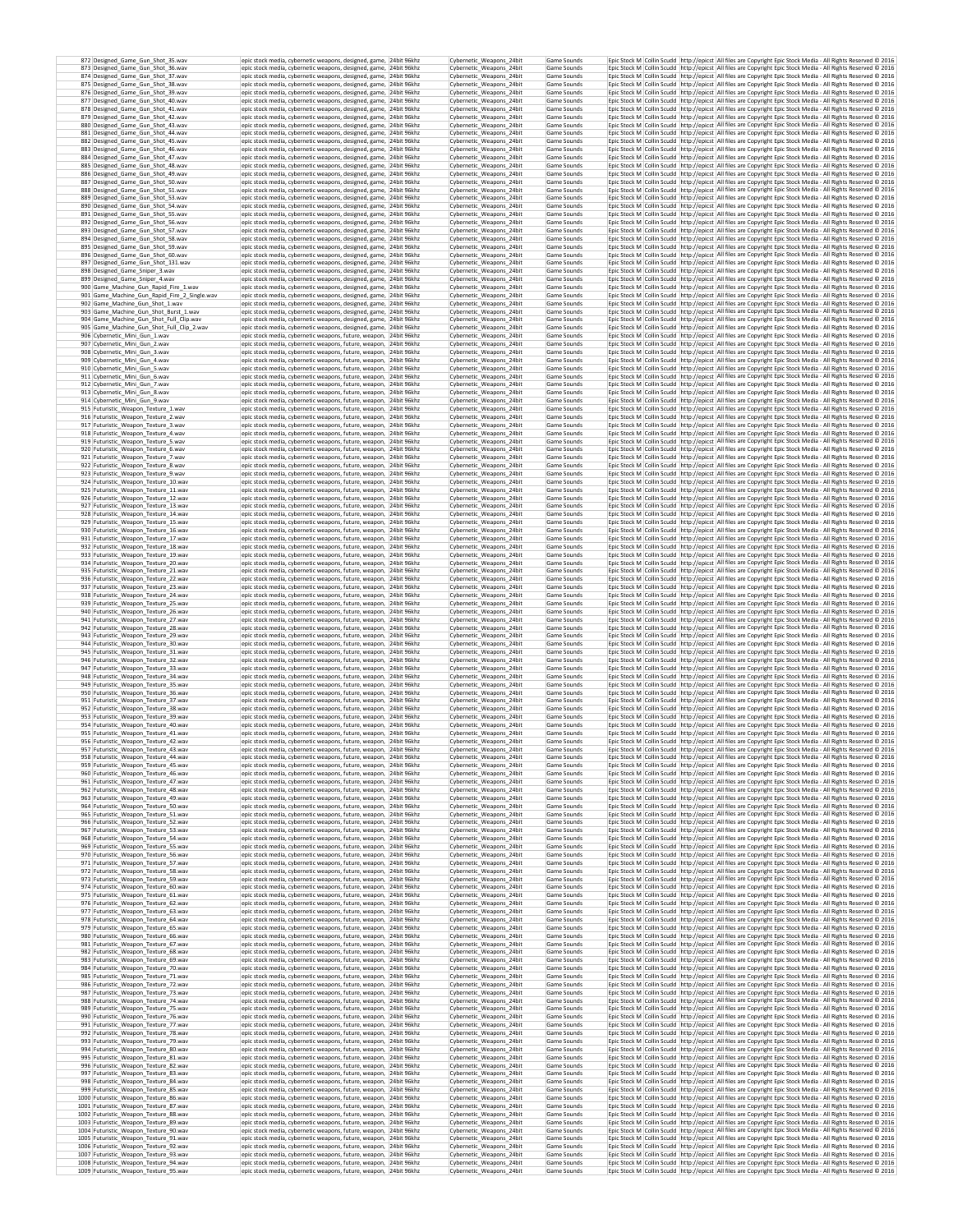| 1010 Futuristic_Weapon_Texture_96.wav<br>1011 Futuristic_Weapon_Texture_97.wav   | epic stock media, cybernetic weapons, future, weapon, 24bit 96khz<br>epic stock media, cybernetic weapons, future, weapon, 24bit 96khz   | Cybernetic_Weapons_24bit<br>Cybernetic_Weapons_24bit | Game Sounds<br>Game Sounds | Epic Stock M Collin Scudd http://epicst All files are Copyright Epic Stock Media - All Rights Reserved @ 2016<br>Epic Stock M Collin Scudd http://epicst All files are Copyright Epic Stock Media - All Rights Reserved © 2016       |  |
|----------------------------------------------------------------------------------|------------------------------------------------------------------------------------------------------------------------------------------|------------------------------------------------------|----------------------------|--------------------------------------------------------------------------------------------------------------------------------------------------------------------------------------------------------------------------------------|--|
| 1012 Futuristic Weapon Texture 98.wav                                            | epic stock media, cybernetic weapons, future, weapon, 24bit 96khz                                                                        | Cybernetic_Weapons_24bit                             | Game Sounds                | Epic Stock M Collin Scudd http://epicst All files are Copyright Epic Stock Media - All Rights Reserved @ 2016                                                                                                                        |  |
| 1013 Futuristic Weapon Texture 99.wav<br>1014 Futuristic Weapon Texture 100.wav  | epic stock media, cybernetic weapons, future, weapon. 24bit 96khz<br>epic stock media, cybernetic weapons, future, weapon, 24bit 96khz   | Cybernetic_Weapons_24bit<br>Cybernetic Weapons 24bit | Game Sounds<br>Game Sounds | Epic Stock M Collin Scudd http://epicst All files are Copyright Epic Stock Media - All Rights Reserved @ 2016<br>Epic Stock M Collin Scudd http://epicst All files are Copyright Epic Stock Media - All Rights Reserved C 2016       |  |
| 1015 Futuristic_Weapon_Texture_101.wav<br>1016 Futuristic_Weapon_Texture_102.wav | epic stock media, cybernetic weapons, future, weapon, 24bit 96khz<br>epic stock media, cybernetic weapons, future, weapon. 24bit 96khz   | Cybernetic_Weapons_24bit<br>Cybernetic Weapons 24bit | Game Sounds<br>Game Sounds | Epic Stock M Collin Scudd http://epicst All files are Copyright Epic Stock Media - All Rights Reserved @ 2016<br>Epic Stock M Collin Scudd http://epicst All files are Copyright Epic Stock Media - All Rights Reserved C 2016       |  |
| 1017 Futuristic_Weapon_Texture_103.wav                                           | epic stock media, cybernetic weapons, future, weapon, 24bit 96khz                                                                        | Cybernetic Weapons 24bit                             | Game Sounds                | Epic Stock M Collin Scudd http://epicst All files are Copyright Epic Stock Media - All Rights Reserved @ 2016                                                                                                                        |  |
| 1018 Futuristic_Weapon_Texture_104.wav<br>1019 Futuristic_Weapon_Texture_105.wav | epic stock media, cybernetic weapons, future, weapon, 24bit 96khz<br>epic stock media, cybernetic weapons, future, weapon, 24bit 96khz   | Cybernetic_Weapons_24bit<br>Cybernetic_Weapons_24bit | Game Sounds<br>Game Sounds | Epic Stock M Collin Scudd http://epicst All files are Copyright Epic Stock Media - All Rights Reserved @ 2016<br>Epic Stock M Collin Scudd http://epicst All files are Copyright Epic Stock Media - All Rights Reserved @ 2016       |  |
| 1020 Futuristic_Weapon_Texture_106.wav<br>1021 Futuristic_Weapon_Texture_107.wav | epic stock media, cybernetic weapons, future, weapon, 24bit 96khz<br>epic stock media, cybernetic weapons, future, weapon, 24bit 96khz   | Cybernetic Weapons 24bit<br>Cybernetic Weapons 24bit | Game Sounds<br>Game Sounds | Epic Stock M Collin Scudd http://epicst All files are Copyright Epic Stock Media - All Rights Reserved © 2016<br>Epic Stock M Collin Scudd http://epicst All files are Copyright Epic Stock Media - All Rights Reserved @ 2016       |  |
| 1022 Futuristic_Weapon_Texture_108.wav                                           | epic stock media, cybernetic weapons, future, weapon, 24bit 96khz                                                                        | Cybernetic_Weapons_24bit<br>Cybernetic Weapons 24bit | Game Sounds                | Epic Stock M Collin Scudd http://epicst All files are Copyright Epic Stock Media - All Rights Reserved @ 2016                                                                                                                        |  |
| 1023 Futuristic_Weapon_Texture_109.wav<br>1024 Futuristic_Weapon_Texture_110.wav | epic stock media, cybernetic weapons, future, weapon, 24bit 96khz<br>epic stock media, cybernetic weapons, future, weapon, 24bit 96khz   | Cybernetic_Weapons_24bit                             | Game Sounds<br>Game Sounds | Epic Stock M Collin Scudd http://epicst All files are Copyright Epic Stock Media - All Rights Reserved @ 2016<br>Epic Stock M Collin Scudd http://epicst All files are Copyright Epic Stock Media - All Rights Reserved @ 2016       |  |
| 1025 Futuristic Weapon Texture 111.wav<br>1026 Futuristic_Weapon_Texture_112.wav | epic stock media, cybernetic weapons, future, weapon, 24bit 96khz<br>epic stock media, cybernetic weapons, future, weapon, 24bit 96khz   | Cybernetic Weapons 24bit<br>Cybernetic_Weapons_24bit | Game Sounds<br>Game Sounds | Epic Stock M   Collin Scudd   http://epicst   All files are Copyright Epic Stock Media - All Rights Reserved @ 2016<br>Epic Stock M Collin Scudd http://epicst All files are Copyright Epic Stock Media - All Rights Reserved @ 2016 |  |
| 1027 Futuristic_Weapon_Texture_113.wav                                           | epic stock media, cybernetic weapons, future, weapon, 24bit 96khz                                                                        | Cybernetic Weapons 24bit                             | Game Sounds                | Epic Stock M Collin Scudd http://epicst All files are Copyright Epic Stock Media - All Rights Reserved @ 2016                                                                                                                        |  |
| 1028 Futuristic_Weapon_Texture_114.wav<br>1029 Futuristic Weapon Texture 115.wav | epic stock media, cybernetic weapons, future, weapon, 24bit 96khz<br>epic stock media, cybernetic weapons, future, weapon, 24bit 96khz   | Cybernetic Weapons 24bit<br>Cybernetic Weapons 24bit | Game Sounds<br>Game Sounds | Epic Stock M Collin Scudd http://epicst All files are Copyright Epic Stock Media - All Rights Reserved @ 2016<br>Epic Stock M Collin Scudd http://epicst All files are Copyright Epic Stock Media - All Rights Reserved @ 2016       |  |
| 1030 Futuristic_Weapon_Texture_116.wav<br>1031 Futuristic Weapon Texture 117.wav | epic stock media, cybernetic weapons, future, weapon, 24bit 96khz<br>epic stock media, cybernetic weapons, future, weapon, 24bit 96khz   | Cybernetic_Weapons_24bit<br>Cybernetic Weapons 24bit | Game Sounds<br>Game Sounds | Epic Stock M Collin Scudd http://epicst All files are Copyright Epic Stock Media - All Rights Reserved © 2016<br>Epic Stock M Collin Scudd http://epicst All files are Copyright Epic Stock Media - All Rights Reserved @ 2016       |  |
| 1032 Futuristic_Weapon_Texture_118.wav<br>1033 Futuristic Weapon Texture 119.wav | epic stock media, cybernetic weapons, future, weapon, 24bit 96khz<br>epic stock media, cybernetic weapons, future, weapon, 24bit 96khz   | Cybernetic Weapons 24bit<br>Cybernetic Weapons 24bit | Game Sounds<br>Game Sounds | Epic Stock M Collin Scudd http://epicst All files are Copyright Epic Stock Media - All Rights Reserved © 2016<br>Epic Stock M Collin Scudd http://epicst All files are Copyright Epic Stock Media - All Rights Reserved C 2016       |  |
| 1034 Futuristic_Weapon_Texture_120.wav                                           | epic stock media, cybernetic weapons, future, weapon, 24bit 96khz                                                                        | Cybernetic_Weapons_24bit                             | Game Sounds                | Epic Stock M Collin Scudd http://epicst All files are Copyright Epic Stock Media - All Rights Reserved © 2016                                                                                                                        |  |
| 1035 Futuristic Weapon Texture 121.wav<br>1036 Futuristic_Weapon_Texture_122.wav | epic stock media, cybernetic weapons, future, weapon, 24bit 96khz<br>epic stock media, cybernetic weapons, future, weapon, 24bit 96khz   | Cybernetic Weapons 24bit<br>Cybernetic Weapons 24bit | Game Sounds<br>Game Sounds | Epic Stock M Collin Scudd http://epicst All files are Copyright Epic Stock Media - All Rights Reserved @ 2016<br>Epic Stock M Collin Scudd http://epicst All files are Copyright Epic Stock Media - All Rights Reserved @ 2016       |  |
| 1037 Futuristic_Weapon_Texture_123.wav                                           | epic stock media, cybernetic weapons, future, weapon, 24bit 96khz                                                                        | Cybernetic_Weapons_24bit                             | Game Sounds                | Epic Stock M Collin Scudd http://epicst All files are Copyright Epic Stock Media - All Rights Reserved @ 2016                                                                                                                        |  |
| 1038 Futuristic_Weapon_Texture_124.wav<br>1039 Futuristic_Weapon_Texture_125.wav | epic stock media, cybernetic weapons, future, weapon, 24bit 96khz<br>epic stock media, cybernetic weapons, future, weapon, 24bit 96khz   | Cybernetic_Weapons_24bit<br>Cybernetic_Weapons_24bit | Game Sounds<br>Game Sounds | Epic Stock M Collin Scudd http://epicst All files are Copyright Epic Stock Media - All Rights Reserved @ 2016<br>Epic Stock M Collin Scudd http://epicst All files are Copyright Epic Stock Media - All Rights Reserved @ 2016       |  |
| 1040 Futuristic_Weapon_Texture_126.wav<br>1041 Futuristic_Weapon_Texture_127.wav | epic stock media, cybernetic weapons, future, weapon, 24bit 96khz<br>epic stock media, cybernetic weapons, future, weapon, 24bit 96khz   | Cybernetic Weapons 24bit<br>Cybernetic_Weapons_24bit | Game Sounds<br>Game Sounds | Epic Stock M Collin Scudd http://epicst All files are Copyright Epic Stock Media - All Rights Reserved @ 2016<br>Epic Stock M Collin Scudd http://epicst All files are Copyright Epic Stock Media - All Rights Reserved @ 2016       |  |
| 1042 Futuristic_Weapon_Texture_128.wav<br>1043 Futuristic_Weapon_Texture_129.wav | epic stock media, cybernetic weapons, future, weapon, 24bit 96khz<br>epic stock media, cybernetic weapons, future, weapon, 24bit 96khz   | Cybernetic_Weapons_24bit<br>Cybernetic_Weapons_24bit | Game Sounds<br>Game Sounds | Epic Stock M Collin Scudd http://epicst All files are Copyright Epic Stock Media - All Rights Reserved @ 2016<br>Epic Stock M Collin Scudd http://epicst All files are Copyright Epic Stock Media - All Rights Reserved @ 2016       |  |
| 1044 Futuristic Weapon Texture 130.wav                                           | epic stock media, cybernetic weapons, future, weapon, 24bit 96khz                                                                        | Cybernetic Weapons 24bit                             | Game Sounds                | Epic Stock M   Collin Scudd   http://epicst   All files are Copyright Epic Stock Media - All Rights Reserved © 2016                                                                                                                  |  |
| 1045 Futuristic_Weapon_Texture_131.wav<br>1046 Futuristic Weapon Texture 132.wav | epic stock media, cybernetic weapons, future, weapon, 24bit 96khz<br>epic stock media, cybernetic weapons, future, weapon, 24bit 96khz   | Cybernetic_Weapons_24bit<br>Cybernetic Weapons 24bit | Game Sounds<br>Game Sounds | Epic Stock M Collin Scudd http://epicst All files are Copyright Epic Stock Media - All Rights Reserved @ 2016<br>Epic Stock M   Collin Scudd   http://epicst   All files are Copyright Epic Stock Media - All Rights Reserved @ 2016 |  |
| 1047 Futuristic Weapon Texture 133.wav<br>1048 Futuristic Weapon Texture 134.wav | epic stock media, cybernetic weapons, future, weapon. 24bit 96khz<br>epic stock media, cybernetic weapons, future, weapon. 24bit 96khz   | Cybernetic Weapons 24bit<br>Cybernetic Weapons 24bit | Game Sounds<br>Game Sounds | Epic Stock M Collin Scudd http://epicst All files are Copyright Epic Stock Media - All Rights Reserved © 2016<br>Epic Stock M Collin Scudd http://epicst All files are Copyright Epic Stock Media - All Rights Reserved C 2016       |  |
| 1049 Futuristic_Weapon_Texture_135.wav                                           | epic stock media, cybernetic weapons, future, weapon, 24bit 96khz                                                                        | Cybernetic_Weapons_24bit                             | Game Sounds                | Epic Stock M Collin Scudd http://epicst All files are Copyright Epic Stock Media - All Rights Reserved © 2016                                                                                                                        |  |
| 1050 Futuristic Weapon Texture 136.wav<br>1051 Futuristic Weapon Texture 137.wav | epic stock media, cybernetic weapons, future, weapon, 24bit 96khz<br>epic stock media, cybernetic weapons, future, weapon, 24bit 96khz   | Cybernetic Weapons 24bit<br>Cybernetic_Weapons_24bit | Game Sounds<br>Game Sounds | Epic Stock M   Collin Scudd   http://epicst   All files are Copyright Epic Stock Media - All Rights Reserved @ 2016<br>Epic Stock M Collin Scudd http://epicst All files are Copyright Epic Stock Media - All Rights Reserved @ 2016 |  |
| 1052 Futuristic Weapon Texture 138.wav<br>1053 Futuristic_Weapon_Texture_139.wav | epic stock media, cybernetic weapons, future, weapon, 24bit 96khz<br>epic stock media, cybernetic weapons, future, weapon, 24bit 96khz   | Cybernetic Weapons 24bit<br>Cybernetic_Weapons_24bit | Game Sounds<br>Game Sounds | Epic Stock M Collin Scudd http://epicst All files are Copyright Epic Stock Media - All Rights Reserved © 2016<br>Epic Stock M Collin Scudd http://epicst All files are Copyright Epic Stock Media - All Rights Reserved © 2016       |  |
| 1054 Futuristic Weapon Texture 140.wav                                           | epic stock media, cybernetic weapons, future, weapon, 24bit 96khz                                                                        | Cybernetic Weapons 24bit                             | Game Sounds                | Epic Stock M Collin Scudd http://epicst All files are Copyright Epic Stock Media - All Rights Reserved © 2016                                                                                                                        |  |
| 1055 Futuristic_Weapon_Texture_141.wav<br>1056 Futuristic_Weapon_Texture_142.wav | epic stock media, cybernetic weapons, future, weapon, 24bit 96khz<br>epic stock media, cybernetic weapons, future, weapon, 24bit 96khz   | Cybernetic Weapons 24bit<br>Cybernetic_Weapons_24bit | Game Sounds<br>Game Sounds | Epic Stock M Collin Scudd http://epicst All files are Copyright Epic Stock Media - All Rights Reserved @ 2016<br>Epic Stock M Collin Scudd http://epicst All files are Copyright Epic Stock Media - All Rights Reserved @ 2016       |  |
| 1057 Futuristic_Weapon_Texture_143.wav<br>1058 Futuristic_Weapon_Texture_144.wav | epic stock media, cybernetic weapons, future, weapon, 24bit 96khz<br>epic stock media, cybernetic weapons, future, weapon, 24bit 96khz   | Cybernetic_Weapons_24bit<br>Cybernetic_Weapons_24bit | Game Sounds<br>Game Sounds | Epic Stock M Collin Scudd http://epicst All files are Copyright Epic Stock Media - All Rights Reserved @ 2016<br>Epic Stock M Collin Scudd http://epicst All files are Copyright Epic Stock Media - All Rights Reserved @ 2016       |  |
| 1059 Futuristic_Weapon_Texture_145.wav                                           | epic stock media, cybernetic weapons, future, weapon, 24bit 96khz                                                                        | Cybernetic Weapons 24bit                             | Game Sounds<br>Game Sounds | Epic Stock M Collin Scudd http://epicst All files are Copyright Epic Stock Media - All Rights Reserved @ 2016                                                                                                                        |  |
| 1060 Futuristic_Weapon_Texture_146.wav<br>1061 Futuristic_Weapon_Texture_147.wav | epic stock media, cybernetic weapons, future, weapon, 24bit 96khz<br>epic stock media, cybernetic weapons, future, weapon, 24bit 96khz   | Cybernetic_Weapons_24bit<br>Cybernetic Weapons 24bit | Game Sounds                | Epic Stock M Collin Scudd http://epicst All files are Copyright Epic Stock Media - All Rights Reserved @ 2016<br>Epic Stock M Collin Scudd http://epicst All files are Copyright Epic Stock Media - All Rights Reserved @ 2016       |  |
| 1062 Futuristic_Weapon_Texture_148.wav<br>1063 Futuristic_Weapon_Texture_149.wav | epic stock media, cybernetic weapons, future, weapon, 24bit 96khz<br>epic stock media, cybernetic weapons, future, weapon, 24bit 96khz   | Cybernetic_Weapons_24bit<br>Cybernetic Weapons 24bit | Game Sounds<br>Game Sounds | Epic Stock M Collin Scudd http://epicst All files are Copyright Epic Stock Media - All Rights Reserved @ 2016<br>Epic Stock M Collin Scudd http://epicst All files are Copyright Epic Stock Media - All Rights Reserved © 2016       |  |
| 1064 Futuristic Weapon Texture 150.wav                                           | epic stock media, cybernetic weapons, future, weapon, 24bit 96khz                                                                        | Cybernetic_Weapons_24bit                             | Game Sounds                | Epic Stock M Collin Scudd http://epicst All files are Copyright Epic Stock Media - All Rights Reserved @ 2016<br>Epic Stock M   Collin Scudd   http://epicst   All files are Copyright Epic Stock Media - All Rights Reserved @ 2016 |  |
| 1065 Futuristic_Weapon_Texture_151.wav<br>1066 Futuristic Weapon Texture 152.way | epic stock media, cybernetic weapons, future, weapon, 24bit 96khz<br>epic stock media, cybernetic weapons, future, weapon, 24bit 96khz   | Cybernetic_Weapons_24bit<br>Cybernetic Weapons 24bit | Game Sounds<br>Game Sounds | Epic Stock M Collin Scudd   http://epicst   All files are Copyright Epic Stock Media - All Rights Reserved @ 2016                                                                                                                    |  |
| 1067 Futuristic Weapon Texture 153.wav<br>1068 Futuristic_Weapon_Texture_154.wav | epic stock media, cybernetic weapons, future, weapon, 24bit 96khz<br>epic stock media, cybernetic weapons, future, weapon, 24bit 96khz   | Cybernetic Weapons 24bit<br>Cybernetic_Weapons_24bit | Game Sounds<br>Game Sounds | Epic Stock M Collin Scudd http://epicst All files are Copyright Epic Stock Media - All Rights Reserved @ 2016<br>Epic Stock M Collin Scudd http://epicst All files are Copyright Epic Stock Media - All Rights Reserved © 2016       |  |
| 1069 Futuristic Weapon Texture 155.wav<br>1070 Futuristic_Weapon_Texture_156.wav | epic stock media, cybernetic weapons, future, weapon, 24bit 96khz<br>epic stock media, cybernetic weapons, future, weapon, 24bit 96khz   | Cybernetic Weapons 24bit<br>Cybernetic Weapons 24bit | Game Sounds<br>Game Sounds | Epic Stock M Collin Scudd http://epicst All files are Copyright Epic Stock Media - All Rights Reserved @ 2016<br>Epic Stock M Collin Scudd http://epicst All files are Copyright Epic Stock Media - All Rights Reserved © 2016       |  |
| 1071 Futuristic Weapon Texture 157.wav                                           | epic stock media, cybernetic weapons, future, weapon, 24bit 96khz                                                                        | Cybernetic Weapons 24bit                             | Game Sounds                | Epic Stock M Collin Scudd http://epicst All files are Copyright Epic Stock Media - All Rights Reserved @ 2016                                                                                                                        |  |
| 1072 Futuristic_Weapon_Texture_158.wav<br>1073 Futuristic Weapon Texture 159.wav | epic stock media, cybernetic weapons, future, weapon, 24bit 96khz<br>epic stock media, cybernetic weapons, future, weapon, 24bit 96khz   | Cybernetic_Weapons_24bit<br>Cybernetic Weapons 24bit | Game Sounds<br>Game Sounds | Epic Stock M Collin Scudd http://epicst All files are Copyright Epic Stock Media - All Rights Reserved © 2016<br>Epic Stock M   Collin Scudd   http://epicst   All files are Copyright Epic Stock Media - All Rights Reserved @ 2016 |  |
| 1074 Futuristic_Weapon_Texture_160.wav<br>1075 Futuristic Weapon Texture 161.wav | epic stock media, cybernetic weapons, future, weapon, 24bit 96khz<br>epic stock media, cybernetic weapons, future, weapon, 24bit 96khz   | Cybernetic_Weapons_24bit<br>Cybernetic_Weapons_24bit | Game Sounds<br>Game Sounds | Epic Stock M Collin Scudd http://epicst All files are Copyright Epic Stock Media - All Rights Reserved @ 2016<br>Epic Stock M Collin Scudd http://epicst All files are Copyright Epic Stock Media - All Rights Reserved @ 2016       |  |
| 1076 Futuristic_Weapon_Texture_162.wav                                           | epic stock media, cybernetic weapons, future, weapon, 24bit 96khz                                                                        | Cybernetic_Weapons_24bit                             | Game Sounds                | Epic Stock M Collin Scudd http://epicst All files are Copyright Epic Stock Media - All Rights Reserved @ 2016                                                                                                                        |  |
| 1077 Futuristic_Weapon_Texture_163.wav<br>1078 Futuristic_Weapon_Texture_164.wav | epic stock media, cybernetic weapons, future, weapon, 24bit 96khz<br>epic stock media, cybernetic weapons, future, weapon, 24bit 96khz   | Cybernetic_Weapons_24bit<br>Cybernetic Weapons 24bit | Game Sounds<br>Game Sounds | Epic Stock M Collin Scudd http://epicst All files are Copyright Epic Stock Media - All Rights Reserved @ 2016<br>Epic Stock M Collin Scudd http://epicst All files are Copyright Epic Stock Media - All Rights Reserved @ 2016       |  |
| 1079 Futuristic_Weapon_Texture_165.wav<br>1080 Futuristic_Weapon_Texture_166.wav | epic stock media, cybernetic weapons, future, weapon, 24bit 96khz<br>epic stock media, cybernetic weapons, future, weapon, 24bit 96khz   | Cybernetic_Weapons_24bit<br>Cybernetic_Weapons_24bit | Game Sounds<br>Game Sounds | Epic Stock M Collin Scudd http://epicst All files are Copyright Epic Stock Media - All Rights Reserved @ 2016<br>Epic Stock M Collin Scudd http://epicst All files are Copyright Epic Stock Media - All Rights Reserved @ 2016       |  |
| 1081 Futuristic_Weapon_Texture_167.wav                                           | epic stock media, cybernetic weapons, future, weapon, 24bit 96khz                                                                        | Cybernetic_Weapons_24bit                             | Game Sounds                | Epic Stock M Collin Scudd http://epicst All files are Copyright Epic Stock Media - All Rights Reserved @ 2016                                                                                                                        |  |
| 1082 Futuristic_Weapon_Texture_168.wav<br>1083 Futuristic_Weapon_Texture_169.wav | epic stock media, cybernetic weapons, future, weapon, 24bit 96khz<br>epic stock media, cybernetic weapons, future, weapon, 24bit 96khz   | Cybernetic Weapons 24bit<br>Cybernetic_Weapons_24bit | Game Sounds<br>Game Sounds | Epic Stock M Collin Scudd http://epicst All files are Copyright Epic Stock Media - All Rights Reserved @ 2016<br>Epic Stock M Collin Scudd http://epicst All files are Copyright Epic Stock Media - All Rights Reserved @ 2016       |  |
| 1084 Futuristic_Weapon_Texture_170.wav<br>1085 Futuristic_Weapon_Texture_171.wav | epic stock media, cybernetic weapons, future, weapon, 24bit 96khz<br>epic stock media, cybernetic weapons, future, weapon, 24bit 96khz   | Cybernetic Weapons 24bit<br>Cybernetic_Weapons_24bit | Game Sounds<br>Game Sounds | Epic Stock M   Collin Scudd   http://epicst   All files are Copyright Epic Stock Media - All Rights Reserved @ 2016<br>Epic Stock M Collin Scudd http://epicst All files are Copyright Epic Stock Media - All Rights Reserved @ 2016 |  |
| 1086 Futuristic Weapon Texture 172.wav<br>1087 Futuristic_Weapon_Texture_173.wav | epic stock media, cybernetic weapons, future, weapon, 24bit 96khz<br>epic stock media, cybernetic weapons, future, weapon, 24bit 96khz   | Cybernetic Weapons 24bit<br>Cybernetic_Weapons_24bit | Game Sounds<br>Game Sounds | Epic Stock M Collin Scudd http://epicst All files are Copyright Epic Stock Media - All Rights Reserved @ 2016<br>Epic Stock M Collin Scudd http://epicst All files are Copyright Epic Stock Media - All Rights Reserved @ 2016       |  |
| 1088 Futuristic_Weapon_Texture_174.wav                                           | epic stock media, cybernetic weapons, future, weapon, 24bit 96khz                                                                        | Cybernetic Weapons 24bit                             | Game Sounds                | Epic Stock M   Collin Scudd   http://epicst   All files are Copyright Epic Stock Media - All Rights Reserved @ 2016                                                                                                                  |  |
| 1089 Futuristic Weapon Texture 175.way<br>1090 Futuristic Weapon Texture 176.wav | epic stock media, cybernetic weapons, future, weapon, 24bit 96khz<br>epic stock media, cybernetic weapons, future, weapon, 24bit 96khz   | Cybernetic_Weapons_24bit<br>Cybernetic Weapons 24bit | Game Sounds<br>Game Sounds | Epic Stock M Collin Scudd http://epicst All files are Copyright Epic Stock Media - All Rights Reserved © 2016<br>Epic Stock M Collin Scudd http://epicst All files are Copyright Epic Stock Media - All Rights Reserved @ 2016       |  |
| 1091 Futuristic_Weapon_Texture_177.wav<br>1092 Futuristic Weapon Texture 178.wav | epic stock media, cybernetic weapons, future, weapon, 24bit 96khz<br>epic stock media, cybernetic weapons, future, weapon, 24bit 96khz   | Cybernetic_Weapons_24bit<br>Cybernetic Weapons 24bit | Game Sounds<br>Game Sounds | Epic Stock M Collin Scudd http://epicst All files are Copyright Epic Stock Media - All Rights Reserved @ 2016<br>Epic Stock M Collin Scudd http://epicst All files are Copyright Epic Stock Media - All Rights Reserved @ 2016       |  |
| 1093 Futuristic_Weapon_Texture_179.wav                                           | epic stock media, cybernetic weapons, future, weapon, 24bit 96khz                                                                        | Cybernetic_Weapons_24bit                             | Game Sounds                | Epic Stock M Collin Scudd http://epicst All files are Copyright Epic Stock Media - All Rights Reserved © 2016                                                                                                                        |  |
| 1094 Futuristic_Weapon_Texture_180.wav<br>1095 Futuristic_Weapon_Texture_181.wav | epic stock media, cybernetic weapons, future, weapon, 24bit 96khz<br>epic stock media, cybernetic weapons, future, weapon, 24bit 96khz   | Cybernetic Weapons 24bit<br>Cybernetic_Weapons_24bit | Game Sounds<br>Game Sounds | Epic Stock M Collin Scudd http://epicst All files are Copyright Epic Stock Media - All Rights Reserved C 2016<br>Epic Stock M Collin Scudd http://epicst All files are Copyright Epic Stock Media - All Rights Reserved @ 2016       |  |
| 1096 Futuristic Weapon Texture 182.way<br>1097 Futuristic_Weapon_Texture_183.wav | epic stock media, cybernetic weapons, future, weapon,   24bit 96khz<br>epic stock media, cybernetic weapons, future, weapon, 24bit 96khz | Cybernetic Weapons 24bit<br>Cybernetic_Weapons_24bit | Game Sounds<br>Game Sounds | Epic Stock M   Collin Scudd   http://epicst   All files are Copyright Epic Stock Media - All Rights Reserved © 2016<br>Epic Stock M Collin Scudd http://epicst All files are Copyright Epic Stock Media - All Rights Reserved @ 2016 |  |
| 1098 Futuristic_Weapon_Texture_184.wav                                           | epic stock media, cybernetic weapons, future, weapon, 24bit 96khz                                                                        | Cybernetic Weapons 24bit<br>Cybernetic Weapons 24bit | Game Sounds                | Epic Stock M Collin Scudd http://epicst All files are Copyright Epic Stock Media - All Rights Reserved @ 2016                                                                                                                        |  |
| 1099 Futuristic_Weapon_Texture_185.wav<br>1100 Futuristic Weapon Texture 186.wav | epic stock media, cybernetic weapons, future, weapon, 24bit 96khz<br>epic stock media, cybernetic weapons, future, weapon, 24bit 96khz   | Cybernetic_Weapons_24bit                             | Game Sounds<br>Game Sounds | Epic Stock M Collin Scudd   http://epicst   All files are Copyright Epic Stock Media - All Rights Reserved @ 2016<br>Epic Stock M Collin Scudd http://epicst All files are Copyright Epic Stock Media - All Rights Reserved @ 2016   |  |
| 1101 Futuristic Weapon Texture 187.wav<br>1102 Futuristic_Weapon_Texture_188.wav | epic stock media, cybernetic weapons, future, weapon, 24bit 96khz<br>epic stock media, cybernetic weapons, future, weapon, 24bit 96khz   | Cybernetic Weapons 24bit<br>Cybernetic_Weapons_24bit | Game Sounds<br>Game Sounds | Epic Stock M   Collin Scudd   http://epicst   All files are Copyright Epic Stock Media - All Rights Reserved @ 2016<br>Epic Stock M Collin Scudd http://epicst All files are Copyright Epic Stock Media - All Rights Reserved @ 2016 |  |
| 1103 Futuristic_Weapon_Texture_189.wav                                           | epic stock media, cybernetic weapons, future, weapon, 24bit 96khz                                                                        | Cybernetic_Weapons_24bit<br>Cybernetic Weapons 24bit | Game Sounds                | Epic Stock M Collin Scudd http://epicst All files are Copyright Epic Stock Media - All Rights Reserved @ 2016                                                                                                                        |  |
| 1104 Futuristic_Weapon_Texture_190.wav<br>1105 Futuristic Weapon Texture 191.wav | epic stock media, cybernetic weapons, future, weapon, 24bit 96khz<br>epic stock media, cybernetic weapons, future, weapon, 24bit 96khz   | Cybernetic Weapons 24bit                             | Game Sounds<br>Game Sounds | Epic Stock M Collin Scudd http://epicst All files are Copyright Epic Stock Media - All Rights Reserved © 2016<br>Epic Stock M Collin Scudd http://epicst All files are Copyright Epic Stock Media - All Rights Reserved © 2016       |  |
| 1106 Futuristic_Weapon_Texture_192.wav<br>1107 Futuristic Weapon Texture 193.wav | epic stock media, cybernetic weapons, future, weapon, 24bit 96khz<br>epic stock media, cybernetic weapons, future, weapon, 24bit 96khz   | Cybernetic_Weapons_24bit<br>Cybernetic Weapons 24bit | Game Sounds<br>Game Sounds | Epic Stock M Collin Scudd http://epicst All files are Copyright Epic Stock Media - All Rights Reserved @ 2016<br>Epic Stock M Collin Scudd http://epicst All files are Copyright Epic Stock Media - All Rights Reserved © 2016       |  |
| 1108 Futuristic Weapon Texture 194.wav<br>1109 Futuristic Weapon Texture 195.wav | epic stock media, cybernetic weapons, future, weapon, 24bit 96khz<br>epic stock media, cybernetic weapons, future, weapon, 24bit 96khz   | Cybernetic Weapons 24bit<br>Cybernetic Weapons 24bit | Game Sounds<br>Game Sounds | Epic Stock M Collin Scudd http://epicst All files are Copyright Epic Stock Media - All Rights Reserved © 2016<br>Epic Stock M Collin Scudd http://epicst All files are Copyright Epic Stock Media - All Rights Reserved C 2016       |  |
| 1110 Futuristic_Weapon_Texture_196.wav                                           | epic stock media, cybernetic weapons, future, weapon, 24bit 96khz                                                                        | Cybernetic_Weapons_24bit                             | Game Sounds<br>Game Sounds | Epic Stock M Collin Scudd http://epicst All files are Copyright Epic Stock Media - All Rights Reserved @ 2016<br>Epic Stock M   Collin Scudd   http://epicst   All files are Copyright Epic Stock Media - All Rights Reserved @ 2016 |  |
| 1111 Futuristic Weapon Texture 197.wav<br>1112 Futuristic_Weapon_Texture_198.wav | epic stock media, cybernetic weapons, future, weapon, 24bit 96khz<br>epic stock media, cybernetic weapons, future, weapon, 24bit 96khz   | Cybernetic_Weapons_24bit<br>Cybernetic_Weapons_24bit | Game Sounds                | Epic Stock M Collin Scudd http://epicst All files are Copyright Epic Stock Media - All Rights Reserved © 2016                                                                                                                        |  |
| 1113 Futuristic_Weapon_Texture_199.wav<br>1114 Futuristic_Weapon_Texture_200.wav | epic stock media, cybernetic weapons, future, weapon, 24bit 96khz<br>epic stock media, cybernetic weapons, future, weapon, 24bit 96khz   | Cybernetic Weapons 24bit<br>Cybernetic_Weapons_24bit | Game Sounds<br>Game Sounds | Epic Stock M Collin Scudd http://epicst All files are Copyright Epic Stock Media - All Rights Reserved C 2016<br>Epic Stock M Collin Scudd http://epicst All files are Copyright Epic Stock Media - All Rights Reserved C 2016       |  |
| 1115 Futuristic_Weapon_Texture_201.wav<br>1116 Futuristic Weapon Texture 202.wav | epic stock media, cybernetic weapons, future, weapon, 24bit 96khz<br>epic stock media, cybernetic weapons, future, weapon, 24bit 96khz   | Cybernetic_Weapons_24bit<br>Cybernetic Weapons 24bit | Game Sounds<br>Game Sounds | Epic Stock M Collin Scudd http://epicst All files are Copyright Epic Stock Media - All Rights Reserved @ 2016<br>Epic Stock M Collin Scudd http://epicst All files are Copyright Epic Stock Media - All Rights Reserved © 2016       |  |
| 1117 Futuristic_Weapon_Texture_203.wav                                           | epic stock media, cybernetic weapons, future, weapon, 24bit 96khz                                                                        | Cybernetic_Weapons_24bit                             | Game Sounds                | Epic Stock M Collin Scudd http://epicst All files are Copyright Epic Stock Media - All Rights Reserved @ 2016                                                                                                                        |  |
| 1118 Futuristic_Weapon_Texture_204.wav<br>1119 Futuristic_Weapon_Texture_205.wav | epic stock media, cybernetic weapons, future, weapon, 24bit 96khz<br>epic stock media, cybernetic weapons, future, weapon, 24bit 96khz   | Cybernetic_Weapons_24bit<br>Cybernetic_Weapons_24bit | Game Sounds<br>Game Sounds | Epic Stock M Collin Scudd http://epicst All files are Copyright Epic Stock Media - All Rights Reserved @ 2016<br>Epic Stock M Collin Scudd http://epicst All files are Copyright Epic Stock Media - All Rights Reserved © 2016       |  |
| 1120 Futuristic_Weapon_Texture_206.wav<br>1121 Futuristic_Weapon_Texture_207.wav | epic stock media, cybernetic weapons, future, weapon, 24bit 96khz<br>epic stock media, cybernetic weapons, future, weapon, 24bit 96khz   | Cybernetic Weapons 24bit<br>Cybernetic_Weapons_24bit | Game Sounds<br>Game Sounds | Epic Stock M Collin Scudd http://epicst All files are Copyright Epic Stock Media - All Rights Reserved © 2016<br>Epic Stock M Collin Scudd http://epicst All files are Copyright Epic Stock Media - All Rights Reserved @ 2016       |  |
| 1122 Futuristic_Weapon_Texture_208.wav                                           | epic stock media, cybernetic weapons, future, weapon, 24bit 96khz                                                                        | Cybernetic Weapons 24bit                             | Game Sounds                | Epic Stock M   Collin Scudd   http://epicst   All files are Copyright Epic Stock Media - All Rights Reserved @ 2016                                                                                                                  |  |
| 1123 Futuristic_Weapon_Texture_209.wav<br>1124 Futuristic Weapon Texture 210.wav | epic stock media, cybernetic weapons, future, weapon, 24bit 96khz<br>epic stock media, cybernetic weapons, future, weapon, 24bit 96khz   | Cybernetic_Weapons_24bit<br>Cybernetic Weapons 24bit | Game Sounds<br>Game Sounds | Epic Stock M Collin Scudd http://epicst All files are Copyright Epic Stock Media - All Rights Reserved © 2016<br>Epic Stock M   Collin Scudd   http://epicst   All files are Copyright Epic Stock Media - All Rights Reserved @ 2016 |  |
| 1125 Futuristic Weapon Texture 211.wav<br>1126 Futuristic_Weapon_Texture_212.wav | epic stock media, cybernetic weapons, future, weapon, 24bit 96khz<br>epic stock media, cybernetic weapons, future, weapon, 24bit 96khz   | Cybernetic_Weapons_24bit<br>Cybernetic Weapons 24bit | Game Sounds<br>Game Sounds | Epic Stock M Collin Scudd http://epicst All files are Copyright Epic Stock Media - All Rights Reserved © 2016<br>Epic Stock M Collin Scudd   http://epicst   All files are Copyright Epic Stock Media - All Rights Reserved @ 2016   |  |
| 1127 Futuristic Weapon Texture 213.way<br>1128 Futuristic Weapon Texture 214.wav | epic stock media, cybernetic weapons, future, weapon, 24bit 96khz<br>epic stock media, cybernetic weapons, future, weapon, 24bit 96khz   | Cybernetic_Weapons_24bit<br>Cybernetic Weapons 24bit | Game Sounds<br>Game Sounds | Epic Stock M Collin Scudd http://epicst All files are Copyright Epic Stock Media - All Rights Reserved C 2016<br>Epic Stock M Collin Scudd http://epicst All files are Copyright Epic Stock Media - All Rights Reserved C 2016       |  |
| 1129 Futuristic_Weapon_Texture_215.wav                                           | epic stock media, cybernetic weapons, future, weapon, 24bit 96khz                                                                        | Cybernetic_Weapons_24bit                             | Game Sounds                | Epic Stock M Collin Scudd http://epicst All files are Copyright Epic Stock Media - All Rights Reserved © 2016                                                                                                                        |  |
| 1130 Futuristic_Weapon_Texture_216.wav<br>1131 Futuristic_Weapon_Texture_217.wav | epic stock media, cybernetic weapons, future, weapon, 24bit 96khz<br>epic stock media, cybernetic weapons, future, weapon, 24bit 96khz   | Cybernetic_Weapons_24bit<br>Cybernetic_Weapons_24bit | Game Sounds<br>Game Sounds | Epic Stock M Collin Scudd http://epicst All files are Copyright Epic Stock Media - All Rights Reserved @ 2016<br>Epic Stock M Collin Scudd http://epicst All files are Copyright Epic Stock Media - All Rights Reserved © 2016       |  |
| 1132 Futuristic Weapon Texture 218.wav<br>1133 Futuristic_Weapon_Texture_219.wav | epic stock media, cybernetic weapons, future, weapon, 24bit 96khz<br>epic stock media, cybernetic weapons, future, weapon, 24bit 96khz   | Cybernetic Weapons 24bit<br>Cybernetic_Weapons_24bit | Game Sounds<br>Game Sounds | Epic Stock M Collin Scudd http://epicst All files are Copyright Epic Stock Media - All Rights Reserved © 2016<br>Epic Stock M Collin Scudd http://epicst All files are Copyright Epic Stock Media - All Rights Reserved @ 2016       |  |
| 1134 Futuristic_Weapon_Texture_220.wav                                           | epic stock media, cybernetic weapons, future, weapon, 24bit 96khz                                                                        | Cybernetic Weapons 24bit                             | Game Sounds                | Epic Stock M Collin Scudd http://epicst All files are Copyright Epic Stock Media - All Rights Reserved @ 2016                                                                                                                        |  |
| 1135 Futuristic_Weapon_Texture_221.wav<br>1136 Futuristic_Weapon_Texture_222.wav | epic stock media, cybernetic weapons, future, weapon, 24bit 96khz<br>epic stock media, cybernetic weapons, future, weapon, 24bit 96khz   | Cybernetic Weapons 24bit<br>Cybernetic_Weapons_24bit | Game Sounds<br>Game Sounds | Epic Stock M Collin Scudd http://epicst All files are Copyright Epic Stock Media - All Rights Reserved @ 2016<br>Epic Stock M Collin Scudd http://epicst All files are Copyright Epic Stock Media - All Rights Reserved @ 2016       |  |
| 1137 Futuristic_Weapon_Texture_223.wav<br>1138 Futuristic_Weapon_Texture_224.wav | epic stock media, cybernetic weapons, future, weapon, 24bit 96khz<br>epic stock media, cybernetic weapons, future, weapon, 24bit 96khz   | Cybernetic Weapons 24bit<br>Cybernetic_Weapons_24bit | Game Sounds<br>Game Sounds | Epic Stock M   Collin Scudd   http://epicst   All files are Copyright Epic Stock Media - All Rights Reserved @ 2016<br>Epic Stock M Collin Scudd http://epicst All files are Copyright Epic Stock Media - All Rights Reserved © 2016 |  |
| 1139 Futuristic Weapon Texture 225.wav<br>1140 Futuristic_Weapon_Texture_226.wav | epic stock media, cybernetic weapons, future, weapon, 24bit 96khz<br>epic stock media, cybernetic weapons, future, weapon, 24bit 96khz   | Cybernetic Weapons 24bit<br>Cybernetic_Weapons_24bit | Game Sounds<br>Game Sounds | Epic Stock M Collin Scudd http://epicst All files are Copyright Epic Stock Media - All Rights Reserved @ 2016<br>Epic Stock M Collin Scudd http://epicst All files are Copyright Epic Stock Media - All Rights Reserved @ 2016       |  |
| 1141 Futuristic_Weapon_Texture_227.wav                                           | epic stock media, cybernetic weapons, future, weapon, 24bit 96khz                                                                        | Cybernetic_Weapons_24bit                             | Game Sounds                | Epic Stock M Collin Scudd http://epicst All files are Copyright Epic Stock Media - All Rights Reserved @ 2016                                                                                                                        |  |
| 1142 Futuristic_Weapon_Texture_228.wav<br>1143 Futuristic Weapon Texture 229.wav | epic stock media, cybernetic weapons, future, weapon, 24bit 96khz<br>epic stock media, cybernetic weapons, future, weapon, 24bit 96khz   | Cybernetic_Weapons_24bit<br>Cybernetic Weapons 24bit | Game Sounds<br>Game Sounds | Epic Stock M Collin Scudd http://epicst All files are Copyright Epic Stock Media - All Rights Reserved @ 2016<br>Epic Stock M Collin Scudd http://epicst All files are Copyright Epic Stock Media - All Rights Reserved @ 2016       |  |
| 1144 Futuristic_Weapon_Texture_230.wav<br>1145 Futuristic Weapon Texture 231.wav | epic stock media, cybernetic weapons, future, weapon, 24bit 96khz<br>epic stock media, cybernetic weapons, future, weapon, 24bit 96khz   | Cybernetic_Weapons_24bit<br>Cybernetic Weapons 24bit | Game Sounds<br>Game Sounds | Epic Stock M Collin Scudd http://epicst All files are Copyright Epic Stock Media - All Rights Reserved © 2016<br>Epic Stock M   Collin Scudd   http://epicst   All files are Copyright Epic Stock Media - All Rights Reserved @ 2016 |  |
|                                                                                  |                                                                                                                                          |                                                      |                            |                                                                                                                                                                                                                                      |  |
| 1146 Futuristic Weapon Texture 232.wav<br>1147 Futuristic_Weapon_Texture_233.wav | epic stock media, cybernetic weapons, future, weapon, 24bit 96khz<br>epic stock media, cybernetic weapons, future, weapon, 24bit 96khz   | Cybernetic_Weapons_24bit<br>Cybernetic_Weapons_24bit | Game Sounds<br>Game Sounds | Epic Stock M Collin Scudd http://epicst All files are Copyright Epic Stock Media - All Rights Reserved © 2016<br>Epic Stock M Collin Scudd http://epicst All files are Copyright Epic Stock Media - All Rights Reserved © 2016       |  |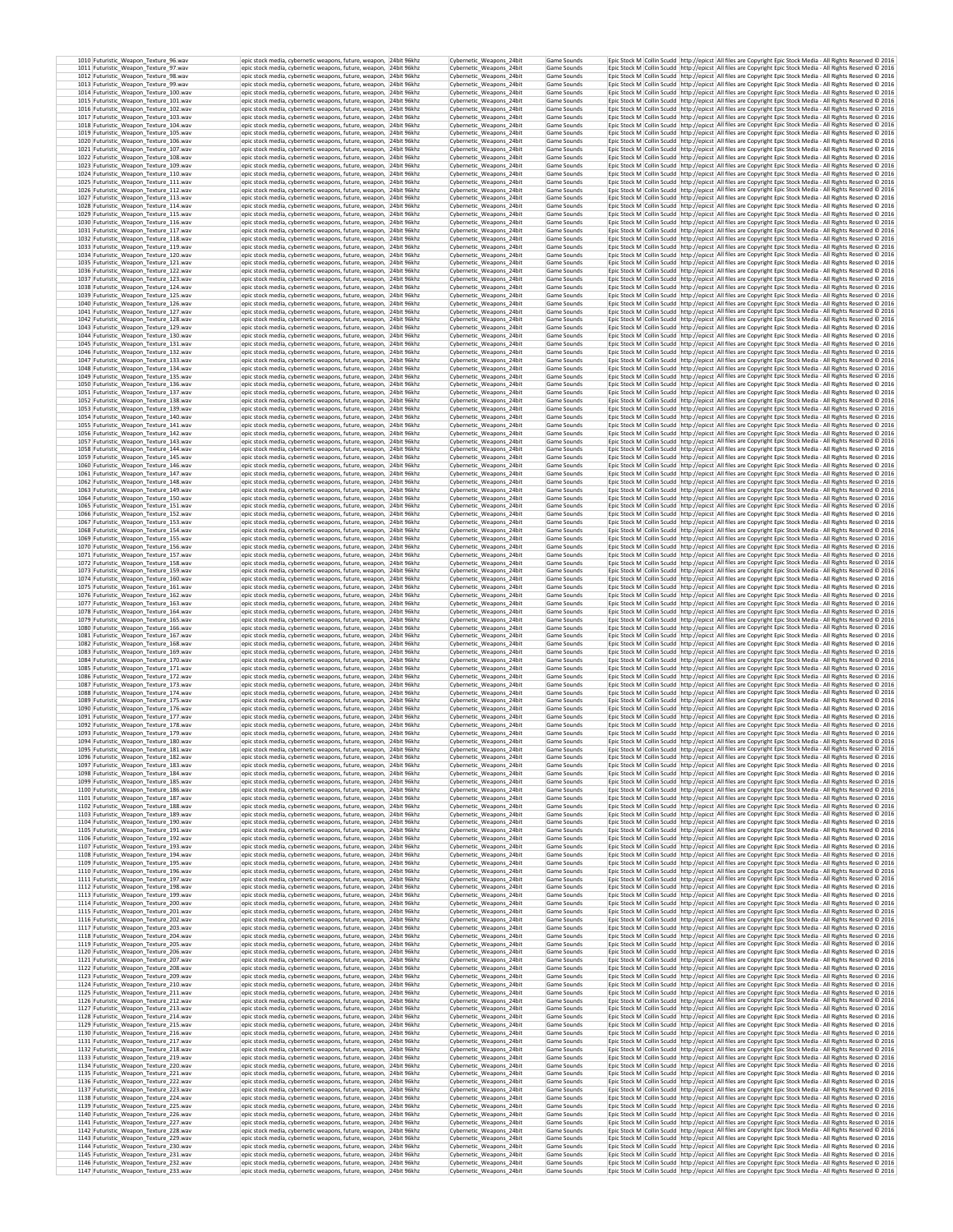| 1148 Futuristic_Weapon_Texture_234.wav<br>1149 Futuristic_Weapon_Texture_235.wav | epic stock media, cybernetic weapons, future, weapon, 24bit 96khz<br>epic stock media, cybernetic weapons, future, weapon, 24bit 96khz  | Cybernetic Weapons 24bit<br>Cybernetic_Weapons_24bit | Game Sounds<br>Game Sounds |  | Epic Stock M Collin Scudd http://epicst All files are Copyright Epic Stock Media - All Rights Reserved @ 2016<br>Epic Stock M Collin Scudd http://epicst All files are Copyright Epic Stock Media - All Rights Reserved @ 2016             |
|----------------------------------------------------------------------------------|-----------------------------------------------------------------------------------------------------------------------------------------|------------------------------------------------------|----------------------------|--|--------------------------------------------------------------------------------------------------------------------------------------------------------------------------------------------------------------------------------------------|
| 1150 Futuristic Weapon Texture 236.wav                                           | epic stock media, cybernetic weapons, future, weapon, 24bit 96khz                                                                       | Cybernetic Weapons 24bit                             | Game Sounds                |  | Epic Stock M Collin Scudd http://epicst All files are Copyright Epic Stock Media - All Rights Reserved @ 2016                                                                                                                              |
| 1151 Futuristic Weapon Texture 237.wav<br>1152 Futuristic Weapon Texture 238.wav | epic stock media, cybernetic weapons, future, weapon. 24bit 96khz<br>epic stock media, cybernetic weapons, future, weapon, 24bit 96khz  | Cybernetic Weapons 24bit<br>Cybernetic Weapons 24bit | Game Sounds<br>Game Sounds |  | Epic Stock M   Collin Scudd   http://epicst   All files are Copyright Epic Stock Media - All Rights Reserved @ 2016<br>Epic Stock M   Collin Scudd   http://epicst   All files are Copyright Epic Stock Media - All Rights Reserved @ 2016 |
| 1153 Futuristic_Weapon_Texture_239.wav<br>1154 Futuristic_Weapon_Texture_240.wav | epic stock media, cybernetic weapons, future, weapon, 24bit 96khz<br>epic stock media, cybernetic weapons, future, weapon, 24bit 96khz  | Cybernetic_Weapons_24bit<br>Cyhernetic Weanons 24bit | Game Sounds<br>Game Sounds |  | Epic Stock M Collin Scudd http://epicst All files are Copyright Epic Stock Media - All Rights Reserved @ 2016<br>Epic Stock M Collin Scudd http://epicst All files are Copyright Epic Stock Media - All Rights Reserved @ 2016             |
| 1155 Futuristic_Weapon_Texture_241.wav                                           | epic stock media, cybernetic weapons, future, weapon, 24bit 96khz                                                                       | Cybernetic_Weapons_24bit                             | Game Sounds                |  | Epic Stock M Collin Scudd http://epicst All files are Copyright Epic Stock Media - All Rights Reserved @ 2016                                                                                                                              |
| 1156 Futuristic_Weapon_Texture_242.wav<br>1157 Futuristic_Weapon_Texture_243.wav | epic stock media, cybernetic weapons, future, weapon, 24bit 96khz<br>epic stock media, cybernetic weapons, future, weapon, 24bit 96khz  | Cybernetic_Weapons_24bit<br>Cybernetic_Weapons_24bit | Game Sounds<br>Game Sounds |  | Epic Stock M Collin Scudd http://epicst All files are Copyright Epic Stock Media - All Rights Reserved C 2016<br>Epic Stock M Collin Scudd http://epicst All files are Copyright Epic Stock Media - All Rights Reserved @ 2016             |
| 1158 Futuristic_Weapon_Texture_244.wav<br>1159 Futuristic_Weapon_Texture_245.wav | epic stock media, cybernetic weapons, future, weapon, 24bit 96khz<br>epic stock media, cybernetic weapons, future, weapon, 24bit 96khz  | Cybernetic_Weapons_24bit<br>Cybernetic Weapons 24bit | Game Sounds<br>Game Sounds |  | Epic Stock M Collin Scudd http://epicst All files are Copyright Epic Stock Media - All Rights Reserved @ 2016<br>Epic Stock M Collin Scudd http://epicst All files are Copyright Epic Stock Media - All Rights Reserved @ 2016             |
| 1160 Futuristic_Weapon_Texture_246.wav                                           | epic stock media, cybernetic weapons, future, weapon, 24bit 96khz                                                                       | Cybernetic Weapons 24bit                             | Game Sounds                |  | Epic Stock M Collin Scudd http://epicst All files are Copyright Epic Stock Media - All Rights Reserved @ 2016                                                                                                                              |
| 1161 Futuristic_Weapon_Texture_247.wav<br>1162 Futuristic_Weapon_Texture_248.wav | epic stock media, cybernetic weapons, future, weapon, 24bit 96khz<br>epic stock media, cybernetic weapons, future, weapon, 24bit 96khz  | Cybernetic_Weapons_24bit<br>Cybernetic_Weapons_24bit | Game Sounds<br>Game Sounds |  | Epic Stock M Collin Scudd http://epicst All files are Copyright Epic Stock Media - All Rights Reserved @ 2016<br>Epic Stock M Collin Scudd http://epicst All files are Copyright Epic Stock Media - All Rights Reserved © 2016             |
| 1163 Futuristic_Weapon_Texture_249.wav<br>1164 Futuristic_Weapon_Texture_250.wav | epic stock media, cybernetic weapons, future, weapon, 24bit 96khz<br>epic stock media, cybernetic weapons, future, weapon, 24bit 96khz  | Cybernetic_Weapons_24bit<br>Cybernetic_Weapons_24bit | Game Sounds<br>Game Sounds |  | Epic Stock M Collin Scudd http://epicst All files are Copyright Epic Stock Media - All Rights Reserved @ 2016<br>Epic Stock M Collin Scudd http://epicst All files are Copyright Epic Stock Media - All Rights Reserved @ 2016             |
| 1165 Futuristic Weapon Texture 251.wav<br>1166 Futuristic_Weapon_Texture_252.wav | epic stock media, cybernetic weapons, future, weapon, 24bit 96khz<br>epic stock media, cybernetic weapons, future, weapon, 24bit 96khz  | Cybernetic Weapons 24bit<br>Cybernetic Weapons 24bit | Game Sounds<br>Game Sounds |  | Epic Stock M Collin Scudd http://epicst All files are Copyright Epic Stock Media - All Rights Reserved © 2016<br>Epic Stock M   Collin Scudd   http://epicst   All files are Copyright Epic Stock Media - All Rights Reserved @ 2016       |
| 1167 Futuristic Weapon Texture 253.wav                                           | epic stock media, cybernetic weapons, future, weapon. 24bit 96khz                                                                       | Cybernetic Weapons 24bit                             | Game Sounds                |  | Epic Stock M Collin Scudd http://epicst All files are Copyright Epic Stock Media - All Rights Reserved C 2016                                                                                                                              |
| 1168 Futuristic_Weapon_Texture_254.wav<br>1169 Futuristic Weapon Texture 255.wav | epic stock media, cybernetic weapons, future, weapon, 24bit 96khz<br>epic stock media, cybernetic weapons, future, weapon, 24bit 96khz  | Cybernetic Weapons 24bit<br>Cybernetic Weapons 24bit | Game Sounds<br>Game Sounds |  | Epic Stock M Collin Scudd http://epicst All files are Copyright Epic Stock Media - All Rights Reserved @ 2016<br>Epic Stock M Collin Scudd http://epicst All files are Copyright Epic Stock Media - All Rights Reserved @ 2016             |
| 1170 Futuristic_Weapon_Texture_256.wav<br>1171 Futuristic Weapon Texture 257.wav | epic stock media, cybernetic weapons, future, weapon. 24bit 96khz<br>epic stock media, cybernetic weapons, future, weapon, 24bit 96khz  | Cybernetic Weapons 24bit<br>Cybernetic Weapons 24bit | Game Sounds<br>Game Sounds |  | Epic Stock M Collin Scudd http://epicst All files are Copyright Epic Stock Media - All Rights Reserved © 2016<br>Epic Stock M Collin Scudd http://epicst All files are Copyright Epic Stock Media - All Rights Reserved © 2016             |
| 1172 Futuristic_Weapon_Texture_258.wav                                           | epic stock media, cybernetic weapons, future, weapon, 24bit 96khz                                                                       | Cybernetic Weapons 24bit                             | Game Sounds                |  | Epic Stock M Collin Scudd http://epicst All files are Copyright Epic Stock Media - All Rights Reserved © 2016                                                                                                                              |
| 1173 Futuristic Weapon Texture 259.wav<br>1174 Futuristic_Weapon_Texture_260.wav | epic stock media, cybernetic weapons, future, weapon, 24bit 96khz<br>epic stock media, cybernetic weapons, future, weapon, 24bit 96khz  | Cybernetic Weapons 24bit<br>Cybernetic Weapons 24bit | Game Sounds<br>Game Sounds |  | Epic Stock M Collin Scudd http://epicst All files are Copyright Epic Stock Media - All Rights Reserved C 2016<br>Epic Stock M Collin Scudd http://epicst All files are Copyright Epic Stock Media - All Rights Reserved @ 2016             |
| 1175 Futuristic_Weapon_Texture_261.wav<br>1176 Futuristic_Weapon_Texture_262.wav | epic stock media, cybernetic weapons, future, weapon, 24bit 96khz<br>epic stock media, cybernetic weapons, future, weapon, 24bit 96khz  | Cybernetic Weapons 24bit<br>Cybernetic_Weapons_24bit | Game Sounds<br>Game Sounds |  | Epic Stock M Collin Scudd http://epicst All files are Copyright Epic Stock Media - All Rights Reserved © 2016<br>Epic Stock M Collin Scudd http://epicst All files are Copyright Epic Stock Media - All Rights Reserved @ 2016             |
| 1177 Futuristic_Weapon_Texture_263.wav                                           | epic stock media, cybernetic weapons, future, weapon, 24bit 96khz                                                                       | Cybernetic_Weapons_24bit                             | Game Sounds                |  | Epic Stock M Collin Scudd http://epicst All files are Copyright Epic Stock Media - All Rights Reserved @ 2016                                                                                                                              |
| 1178 Futuristic_Weapon_Texture_264.wav<br>1179 Futuristic_Weapon_Texture_265.wav | epic stock media, cybernetic weapons, future, weapon, 24bit 96khz<br>epic stock media, cybernetic weapons, future, weapon, 24bit 96khz  | Cybernetic_Weapons_24bit<br>Cybernetic_Weapons_24bit | Game Sounds<br>Game Sounds |  | Epic Stock M Collin Scudd http://epicst All files are Copyright Epic Stock Media - All Rights Reserved @ 2016<br>Epic Stock M Collin Scudd http://epicst All files are Copyright Epic Stock Media - All Rights Reserved @ 2016             |
| 1180 Futuristic_Weapon_Texture_266.wav<br>1181 Futuristic_Weapon_Texture_267.wav | epic stock media, cybernetic weapons, future, weapon, 24bit 96khz<br>epic stock media, cybernetic weapons, future, weapon, 24bit 96khz  | Cybernetic_Weapons_24bit<br>Cybernetic_Weapons_24bit | Game Sounds<br>Game Sounds |  | Epic Stock M Collin Scudd http://epicst All files are Copyright Epic Stock Media - All Rights Reserved @ 2016<br>Epic Stock M Collin Scudd http://epicst All files are Copyright Epic Stock Media - All Rights Reserved @ 2016             |
| 1182 Futuristic Weapon Texture 268.wav                                           | epic stock media, cybernetic weapons, future, weapon, 24bit 96khz                                                                       | Cybernetic Weapons 24bit                             | Game Sounds                |  | Epic Stock M Collin Scudd http://epicst All files are Copyright Epic Stock Media - All Rights Reserved @ 2016                                                                                                                              |
| 1183 Futuristic_Weapon_Texture_269.wav<br>1184 Futuristic Weapon Texture 270.wav | epic stock media, cybernetic weapons, future, weapon, 24bit 96khz<br>epic stock media, cybernetic weapons, future, weapon, 24bit 96khz  | Cybernetic_Weapons_24bit<br>Cybernetic Weapons 24bit | Game Sounds<br>Game Sounds |  | Epic Stock M Collin Scudd http://epicst All files are Copyright Epic Stock Media - All Rights Reserved @ 2016<br>Epic Stock M   Collin Scudd   http://epicst   All files are Copyright Epic Stock Media - All Rights Reserved @ 2016       |
| 1185 Futuristic Weapon Texture 271.wav<br>1186 Futuristic Weapon Texture 272.wav | epic stock media, cybernetic weapons, future, weapon. 24bit 96khz<br>epic stock media, cybernetic weapons, future, weapon, 24bit 96khz  | Cybernetic Weapons 24bit<br>Cybernetic Weapons 24bit | Game Sounds<br>Game Sounds |  | Epic Stock M Collin Scudd http://epicst All files are Copyright Epic Stock Media - All Rights Reserved @ 2016<br>Epic Stock M Collin Scudd http://epicst All files are Copyright Epic Stock Media - All Rights Reserved C 2016             |
| 1187 Futuristic_Weapon_Texture_273.wav<br>1188 Futuristic Weapon Texture 274.wav | epic stock media, cybernetic weapons, future, weapon, 24bit 96khz<br>epic stock media, cybernetic weapons, future, weapon, 24bit 96khz  | Cybernetic Weapons 24bit<br>Cybernetic Weapons 24bit | Game Sounds<br>Game Sounds |  | Epic Stock M Collin Scudd http://epicst All files are Copyright Epic Stock Media - All Rights Reserved @ 2016<br>Epic Stock M   Collin Scudd   http://epicst   All files are Copyright Epic Stock Media - All Rights Reserved © 2016       |
| 1189 Futuristic Weapon Texture 275.way                                           | epic stock media, cybernetic weapons, future, weapon. 24bit 96khz                                                                       | Cybernetic Weapons 24bit                             | Game Sounds                |  | Epic Stock M   Collin Scudd   http://epicst   All files are Copyright Epic Stock Media - All Rights Reserved @ 2016                                                                                                                        |
| 1190 Futuristic Weapon Texture 276.wav<br>1191 Futuristic_Weapon_Texture_277.wav | epic stock media, cybernetic weapons, future, weapon. 24bit 96khz<br>epic stock media, cybernetic weapons, future, weapon, 24bit 96khz  | Cybernetic Weapons 24bit<br>Cybernetic Weapons 24bit | Game Sounds<br>Game Sounds |  | Epic Stock M   Collin Scudd   http://epicst   All files are Copyright Epic Stock Media - All Rights Reserved @ 2016<br>Epic Stock M Collin Scudd http://epicst All files are Copyright Epic Stock Media - All Rights Reserved @ 2016       |
| 1192 Futuristic_Weapon_Texture_278.wav<br>1193 Futuristic_Weapon_Texture_279.wav | epic stock media, cybernetic weapons, future, weapon, 24bit 96khz<br>epic stock media, cybernetic weapons, future, weapon, 24bit 96khz  | Cybernetic Weapons 24bit<br>Cybernetic Weapons 24bit | Game Sounds<br>Game Sounds |  | Epic Stock M Collin Scudd http://epicst All files are Copyright Epic Stock Media - All Rights Reserved @ 2016<br>Epic Stock M Collin Scudd http://epicst All files are Copyright Epic Stock Media - All Rights Reserved @ 2016             |
| 1194 Futuristic_Weapon_Texture_280.wav                                           | epic stock media, cybernetic weapons, future, weapon, 24bit 96khz                                                                       | Cybernetic Weapons 24bit                             | Game Sounds                |  | Epic Stock M Collin Scudd http://epicst All files are Copyright Epic Stock Media - All Rights Reserved © 2016                                                                                                                              |
| 1195 Futuristic_Weapon_Texture_281.wav<br>1196 Futuristic_Weapon_Texture_282.wav | epic stock media, cybernetic weapons, future, weapon, 24bit 96khz<br>epic stock media, cybernetic weapons, future, weapon, 24bit 96khz  | Cybernetic_Weapons_24bit<br>Cybernetic_Weapons_24bit | Game Sounds<br>Game Sounds |  | Epic Stock M Collin Scudd http://epicst All files are Copyright Epic Stock Media - All Rights Reserved @ 2016<br>Epic Stock M Collin Scudd http://epicst All files are Copyright Epic Stock Media - All Rights Reserved @ 2016             |
| 1197 Futuristic_Weapon_Texture_283.wav<br>1198 Futuristic_Weapon_Texture_284.wav | epic stock media, cybernetic weapons, future, weapon, 24bit 96khz<br>epic stock media, cybernetic weapons, future, weapon, 24bit 96khz  | Cybernetic_Weapons_24bit<br>Cybernetic Weapons 24bit | Game Sounds<br>Game Sounds |  | Epic Stock M Collin Scudd http://epicst All files are Copyright Epic Stock Media - All Rights Reserved @ 2016<br>Epic Stock M Collin Scudd http://epicst All files are Copyright Epic Stock Media - All Rights Reserved @ 2016             |
| 1199 Futuristic_Weapon_Texture_285.wav                                           | epic stock media, cybernetic weapons, future, weapon, 24bit 96khz<br>epic stock media, cybernetic weapons, future, weapon, 24bit 96khz  | Cybernetic_Weapons_24bit                             | Game Sounds                |  | Epic Stock M Collin Scudd http://epicst All files are Copyright Epic Stock Media - All Rights Reserved @ 2016                                                                                                                              |
| 1200 Futuristic_Weapon_Texture_286.wav<br>1201 Futuristic_Weapon_Texture_287.wav | epic stock media, cybernetic weapons, future, weapon, 24bit 96khz                                                                       | Cybernetic_Weapons_24bit<br>Cybernetic_Weapons_24bit | Game Sounds<br>Game Sounds |  | Epic Stock M Collin Scudd http://epicst All files are Copyright Epic Stock Media - All Rights Reserved @ 2016<br>Epic Stock M Collin Scudd http://epicst All files are Copyright Epic Stock Media - All Rights Reserved @ 2016             |
| 1202 Futuristic_Weapon_Texture_288.wav<br>1203 Futuristic_Weapon_Texture_289.wav | epic stock media, cybernetic weapons, future, weapon, 24bit 96khz<br>epic stock media, cybernetic weapons, future, weapon, 24bit 96khz  | Cybernetic_Weapons_24bit<br>Cybernetic_Weapons_24bit | Game Sounds<br>Game Sounds |  | Epic Stock M Collin Scudd http://epicst All files are Copyright Epic Stock Media - All Rights Reserved @ 2016<br>Epic Stock M   Collin Scudd   http://epicst   All files are Copyright Epic Stock Media - All Rights Reserved @ 2016       |
| 1204 Futuristic Weapon Texture 290.wav                                           | epic stock media, cybernetic weapons, future, weapon, 24bit 96khz                                                                       | Cybernetic Weapons 24bit                             | Game Sounds                |  | Epic Stock M   Collin Scudd   http://epicst   All files are Copyright Epic Stock Media - All Rights Reserved @ 2016                                                                                                                        |
| 1205 Futuristic_Weapon_Texture_291.wav<br>1206 Futuristic_Weapon_Texture_292.wav | epic stock media, cybernetic weapons, future, weapon, 24bit 96khz<br>epic stock media, cybernetic weapons, future, weapon, 24bit 96khz  | Cybernetic Weapons 24bit<br>Cybernetic Weapons 24bit | Game Sounds<br>Game Sounds |  | Epic Stock M Collin Scudd http://epicst All files are Copyright Epic Stock Media - All Rights Reserved @ 2016<br>Epic Stock M Collin Scudd http://epicst All files are Copyright Epic Stock Media - All Rights Reserved @ 2016             |
| 1207 Futuristic Weapon Texture 293.wav<br>1208 Futuristic Weapon Texture 294.wav | epic stock media, cybernetic weapons, future, weapon, 24bit 96khz<br>epic stock media, cybernetic weapons, future, weapon, 24bit 96khz  | Cybernetic Weapons 24bit<br>Cybernetic Weapons 24bit | Game Sounds<br>Game Sounds |  | Epic Stock M   Collin Scudd   http://epicst   All files are Copyright Epic Stock Media - All Rights Reserved @ 2016<br>Epic Stock M Collin Scudd http://epicst All files are Copyright Epic Stock Media - All Rights Reserved © 2016       |
| 1209 Futuristic Weapon Texture 295.wav                                           | epic stock media, cybernetic weapons, future, weapon, 24bit 96khz                                                                       | Cybernetic Weapons 24bit                             | Game Sounds                |  | Epic Stock M   Collin Scudd   http://epicst   All files are Copyright Epic Stock Media - All Rights Reserved @ 2016                                                                                                                        |
| 1210 Futuristic_Weapon_Texture_296.wav<br>1211 Futuristic Weapon Texture 297.wav | epic stock media, cybernetic weapons, future, weapon, 24bit 96khz<br>epic stock media, cybernetic weapons, future, weapon, 24bit 96khz  | Cybernetic_Weapons_24bit<br>Cybernetic Weapons 24bit | Game Sounds<br>Game Sounds |  | Epic Stock M Collin Scudd http://epicst All files are Copyright Epic Stock Media - All Rights Reserved @ 2016<br>Epic Stock M   Collin Scudd   http://epicst   All files are Copyright Epic Stock Media - All Rights Reserved © 2016       |
| 1212 Futuristic_Weapon_Texture_298.wav<br>1213 Futuristic Weapon Texture 299.wav | epic stock media, cybernetic weapons, future, weapon, 24bit 96khz<br>epic stock media, cybernetic weapons, future, weapon, 24bit 96khz  | Cybernetic Weapons 24bit<br>Cybernetic Weapons 24bit | Game Sounds<br>Game Sounds |  | Epic Stock M Collin Scudd http://epicst All files are Copyright Epic Stock Media - All Rights Reserved @ 2016<br>Epic Stock M Collin Scudd http://epicst All files are Copyright Epic Stock Media - All Rights Reserved C 2016             |
| 1214 Futuristic_Weapon_Texture_300.wav<br>1215 Futuristic_Weapon_Texture_301.wav | epic stock media, cybernetic weapons, future, weapon, 24bit 96khz<br>epic stock media, cybernetic weapons, future, weapon, 24bit 96khz  | Cybernetic_Weapons_24bit<br>Cybernetic Weapons 24bit | Game Sounds<br>Game Sounds |  | Epic Stock M Collin Scudd http://epicst All files are Copyright Epic Stock Media - All Rights Reserved @ 2016<br>Epic Stock M Collin Scudd http://epicst All files are Copyright Epic Stock Media - All Rights Reserved @ 2016             |
| 1216 Futuristic_Weapon_Texture_302.wav                                           | epic stock media, cybernetic weapons, future, weapon, 24bit 96khz                                                                       | Cybernetic_Weapons_24bit                             | Game Sounds                |  | Epic Stock M Collin Scudd http://epicst All files are Copyright Epic Stock Media - All Rights Reserved @ 2016                                                                                                                              |
| 1217 Futuristic_Weapon_Texture_303.wav<br>1218 Futuristic_Weapon_Texture_304.wav | epic stock media, cybernetic weapons, future, weapon, 24bit 96khz<br>epic stock media, cybernetic weapons, future, weapon, 24bit 96khz  | Cybernetic Weapons 24bit<br>Cybernetic_Weapons_24bit | Game Sounds<br>Game Sounds |  | Epic Stock M Collin Scudd http://epicst All files are Copyright Epic Stock Media - All Rights Reserved C 2016<br>Epic Stock M Collin Scudd http://epicst All files are Copyright Epic Stock Media - All Rights Reserved @ 2016             |
| 1219 Futuristic_Weapon_Texture_305.wav<br>1220 Futuristic_Weapon_Texture_306.wav | epic stock media, cybernetic weapons, future, weapon, 24bit 96khz<br>epic stock media, cybernetic weapons, future, weapon, 24bit 96khz  | Cybernetic Weapons 24bit<br>Cybernetic_Weapons_24bit | Game Sounds<br>Game Sounds |  | Epic Stock M Collin Scudd http://epicst All files are Copyright Epic Stock Media - All Rights Reserved @ 2016<br>Epic Stock M Collin Scudd http://epicst All files are Copyright Epic Stock Media - All Rights Reserved @ 2016             |
| 1221 Futuristic_Weapon_Texture_307.wav                                           | epic stock media, cybernetic weapons, future, weapon, 24bit 96khz                                                                       | Cybernetic_Weapons_24bit                             | Game Sounds                |  | Epic Stock M Collin Scudd http://epicst All files are Copyright Epic Stock Media - All Rights Reserved @ 2016                                                                                                                              |
| 1222 Futuristic_Weapon_Texture_308.wav<br>1223 Futuristic Weapon Texture 309.wav | epic stock media, cybernetic weapons, future, weapon, 24bit 96khz<br>epic stock media, cybernetic weapons, future, weapon, 24bit 96khz  | Cybernetic_Weapons_24bit<br>Cybernetic_Weapons_24bit | Game Sounds<br>Game Sounds |  | Epic Stock M   Collin Scudd   http://epicst   All files are Copyright Epic Stock Media - All Rights Reserved @ 2016<br>Epic Stock M Collin Scudd http://epicst All files are Copyright Epic Stock Media - All Rights Reserved @ 2016       |
| 1224 Futuristic Weapon Texture 310.wav<br>1225 Futuristic_Weapon_Texture_311.wav | epic stock media, cybernetic weapons, future, weapon, 24bit 96khz<br>epic stock media, cybernetic weapons, future, weapon, 24bit 96khz  | Cybernetic Weapons 24bit<br>Cybernetic_Weapons_24bit | Game Sounds<br>Game Sounds |  | Epic Stock M   Collin Scudd   http://epicst   All files are Copyright Epic Stock Media - All Rights Reserved @ 2016<br>Epic Stock M Collin Scudd http://epicst All files are Copyright Epic Stock Media - All Rights Reserved @ 2016       |
| 1226 Futuristic_Weapon_Texture_312.wav<br>1227 Futuristic_Weapon_Texture_313.wav | epic stock media, cybernetic weapons, future, weapon, 24bit 96khz<br>epic stock media, cybernetic weapons, future, weapon. 24bit 96khz  | Cybernetic Weapons 24bit<br>Cybernetic Weapons 24bit | Game Sounds<br>Game Sounds |  | Epic Stock M   Collin Scudd   http://epicst   All files are Copyright Epic Stock Media - All Rights Reserved © 2016<br>Epic Stock M   Collin Scudd   http://epicst   All files are Copyright Epic Stock Media - All Rights Reserved @ 2016 |
| 1228 Futuristic Weapon Texture 314.wav                                           | epic stock media, cybernetic weapons, future, weapon. 24bit 96khz                                                                       | Cybernetic Weapons 24bit                             | Game Sounds                |  | Epic Stock M Collin Scudd http://epicst All files are Copyright Epic Stock Media - All Rights Reserved @ 2016                                                                                                                              |
| 1229 Futuristic_Weapon_Texture_315.wav<br>1230 Futuristic_Weapon_Texture_316.wav | epic stock media, cybernetic weapons, future, weapon, 24bit 96khz<br>epic stock media, cybernetic weapons, future, weapon, 24bit 96khz  | Cybernetic_Weapons_24bit<br>Cybernetic Weapons 24bit | Game Sounds<br>Game Sounds |  | Epic Stock M Collin Scudd http://epicst All files are Copyright Epic Stock Media - All Rights Reserved © 2016<br>Epic Stock M   Collin Scudd   http://epicst   All files are Copyright Epic Stock Media - All Rights Reserved @ 2016       |
| 1231 Futuristic_Weapon_Texture_317.wav<br>1232 Futuristic_Weapon_Texture_318.wav | epic stock media, cybernetic weapons, future, weapon. 24bit 96khz<br>epic stock media, cybernetic weapons, future, weapon, 24bit 96khz  | Cybernetic Weapons 24bit<br>Cybernetic_Weapons 24bit | Game Sounds<br>Game Sounds |  | Epic Stock M Collin Scudd http://epicst All files are Copyright Epic Stock Media - All Rights Reserved @ 2016<br>Epic Stock M Collin Scudd http://epicst All files are Copyright Epic Stock Media - All Rights Reserved C 2016             |
| 1233 Futuristic_Weapon_Texture_319.wav                                           | epic stock media, cybernetic weapons, future, weapon, 24bit 96khz                                                                       | Cybernetic_Weapons_24bit                             | Game Sounds                |  | Epic Stock M Collin Scudd http://epicst All files are Copyright Epic Stock Media - All Rights Reserved C 2016                                                                                                                              |
| 1234 Futuristic Weapon Texture 320.wav<br>1235 Futuristic_Weapon_Texture_321.wav | epic stock media, cybernetic weapons, future, weapon,  24bit 96kh2<br>epic stock media, cybernetic weapons, future, weapon, 24bit 96khz | Cybernetic Weapons 24bit<br>Cybernetic_Weapons_24bit | Game Sounds<br>Game Sounds |  | Epic Stock M   Collin Scudd   http://epicst   All files are Copyright Epic Stock Media - All Rights Reserved © 2016<br>Epic Stock M Collin Scudd http://epicst All files are Copyright Epic Stock Media - All Rights Reserved @ 2016       |
| 1236 Futuristic Weapon Texture 322.wav<br>1237 Futuristic_Weapon_Texture_323.wav | epic stock media, cybernetic weapons, future, weapon, 24bit 96khz<br>epic stock media, cybernetic weapons, future, weapon, 24bit 96khz  | Cybernetic_Weapons_24bit<br>Cybernetic Weapons 24bit | Game Sounds<br>Game Sounds |  | Epic Stock M Collin Scudd http://epicst All files are Copyright Epic Stock Media - All Rights Reserved © 2016<br>Epic Stock M Collin Scudd http://epicst All files are Copyright Epic Stock Media - All Rights Reserved © 2016             |
| 1238 Futuristic_Weapon_Texture_324.wav<br>1239 Futuristic Weapon Texture 325.wav | epic stock media, cybernetic weapons, future, weapon, 24bit 96khz<br>epic stock media, cybernetic weapons, future, weapon. 24bit 96khz  | Cybernetic_Weapons_24bit<br>Cybernetic Weapons 24bit | Game Sounds<br>Game Sounds |  | Epic Stock M Collin Scudd http://epicst All files are Copyright Epic Stock Media - All Rights Reserved © 2016<br>Epic Stock M Collin Scudd http://epicst All files are Copyright Epic Stock Media - All Rights Reserved C 2016             |
| 1240 Futuristic Weapon Texture 326 Single.wav                                    | epic stock media, cybernetic weapons, future, weapon, 24bit 96khz                                                                       | Cybernetic_Weapons_24bit                             | Game Sounds                |  | Epic Stock M Collin Scudd http://epicst All files are Copyright Epic Stock Media - All Rights Reserved C 2016                                                                                                                              |
| 1241 Futuristic_Weapon_Texture_327.wav<br>1242 Futuristic_Weapon_Texture_328.wav | epic stock media, cybernetic weapons, future, weapon, 24bit 96khz<br>epic stock media, cybernetic weapons, future, weapon, 24bit 96khz  | Cybernetic_Weapons_24bit<br>Cybernetic_Weapons_24bit | Game Sounds<br>Game Sounds |  | Epic Stock M Collin Scudd http://epicst All files are Copyright Epic Stock Media - All Rights Reserved @ 2016<br>Epic Stock M Collin Scudd http://epicst All files are Copyright Epic Stock Media - All Rights Reserved @ 2016             |
| 1243 Futuristic Weapon Texture 329.wav<br>1244 Futuristic_Weapon_Texture_330.wav | epic stock media, cybernetic weapons, future, weapon. 24bit 96khz<br>epic stock media, cybernetic weapons, future, weapon, 24bit 96khz  | Cybernetic Weapons 24bit<br>Cybernetic_Weapons_24bit | Game Sounds<br>Game Sounds |  | Epic Stock M   Collin Scudd   http://epicst   All files are Copyright Epic Stock Media - All Rights Reserved @ 2016<br>Epic Stock M Collin Scudd http://epicst All files are Copyright Epic Stock Media - All Rights Reserved © 2016       |
| 1245 Futuristic_Weapon_Texture_331.wav                                           | enic stock media, cybernetic weapons, future, weapon. 24bit 96kbz                                                                       | Cybernetic Weapons 24bit                             | Game Sounds                |  | Epic Stock M Collin Scudd http://epicst All files are Copyright Epic Stock Media - All Rights Reserved © 2016                                                                                                                              |
| 1246 Futuristic_Weapon_Texture_332.wav<br>1247 Futuristic_Weapon_Texture_333.wav | epic stock media, cybernetic weapons, future, weapon, 24bit 96khz<br>epic stock media, cybernetic weapons, future, weapon, 24bit 96khz  | Cybernetic Weapons 24bit<br>Cybernetic Weapons 24bit | Game Sounds<br>Game Sounds |  | Epic Stock M Collin Scudd http://epicst All files are Copyright Epic Stock Media - All Rights Reserved © 2016<br>Epic Stock M Collin Scudd http://epicst All files are Copyright Epic Stock Media - All Rights Reserved © 2016             |
| 1248 Futuristic Weapon Texture 334.wav<br>1249 Futuristic Weapon Texture 335.wav | epic stock media, cybernetic weapons, future, weapon, 24bit 96khz<br>epic stock media, cybernetic weapons, future, weapon, 24bit 96khz  | Cybernetic_Weapons_24bit<br>Cybernetic_Weapons_24bit | Game Sounds<br>Game Sounds |  | Epic Stock M Collin Scudd http://epicst All files are Copyright Epic Stock Media - All Rights Reserved @ 2016<br>Epic Stock M Collin Scudd http://epicst All files are Copyright Epic Stock Media - All Rights Reserved © 2016             |
| 1250 Futuristic_Weapon_Texture_336.wav<br>1251 Futuristic Weapon Texture 337.wav | epic stock media, cybernetic weapons, future, weapon, 24bit 96khz<br>epic stock media, cybernetic weapons, future, weapon, 24bit 96khz  | Cybernetic_Weapons_24bit<br>Cybernetic Weapons 24bit | Game Sounds<br>Game Sounds |  | Epic Stock M Collin Scudd http://epicst All files are Copyright Epic Stock Media - All Rights Reserved © 2016<br>Epic Stock M Collin Scudd http://epicst All files are Copyright Epic Stock Media - All Rights Reserved C 2016             |
| 1252 Futuristic_Weapon_Texture_338.wav<br>1253 Futuristic Weapon Texture 339.wav | epic stock media, cybernetic weapons, future, weapon, 24bit 96khz                                                                       | Cybernetic_Weapons_24bit                             | Game Sounds                |  | Epic Stock M Collin Scudd http://epicst All files are Copyright Epic Stock Media - All Rights Reserved © 2016                                                                                                                              |
| 1254 Futuristic Weapon Texture 340.wav                                           | epic stock media, cybernetic weapons, future, weapon, 24bit 96khz<br>epic stock media, cybernetic weapons, future, weapon, 24bit 96khz  | Cybernetic_Weapons_24bit<br>Cybernetic Weapons 24bit | Game Sounds<br>Game Sounds |  | Epic Stock M Collin Scudd http://epicst All files are Copyright Epic Stock Media - All Rights Reserved © 2016<br>Epic Stock M Collin Scudd http://epicst All files are Copyright Epic Stock Media - All Rights Reserved © 2016             |
| 1255 Futuristic Weapon Texture 341.wav<br>1256 Futuristic_Weapon_Texture_342.wav | epic stock media, cybernetic weapons, future, weapon, 24bit 96khz<br>epic stock media, cybernetic weapons, future, weapon, 24bit 96khz  | Cybernetic_Weapons_24bit<br>Cybernetic_Weapons_24bit | Game Sounds<br>Game Sounds |  | Epic Stock M Collin Scudd http://epicst All files are Copyright Epic Stock Media - All Rights Reserved C 2016<br>Epic Stock M Collin Scudd http://epicst All files are Copyright Epic Stock Media - All Rights Reserved @ 2016             |
| 1257 Futuristic_Weapon_Texture_343.wav                                           | epic stock media, cybernetic weapons, future, weapon, 24bit 96khz                                                                       | Cybernetic_Weapons_24bit                             | Game Sounds                |  | Epic Stock M Collin Scudd http://epicst All files are Copyright Epic Stock Media - All Rights Reserved @ 2016                                                                                                                              |
| 1258 Futuristic Weapon Texture 344.wav<br>1259 Futuristic_Weapon_Texture_345.wav | epic stock media, cybernetic weapons, future, weapon, 24bit 96khz<br>epic stock media, cybernetic weapons, future, weapon, 24bit 96khz  | Cybernetic Weapons 24bit<br>Cybernetic_Weapons_24bit | Game Sounds<br>Game Sounds |  | Epic Stock M Collin Scudd http://epicst All files are Copyright Epic Stock Media - All Rights Reserved © 2016<br>Epic Stock M Collin Scudd http://epicst All files are Copyright Epic Stock Media - All Rights Reserved © 2016             |
| 1260 Futuristic Weapon Texture 346.wav<br>1261 Futuristic_Weapon_Texture_347.wav | epic stock media, cybernetic weapons, future, weapon, 24bit 96khz<br>epic stock media, cybernetic weapons, future, weapon, 24bit 96khz  | Cybernetic Weapons 24bit<br>Cybernetic_Weapons_24bit | Game Sounds<br>Game Sounds |  | Epic Stock M   Collin Scudd   http://epicst   All files are Copyright Epic Stock Media - All Rights Reserved @ 2016<br>Epic Stock M Collin Scudd http://epicst All files are Copyright Epic Stock Media - All Rights Reserved © 2016       |
| 1262 Futuristic Weapon Texture 348.wav<br>1263 Futuristic_Weapon_Texture_349.wav | epic stock media, cybernetic weapons, future, weapon, 24bit 96khz<br>epic stock media, cybernetic weapons, future, weapon, 24bit 96khz  | Cybernetic Weapons 24bit<br>Cybernetic_Weapons_24bit | Game Sounds<br>Game Sounds |  | Epic Stock M Collin Scudd http://epicst All files are Copyright Epic Stock Media - All Rights Reserved @ 2016<br>Epic Stock M Collin Scudd http://epicst All files are Copyright Epic Stock Media - All Rights Reserved @ 2016             |
| 1264 Futuristic_Weapon_Texture_350.wav                                           | epic stock media, cybernetic weapons, future, weapon, 24bit 96khz                                                                       | Cybernetic Weapons 24bit                             | Game Sounds                |  | Epic Stock M   Collin Scudd   http://epicst   All files are Copyright Epic Stock Media - All Rights Reserved @ 2016                                                                                                                        |
| 1265 Futuristic Weapon Texture 351.wav<br>1266 Futuristic Weapon Texture 352.wav | epic stock media, cybernetic weapons, future, weapon, 24bit 96khz<br>epic stock media, cybernetic weapons, future, weapon, 24bit 96khz  | Cybernetic Weapons 24bit<br>Cybernetic Weapons 24bit | Game Sounds<br>Game Sounds |  | Epic Stock M Collin Scudd http://epicst All files are Copyright Epic Stock Media - All Rights Reserved @ 2016<br>Epic Stock M   Collin Scudd   http://epicst   All files are Copyright Epic Stock Media - All Rights Reserved @ 2016       |
| 1267 Futuristic_Weapon_Texture_353.wav<br>1268 Futuristic Weapon Texture 354.wav | epic stock media, cybernetic weapons, future, weapon, 24bit 96khz<br>epic stock media, cybernetic weapons, future, weapon. 24bit 96khz  | Cybernetic_Weapons_24bit<br>Cybernetic Weapons 24bit | Game Sounds<br>Game Sounds |  | Epic Stock M Collin Scudd http://epicst All files are Copyright Epic Stock Media - All Rights Reserved @ 2016<br>Epic Stock M Collin Scudd http://epicst All files are Copyright Epic Stock Media - All Rights Reserved @ 2016             |
| 1269 Futuristic_Weapon_Texture_355.wav                                           | epic stock media, cybernetic weapons, future, weapon, 24bit 96khz                                                                       | Cybernetic_Weapons_24bit                             | Game Sounds                |  | Epic Stock M Collin Scudd http://epicst All files are Copyright Epic Stock Media - All Rights Reserved © 2016                                                                                                                              |
| 1270 Futuristic Weapon Texture 356.way<br>1271 Futuristic_Weapon_Texture_357.wav | epic stock media, cybernetic weapons, future, weapon, 24bit 96khz<br>epic stock media, cybernetic weapons, future, weapon, 24bit 96khz  | Cybernetic Weapons 24bit<br>Cybernetic_Weapons_24bit | Game Sounds<br>Game Sounds |  | Epic Stock M Collin Scudd http://epicst All files are Copyright Epic Stock Media - All Rights Reserved © 2016<br>Epic Stock M Collin Scudd http://epicst All files are Copyright Epic Stock Media - All Rights Reserved © 2016             |
| 1272 Futuristic_Weapon_Texture_358.wav<br>1273 Futuristic Weapon Texture 359.wav | epic stock media, cybernetic weapons, future, weapon, 24bit 96khz<br>epic stock media, cybernetic weapons, future, weapon, 24bit 96khz  | Cybernetic_Weapons_24bit<br>Cybernetic Weapons 24bit | Game Sounds<br>Game Sounds |  | Epic Stock M Collin Scudd http://epicst All files are Copyright Epic Stock Media - All Rights Reserved @ 2016<br>Epic Stock M Collin Scudd http://epicst All files are Copyright Epic Stock Media - All Rights Reserved @ 2016             |
| 1274 Futuristic_Weapon_Texture_360.wav<br>1275 Futuristic_Weapon_Texture_361.wav | epic stock media, cybernetic weapons, future, weapon, 24bit 96khz<br>epic stock media, cybernetic weapons, future, weapon, 24bit 96khz  | Cybernetic_Weapons_24bit<br>Cybernetic_Weapons_24bit | Game Sounds<br>Game Sounds |  | Epic Stock M Collin Scudd http://epicst All files are Copyright Epic Stock Media - All Rights Reserved © 2016<br>Epic Stock M Collin Scudd http://epicst All files are Copyright Epic Stock Media - All Rights Reserved @ 2016             |
| 1276 Futuristic_Weapon_Texture_362.wav                                           | epic stock media, cybernetic weapons, future, weapon, 24bit 96khz                                                                       | Cybernetic_Weapons_24bit                             | Game Sounds                |  | Epic Stock M Collin Scudd http://epicst All files are Copyright Epic Stock Media - All Rights Reserved © 2016                                                                                                                              |
| 1277 Futuristic Weapon Texture 363.wav<br>1278 Futuristic_Weapon_Texture_364.wav | epic stock media, cybernetic weapons, future, weapon, 24bit 96khz<br>epic stock media, cybernetic weapons, future, weapon, 24bit 96khz  | Cybernetic Weapons 24bit<br>Cybernetic_Weapons_24bit | Game Sounds<br>Game Sounds |  | Epic Stock M Collin Scudd http://epicst All files are Copyright Epic Stock Media - All Rights Reserved © 2016<br>Epic Stock M Collin Scudd http://epicst All files are Copyright Epic Stock Media - All Rights Reserved © 2016             |
| 1279 Futuristic_Weapon_Texture_365.wav<br>1280 Futuristic_Weapon_Texture_366.wav | epic stock media, cybernetic weapons, future, weapon, 24bit 96khz<br>epic stock media, cybernetic weapons, future, weapon, 24bit 96khz  | Cybernetic_Weapons_24bit<br>Cybernetic_Weapons_24bit | Game Sounds<br>Game Sounds |  | Epic Stock M Collin Scudd http://epicst All files are Copyright Epic Stock Media - All Rights Reserved @ 2016<br>Epic Stock M Collin Scudd http://epicst All files are Copyright Epic Stock Media - All Rights Reserved © 2016             |
| 1281 Futuristic Weapon Texture 367.wav<br>1282 Futuristic Weapon Texture 368.wav | epic stock media, cybernetic weapons, future, weapon, 24bit 96khz<br>epic stock media, cybernetic weapons, future, weapon, 24bit 96khz  | Cybernetic Weapons 24bit<br>Cybernetic_Weapons_24bit | Game Sounds<br>Game Sounds |  | Epic Stock M Collin Scudd http://epicst All files are Copyright Epic Stock Media - All Rights Reserved @ 2016<br>Epic Stock M Collin Scudd http://epicst All files are Copyright Epic Stock Media - All Rights Reserved @ 2016             |
| 1283 Futuristic Weapon Texture 369.wav                                           | epic stock media, cybernetic weapons, future, weapon, 24bit 96khz                                                                       | Cybernetic_Weapons_24bit                             | Game Sounds                |  | Epic Stock M Collin Scudd http://epicst All files are Copyright Epic Stock Media - All Rights Reserved © 2016                                                                                                                              |
| 1284 Futuristic_Weapon_Texture_370.wav<br>1285 Futuristic_Weapon_Texture_371.wav | epic stock media, cybernetic weapons, future, weapon, 24bit 96khz<br>epic stock media, cybernetic weapons, future, weapon, 24bit 96khz  | Cybernetic_Weapons_24bit<br>Cybernetic Weapons 24bit | Game Sounds<br>Game Sounds |  | Epic Stock M Collin Scudd http://epicst All files are Copyright Epic Stock Media - All Rights Reserved @ 2016<br>Epic Stock M Collin Scudd http://epicst All files are Copyright Epic Stock Media - All Rights Reserved @ 2016             |
|                                                                                  |                                                                                                                                         |                                                      |                            |  |                                                                                                                                                                                                                                            |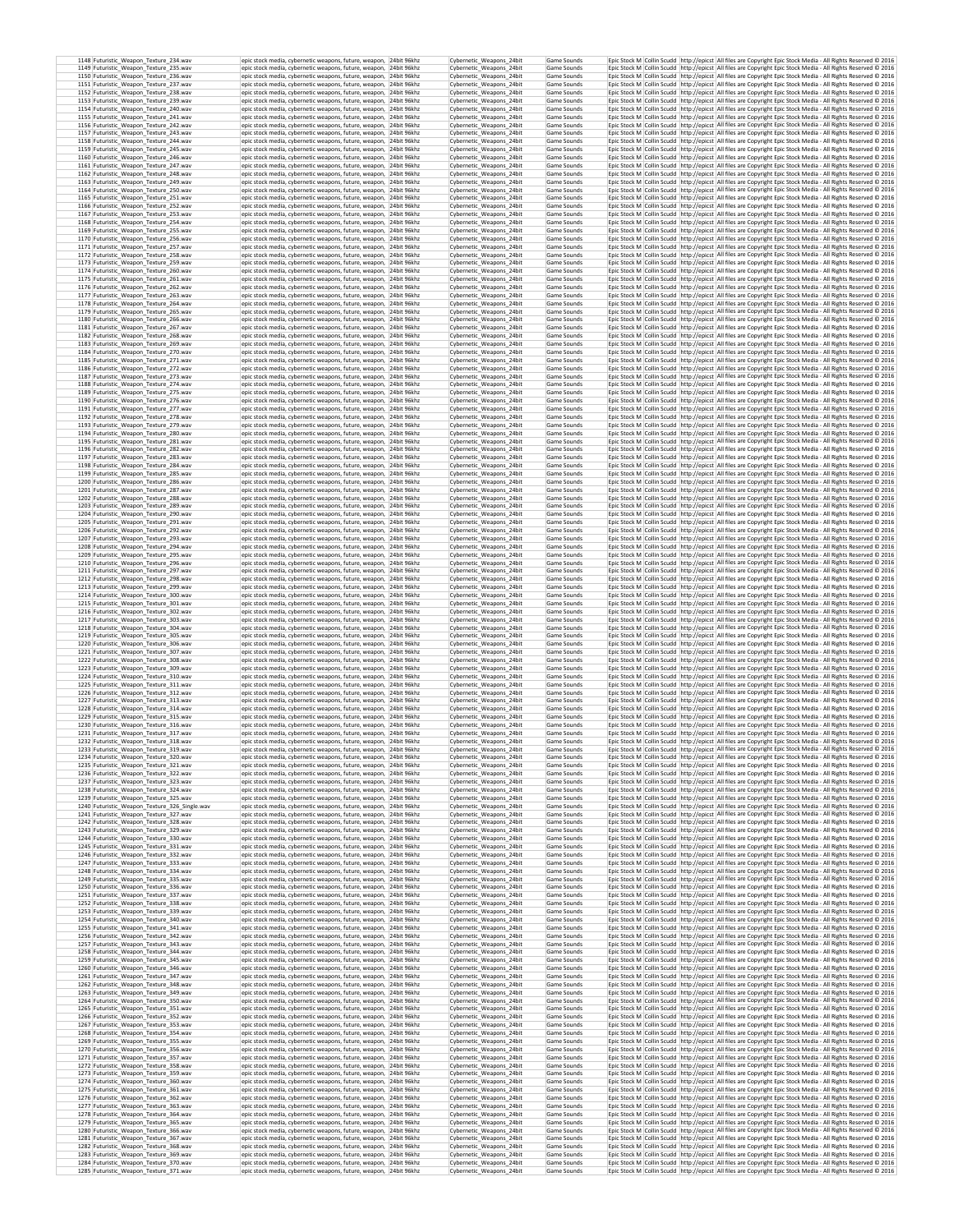| 1286 Futuristic_Weapon_Texture_372.wav<br>1287 Futuristic_Weapon_Texture_373.wav | epic stock media, cybernetic weapons, future, weapon, 24bit 96khz<br>epic stock media, cybernetic weapons, future, weapon, 24bit 96khz   | Cybernetic_Weapons_24bit<br>Cybernetic_Weapons_24bit | Game Sounds<br>Game Sounds | Epic Stock M Collin Scudd http://epicst All files are Copyright Epic Stock Media - All Rights Reserved @ 2016<br>Epic Stock M Collin Scudd http://epicst All files are Copyright Epic Stock Media - All Rights Reserved © 2016       |  |
|----------------------------------------------------------------------------------|------------------------------------------------------------------------------------------------------------------------------------------|------------------------------------------------------|----------------------------|--------------------------------------------------------------------------------------------------------------------------------------------------------------------------------------------------------------------------------------|--|
| 1288 Futuristic Weapon Texture 374.wav                                           | epic stock media, cybernetic weapons, future, weapon, 24bit 96khz                                                                        | Cybernetic_Weapons_24bit                             | Game Sounds                | Epic Stock M   Collin Scudd   http://epicst   All files are Copyright Epic Stock Media - All Rights Reserved @ 2016                                                                                                                  |  |
| 1289 Futuristic Weapon Texture 375.wav<br>1290 Futuristic Weapon Texture 376.wav | epic stock media, cybernetic weapons, future, weapon. 24bit 96khz<br>epic stock media, cybernetic weapons, future, weapon, 24bit 96khz   | Cybernetic_Weapons_24bit<br>Cybernetic Weapons 24bit | Game Sounds<br>Game Sounds | Epic Stock M Collin Scudd http://epicst All files are Copyright Epic Stock Media - All Rights Reserved © 2016<br>Epic Stock M Collin Scudd http://epicst All files are Copyright Epic Stock Media - All Rights Reserved C 2016       |  |
| 1291 Futuristic_Weapon_Texture_377.wav<br>1292 Futuristic_Weapon_Texture_378.wav | epic stock media, cybernetic weapons, future, weapon, 24bit 96khz<br>epic stock media, cybernetic weapons, future, weapon. 24bit 96khz   | Cybernetic_Weapons_24bit<br>Cybernetic Weapons 24bit | Game Sounds<br>Game Sounds | Epic Stock M Collin Scudd http://epicst All files are Copyright Epic Stock Media - All Rights Reserved @ 2016<br>Epic Stock M Collin Scudd http://epicst All files are Copyright Epic Stock Media - All Rights Reserved @ 2016       |  |
| 1293 Futuristic_Weapon_Texture_379.wav                                           | epic stock media, cybernetic weapons, future, weapon, 24bit 96khz                                                                        | Cybernetic Weapons 24bit                             | Game Sounds                | Epic Stock M Collin Scudd http://epicst All files are Copyright Epic Stock Media - All Rights Reserved @ 2016                                                                                                                        |  |
| 1294 Futuristic_Weapon_Texture_380.wav<br>1295 Futuristic_Weapon_Texture_381.wav | epic stock media, cybernetic weapons, future, weapon, 24bit 96khz<br>epic stock media, cybernetic weapons, future, weapon, 24bit 96khz   | Cybernetic_Weapons_24bit<br>Cybernetic_Weapons_24bit | Game Sounds<br>Game Sounds | Epic Stock M Collin Scudd http://epicst All files are Copyright Epic Stock Media - All Rights Reserved @ 2016<br>Epic Stock M Collin Scudd http://epicst All files are Copyright Epic Stock Media - All Rights Reserved @ 2016       |  |
| 1296 Futuristic_Weapon_Texture_382.wav<br>1297 Futuristic_Weapon_Texture_383.wav | epic stock media, cybernetic weapons, future, weapon, 24bit 96khz<br>epic stock media, cybernetic weapons, future, weapon, 24bit 96khz   | Cybernetic_Weapons_24bit<br>Cybernetic Weapons 24bit | Game Sounds<br>Game Sounds | Epic Stock M Collin Scudd http://epicst All files are Copyright Epic Stock Media - All Rights Reserved @ 2016<br>Epic Stock M Collin Scudd http://epicst All files are Copyright Epic Stock Media - All Rights Reserved @ 2016       |  |
| 1298 Futuristic_Weapon_Texture_384.wav                                           | epic stock media, cybernetic weapons, future, weapon, 24bit 96khz                                                                        | Cybernetic_Weapons_24bit                             | Game Sounds                | Epic Stock M Collin Scudd http://epicst All files are Copyright Epic Stock Media - All Rights Reserved @ 2016                                                                                                                        |  |
| 1299 Futuristic_Weapon_Texture_385.wav<br>1300 Futuristic_Weapon_Texture_386.wav | epic stock media, cybernetic weapons, future, weapon, 24bit 96khz<br>epic stock media, cybernetic weapons, future, weapon, 24bit 96khz   | Cybernetic Weapons 24bit<br>Cybernetic_Weapons_24bit | Game Sounds<br>Game Sounds | Epic Stock M Collin Scudd http://epicst All files are Copyright Epic Stock Media - All Rights Reserved @ 2016<br>Epic Stock M Collin Scudd http://epicst All files are Copyright Epic Stock Media - All Rights Reserved @ 2016       |  |
| 1301 Futuristic_Weapon_Texture_387.wav<br>1302 Futuristic_Weapon_Texture_388.wav | epic stock media, cybernetic weapons, future, weapon, 24bit 96khz<br>epic stock media, cybernetic weapons, future, weapon, 24bit 96khz   | Cybernetic Weapons 24bit<br>Cybernetic_Weapons_24bit | Game Sounds<br>Game Sounds | Epic Stock M   Collin Scudd   http://epicst   All files are Copyright Epic Stock Media - All Rights Reserved @ 2016<br>Epic Stock M Collin Scudd http://epicst All files are Copyright Epic Stock Media - All Rights Reserved @ 2016 |  |
| 1303 Futuristic_Weapon_Texture_389.wav                                           | epic stock media, cybernetic weapons, future, weapon, 24bit 96khz                                                                        | Cybernetic Weapons 24bit<br>Cybernetic Weapons 24bit | Game Sounds<br>Game Sounds | Epic Stock M Collin Scudd http://epicst All files are Copyright Epic Stock Media - All Rights Reserved @ 2016<br>Epic Stock M   Collin Scudd   http://epicst   All files are Copyright Epic Stock Media - All Rights Reserved @ 2016 |  |
| 1304 Futuristic_Weapon_Texture_390.wav<br>1305 Futuristic Weapon Texture 391.wav | epic stock media, cybernetic weapons, future, weapon, 24bit 96khz<br>epic stock media, cybernetic weapons, future, weapon. 24bit 96khz   | Cybernetic Weanons 24bit                             | Game Sounds                | Epic Stock M Collin Scudd http://epicst All files are Copyright Epic Stock Media - All Rights Reserved C 2016                                                                                                                        |  |
| 1306 Futuristic_Weapon_Texture_392.wav<br>1307 Futuristic Weapon Texture 393.wav | epic stock media, cybernetic weapons, future, weapon, 24bit 96khz<br>epic stock media, cybernetic weapons, future, weapon, 24bit 96khz   | Cybernetic_Weapons_24bit<br>Cybernetic Weapons 24bit | Game Sounds<br>Game Sounds | Epic Stock M Collin Scudd http://epicst All files are Copyright Epic Stock Media - All Rights Reserved © 2016<br>Epic Stock M Collin Scudd http://epicst All files are Copyright Epic Stock Media - All Rights Reserved @ 2016       |  |
| 1308 Futuristic Weapon Texture 394.wav<br>1309 Futuristic Weapon Texture 395.wav | epic stock media, cybernetic weapons, future, weapon, 24bit 96khz<br>epic stock media, cybernetic weapons, future, weapon, 24bit 96khz   | Cybernetic Weapons 24bit<br>Cybernetic Weapons 24bit | Game Sounds<br>Game Sounds | Epic Stock M Collin Scudd http://epicst All files are Copyright Epic Stock Media - All Rights Reserved © 2016<br>Epic Stock M Collin Scudd http://epicst All files are Copyright Epic Stock Media - All Rights Reserved © 2016       |  |
| 1310 Futuristic_Weapon_Texture_396.wav                                           | epic stock media, cybernetic weapons, future, weapon, 24bit 96khz                                                                        | Cybernetic_Weapons_24bit                             | Game Sounds                | Epic Stock M Collin Scudd http://epicst All files are Copyright Epic Stock Media - All Rights Reserved © 2016                                                                                                                        |  |
| 1311 Futuristic Weapon Texture 397.wav<br>1312 Futuristic_Weapon_Texture_398.wav | epic stock media, cybernetic weapons, future, weapon, 24bit 96khz<br>epic stock media, cybernetic weapons, future, weapon, 24bit 96khz   | Cybernetic Weapons 24bit<br>Cybernetic_Weapons_24bit | Game Sounds<br>Game Sounds | Epic Stock M Collin Scudd http://epicst All files are Copyright Epic Stock Media - All Rights Reserved @ 2016<br>Epic Stock M Collin Scudd http://epicst All files are Copyright Epic Stock Media - All Rights Reserved @ 2016       |  |
| 1313 Futuristic_Weapon_Texture_399.wav<br>1314 Futuristic_Weapon_Texture_400.wav | epic stock media, cybernetic weapons, future, weapon, 24bit 96khz<br>epic stock media, cybernetic weapons, future, weapon, 24bit 96khz   | Cybernetic_Weapons_24bit<br>Cybernetic_Weapons_24bit | Game Sounds<br>Game Sounds | Epic Stock M Collin Scudd http://epicst All files are Copyright Epic Stock Media - All Rights Reserved @ 2016<br>Epic Stock M Collin Scudd http://epicst All files are Copyright Epic Stock Media - All Rights Reserved @ 2016       |  |
| 1315 Futuristic_Weapon_Texture_401.wav                                           | epic stock media, cybernetic weapons, future, weapon, 24bit 96khz                                                                        | Cybernetic_Weapons_24bit                             | Game Sounds                | Epic Stock M Collin Scudd http://epicst All files are Copyright Epic Stock Media - All Rights Reserved @ 2016                                                                                                                        |  |
| 1316 Futuristic_Weapon_Texture_402.wav<br>1317 Futuristic_Weapon_Texture_403.wav | epic stock media, cybernetic weapons, future, weapon, 24bit 96khz<br>epic stock media, cybernetic weapons, future, weapon, 24bit 96khz   | Cybernetic Weapons 24bit<br>Cybernetic_Weapons_24bit | Game Sounds<br>Game Sounds | Epic Stock M Collin Scudd http://epicst All files are Copyright Epic Stock Media - All Rights Reserved © 2016<br>Epic Stock M Collin Scudd http://epicst All files are Copyright Epic Stock Media - All Rights Reserved @ 2016       |  |
| 1318 Futuristic_Weapon_Texture_404.wav<br>1319 Futuristic_Weapon_Texture_405.wav | epic stock media, cybernetic weapons, future, weapon, 24bit 96khz<br>epic stock media, cybernetic weapons, future, weapon, 24bit 96khz   | Cybernetic_Weapons_24bit<br>Cybernetic_Weapons_24bit | Game Sounds<br>Game Sounds | Epic Stock M Collin Scudd http://epicst All files are Copyright Epic Stock Media - All Rights Reserved @ 2016<br>Epic Stock M Collin Scudd http://epicst All files are Copyright Epic Stock Media - All Rights Reserved @ 2016       |  |
| 1320 Futuristic Weapon Texture 406.wav                                           | epic stock media, cybernetic weapons, future, weapon, 24bit 96khz                                                                        | Cybernetic Weapons 24bit                             | Game Sounds                | Epic Stock M   Collin Scudd   http://epicst   All files are Copyright Epic Stock Media - All Rights Reserved © 2016                                                                                                                  |  |
| 1321 Futuristic_Weapon_Texture_407.wav<br>1322 Futuristic Weapon Texture 408.wav | epic stock media, cybernetic weapons, future, weapon, 24bit 96khz<br>epic stock media, cybernetic weapons, future, weapon, 24bit 96khz   | Cybernetic_Weapons_24bit<br>Cybernetic Weapons 24bit | Game Sounds<br>Game Sounds | Epic Stock M Collin Scudd http://epicst All files are Copyright Epic Stock Media - All Rights Reserved @ 2016<br>Epic Stock M   Collin Scudd   http://epicst   All files are Copyright Epic Stock Media - All Rights Reserved @ 2016 |  |
| 1323 Futuristic Weapon Texture 409.wav<br>1324 Futuristic Weapon Texture 410.wav | epic stock media, cybernetic weapons, future, weapon. 24bit 96khz<br>epic stock media, cybernetic weapons, future, weapon, 24bit 96khz   | Cybernetic Weapons 24bit<br>Cybernetic Weapons 24bit | Game Sounds<br>Game Sounds | Epic Stock M Collin Scudd http://epicst All files are Copyright Epic Stock Media - All Rights Reserved © 2016<br>Epic Stock M Collin Scudd http://epicst All files are Copyright Epic Stock Media - All Rights Reserved C 2016       |  |
| 1325 Futuristic_Weapon_Texture_411.wav                                           | epic stock media, cybernetic weapons, future, weapon, 24bit 96khz                                                                        | Cybernetic_Weapons_24bit                             | Game Sounds                | Epic Stock M Collin Scudd http://epicst All files are Copyright Epic Stock Media - All Rights Reserved © 2016                                                                                                                        |  |
| 1326 Futuristic Weapon Texture 412.wav<br>1327 Futuristic Weapon Texture 413.way | epic stock media, cybernetic weapons, future, weapon, 24bit 96khz<br>epic stock media, cybernetic weapons, future, weapon, 24bit 96khz   | Cybernetic Weapons 24bit<br>Cybernetic Weapons 24bit | Game Sounds<br>Game Sounds | Epic Stock M   Collin Scudd   http://epicst   All files are Copyright Epic Stock Media - All Rights Reserved @ 2016<br>Epic Stock M Collin Scudd http://epicst All files are Copyright Epic Stock Media - All Rights Reserved @ 2016 |  |
| 1328 Futuristic Weapon Texture 414.wav<br>1329 Futuristic_Weapon_Texture_415.wav | epic stock media, cybernetic weapons, future, weapon, 24bit 96khz<br>epic stock media, cybernetic weapons, future, weapon, 24bit 96khz   | Cybernetic Weapons 24bit<br>Cybernetic_Weapons_24bit | Game Sounds<br>Game Sounds | Epic Stock M Collin Scudd http://epicst All files are Copyright Epic Stock Media - All Rights Reserved @ 2016<br>Epic Stock M Collin Scudd http://epicst All files are Copyright Epic Stock Media - All Rights Reserved © 2016       |  |
| 1330 Futuristic_Weapon_Texture_416.wav                                           | epic stock media, cybernetic weapons, future, weapon, 24bit 96khz                                                                        | Cybernetic Weapons 24bit                             | Game Sounds                | Epic Stock M Collin Scudd http://epicst All files are Copyright Epic Stock Media - All Rights Reserved @ 2016                                                                                                                        |  |
| 1331 Futuristic_Weapon_Texture_417.wav<br>1332 Futuristic_Weapon_Texture_418.wav | epic stock media, cybernetic weapons, future, weapon, 24bit 96khz<br>epic stock media, cybernetic weapons, future, weapon, 24bit 96khz   | Cybernetic_Weapons_24bit<br>Cybernetic_Weapons_24bit | Game Sounds<br>Game Sounds | Epic Stock M Collin Scudd http://epicst All files are Copyright Epic Stock Media - All Rights Reserved @ 2016<br>Epic Stock M Collin Scudd http://epicst All files are Copyright Epic Stock Media - All Rights Reserved @ 2016       |  |
| 1333 Futuristic_Weapon_Texture_419.wav<br>1334 Futuristic_Weapon_Texture_420.wav | epic stock media, cybernetic weapons, future, weapon, 24bit 96khz<br>epic stock media, cybernetic weapons, future, weapon, 24bit 96khz   | Cybernetic_Weapons_24bit<br>Cybernetic Weapons 24bit | Game Sounds<br>Game Sounds | Epic Stock M Collin Scudd http://epicst All files are Copyright Epic Stock Media - All Rights Reserved @ 2016<br>Epic Stock M Collin Scudd http://epicst All files are Copyright Epic Stock Media - All Rights Reserved © 2016       |  |
| 1335 Futuristic_Weapon_Texture_421.wav<br>1336 Futuristic_Weapon_Texture_422.wav | epic stock media, cybernetic weapons, future, weapon, 24bit 96khz<br>epic stock media, cybernetic weapons, future, weapon, 24bit 96khz   | Cybernetic Weapons 24bit<br>Cybernetic_Weapons_24bit | Game Sounds<br>Game Sounds | Epic Stock M Collin Scudd http://epicst All files are Copyright Epic Stock Media - All Rights Reserved @ 2016<br>Epic Stock M Collin Scudd http://epicst All files are Copyright Epic Stock Media - All Rights Reserved @ 2016       |  |
| 1337 Futuristic_Weapon_Texture_423.wav                                           | epic stock media, cybernetic weapons, future, weapon, 24bit 96khz                                                                        | Cybernetic Weapons 24bit                             | Game Sounds                | Epic Stock M Collin Scudd http://epicst All files are Copyright Epic Stock Media - All Rights Reserved @ 2016                                                                                                                        |  |
| 1338 Futuristic_Weapon_Texture_424.wav<br>1339 Futuristic_Weapon_Texture_425.wav | epic stock media, cybernetic weapons, future, weapon, 24bit 96khz<br>epic stock media, cybernetic weapons, future, weapon, 24bit 96khz   | Cybernetic_Weapons_24bit<br>Cybernetic Weapons 24bit | Game Sounds<br>Game Sounds | Epic Stock M Collin Scudd http://epicst All files are Copyright Epic Stock Media - All Rights Reserved @ 2016<br>Epic Stock M Collin Scudd   http://epicst   All files are Copyright Epic Stock Media - All Rights Reserved @ 2016   |  |
| 1340 Futuristic Weapon Texture 426.wav<br>1341 Futuristic_Weapon_Texture_427.wav | epic stock media, cybernetic weapons, future, weapon, 24bit 96khz<br>epic stock media, cybernetic weapons, future, weapon, 24bit 96khz   | Cybernetic_Weapons_24bit<br>Cybernetic_Weapons_24bit | Game Sounds<br>Game Sounds | Epic Stock M Collin Scudd http://epicst All files are Copyright Epic Stock Media - All Rights Reserved @ 2016<br>Epic Stock M   Collin Scudd   http://epicst   All files are Copyright Epic Stock Media - All Rights Reserved @ 2016 |  |
| 1342 Futuristic Weapon Texture 428.way                                           | epic stock media, cybernetic weapons, future, weapon, 24bit 96khz                                                                        | Cybernetic Weapons 24bit                             | Game Sounds                | Epic Stock M Collin Scudd http://epicst All files are Copyright Epic Stock Media - All Rights Reserved @ 2016                                                                                                                        |  |
| 1343 Futuristic Weapon Texture 429.wav<br>1344 Futuristic_Weapon_Texture_430.wav | epic stock media, cybernetic weapons, future, weapon, 24bit 96khz<br>epic stock media, cybernetic weapons, future, weapon, 24bit 96khz   | Cybernetic Weapons 24bit<br>Cybernetic_Weapons_24bit | Game Sounds<br>Game Sounds | Epic Stock M Collin Scudd http://epicst All files are Copyright Epic Stock Media - All Rights Reserved @ 2016<br>Epic Stock M Collin Scudd http://epicst All files are Copyright Epic Stock Media - All Rights Reserved © 2016       |  |
| 1345 Futuristic Weapon Texture 431.wav<br>1346 Futuristic_Weapon_Texture_432.wav | epic stock media, cybernetic weapons, future, weapon, 24bit 96khz<br>epic stock media, cybernetic weapons, future, weapon, 24bit 96khz   | Cybernetic Weapons 24bit<br>Cybernetic Weapons 24bit | Game Sounds<br>Game Sounds | Epic Stock M Collin Scudd http://epicst All files are Copyright Epic Stock Media - All Rights Reserved @ 2016<br>Epic Stock M Collin Scudd http://epicst All files are Copyright Epic Stock Media - All Rights Reserved © 2016       |  |
| 1347 Futuristic Weapon Texture 433.wav                                           | epic stock media, cybernetic weapons, future, weapon, 24bit 96khz                                                                        | Cybernetic Weapons 24bit                             | Game Sounds                | Epic Stock M Collin Scudd http://epicst All files are Copyright Epic Stock Media - All Rights Reserved @ 2016                                                                                                                        |  |
| 1348 Futuristic_Weapon_Texture_434.wav<br>1349 Futuristic Weapon Texture 435.wav | epic stock media, cybernetic weapons, future, weapon, 24bit 96khz<br>epic stock media, cybernetic weapons, future, weapon, 24bit 96khz   | Cybernetic_Weapons_24bit<br>Cybernetic Weapons 24bit | Game Sounds<br>Game Sounds | Epic Stock M Collin Scudd http://epicst All files are Copyright Epic Stock Media - All Rights Reserved © 2016<br>Epic Stock M   Collin Scudd   http://epicst   All files are Copyright Epic Stock Media - All Rights Reserved @ 2016 |  |
| 1350 Futuristic_Weapon_Texture_436.wav<br>1351 Futuristic_Weapon_Texture_437.wav | epic stock media, cybernetic weapons, future, weapon, 24bit 96khz<br>epic stock media, cybernetic weapons, future, weapon, 24bit 96khz   | Cybernetic_Weapons_24bit<br>Cybernetic_Weapons_24bit | Game Sounds<br>Game Sounds | Epic Stock M Collin Scudd http://epicst All files are Copyright Epic Stock Media - All Rights Reserved @ 2016<br>Epic Stock M Collin Scudd http://epicst All files are Copyright Epic Stock Media - All Rights Reserved C 2016       |  |
| 1352 Futuristic_Weapon_Texture_438.wav<br>1353 Futuristic_Weapon_Texture_439.wav | epic stock media, cybernetic weapons, future, weapon, 24bit 96khz<br>epic stock media, cybernetic weapons, future, weapon, 24bit 96khz   | Cybernetic_Weapons_24bit<br>Cybernetic_Weapons_24bit | Game Sounds<br>Game Sounds | Epic Stock M Collin Scudd http://epicst All files are Copyright Epic Stock Media - All Rights Reserved @ 2016<br>Epic Stock M Collin Scudd http://epicst All files are Copyright Epic Stock Media - All Rights Reserved @ 2016       |  |
| 1354 Futuristic_Weapon_Texture_440.wav                                           | epic stock media, cybernetic weapons, future, weapon, 24bit 96khz                                                                        | Cybernetic Weapons 24bit                             | Game Sounds                | Epic Stock M Collin Scudd http://epicst All files are Copyright Epic Stock Media - All Rights Reserved @ 2016                                                                                                                        |  |
| 1355 Futuristic_Weapon_Texture_441.wav<br>1356 Futuristic_Weapon_Texture_442.wav | epic stock media, cybernetic weapons, future, weapon, 24bit 96khz<br>epic stock media, cybernetic weapons, future, weapon, 24bit 96khz   | Cybernetic_Weapons_24bit<br>Cybernetic_Weapons_24bit | Game Sounds<br>Game Sounds | Epic Stock M Collin Scudd http://epicst All files are Copyright Epic Stock Media - All Rights Reserved @ 2016<br>Epic Stock M Collin Scudd http://epicst All files are Copyright Epic Stock Media - All Rights Reserved @ 2016       |  |
| 1357 Futuristic_Weapon_Texture_443.wav<br>1358 Futuristic_Weapon_Texture_444.wav | epic stock media, cybernetic weapons, future, weapon, 24bit 96khz<br>epic stock media, cybernetic weapons, future, weapon, 24bit 96khz   | Cybernetic_Weapons_24bit<br>Cybernetic Weapons 24bit | Game Sounds<br>Game Sounds | Epic Stock M Collin Scudd http://epicst All files are Copyright Epic Stock Media - All Rights Reserved @ 2016<br>Epic Stock M Collin Scudd http://epicst All files are Copyright Epic Stock Media - All Rights Reserved @ 2016       |  |
| 1359 Futuristic_Weapon_Texture_445.wav                                           | epic stock media, cybernetic weapons, future, weapon, 24bit 96khz                                                                        | Cybernetic_Weapons_24bit                             | Game Sounds                | Epic Stock M Collin Scudd http://epicst All files are Copyright Epic Stock Media - All Rights Reserved @ 2016                                                                                                                        |  |
| 1360 Futuristic_Weapon_Texture_446.wav<br>1361 Futuristic_Weapon_Texture_447.wav | epic stock media, cybernetic weapons, future, weapon, 24bit 96khz<br>epic stock media, cybernetic weapons, future, weapon, 24bit 96khz   | Cybernetic Weapons 24bit<br>Cybernetic_Weapons_24bit | Game Sounds<br>Game Sounds | Epic Stock M   Collin Scudd   http://epicst   All files are Copyright Epic Stock Media - All Rights Reserved @ 2016<br>Epic Stock M Collin Scudd http://epicst All files are Copyright Epic Stock Media - All Rights Reserved @ 2016 |  |
| 1362 Futuristic Weapon Texture 448.wav<br>1363 Futuristic_Weapon_Texture_449.wav | epic stock media, cybernetic weapons, future, weapon, 24bit 96khz<br>epic stock media, cybernetic weapons, future, weapon, 24bit 96khz   | Cybernetic Weapons 24bit<br>Cybernetic_Weapons_24bit | Game Sounds<br>Game Sounds | Epic Stock M Collin Scudd http://epicst All files are Copyright Epic Stock Media - All Rights Reserved @ 2016<br>Epic Stock M Collin Scudd http://epicst All files are Copyright Epic Stock Media - All Rights Reserved © 2016       |  |
| 1364 Futuristic Weapon Texture 450.wav<br>1365 Futuristic Weapon Texture 451.wav | epic stock media, cybernetic weapons, future, weapon, 24bit 96khz<br>epic stock media, cybernetic weapons, future, weapon, 24bit 96khz   | Cybernetic Weapons 24bit<br>Cybernetic_Weapons_24bit | Game Sounds<br>Game Sounds | Epic Stock M   Collin Scudd   http://epicst   All files are Copyright Epic Stock Media - All Rights Reserved @ 2016<br>Epic Stock M Collin Scudd http://epicst All files are Copyright Epic Stock Media - All Rights Reserved @ 2016 |  |
| 1366 Futuristic Weapon Texture 452.wav                                           | epic stock media, cybernetic weapons, future, weapon, 24bit 96khz                                                                        | Cybernetic Weapons 24bit                             | Game Sounds                | Epic Stock M Collin Scudd http://epicst All files are Copyright Epic Stock Media - All Rights Reserved © 2016                                                                                                                        |  |
| 1367 Futuristic_Weapon_Texture_453.wav<br>1368 Futuristic Weapon Texture 454.wav | epic stock media, cybernetic weapons, future, weapon, 24bit 96khz<br>epic stock media, cybernetic weapons, future, weapon, 24bit 96khz   | Cybernetic_Weapons_24bit<br>Cybernetic Weapons 24bit | Game Sounds<br>Game Sounds | Epic Stock M Collin Scudd http://epicst All files are Copyright Epic Stock Media - All Rights Reserved @ 2016<br>Epic Stock M Collin Scudd http://epicst All files are Copyright Epic Stock Media - All Rights Reserved © 2016       |  |
| 1369 Futuristic_Weapon_Texture_455.wav<br>1370 Futuristic_Weapon_Texture_456.wav | epic stock media, cybernetic weapons, future, weapon, 24bit 96khz<br>epic stock media, cybernetic weapons, future, weapon, 24bit 96khz   | Cybernetic_Weapons_24bit<br>Cybernetic Weapons 24bit | Game Sounds<br>Game Sounds | Epic Stock M Collin Scudd http://epicst All files are Copyright Epic Stock Media - All Rights Reserved @ 2016<br>Epic Stock M Collin Scudd http://epicst All files are Copyright Epic Stock Media - All Rights Reserved @ 2016       |  |
| 1371 Futuristic_Weapon_Texture_457.wav                                           | epic stock media, cybernetic weapons, future, weapon, 24bit 96khz                                                                        | Cybernetic_Weapons_24bit                             | Game Sounds                | Epic Stock M Collin Scudd http://epicst All files are Copyright Epic Stock Media - All Rights Reserved @ 2016                                                                                                                        |  |
| 1372 Futuristic Weapon Texture 458.way<br>1373 Futuristic_Weapon_Texture_459.wav | epic stock media, cybernetic weapons, future, weapon,   24bit 96khz<br>epic stock media, cybernetic weapons, future, weapon, 24bit 96khz | Cybernetic Weapons 24bit<br>Cybernetic_Weapons_24bit | Game Sounds<br>Game Sounds | Epic Stock M   Collin Scudd   http://epicst   All files are Copyright Epic Stock Media - All Rights Reserved © 2016<br>Epic Stock M Collin Scudd http://epicst All files are Copyright Epic Stock Media - All Rights Reserved @ 2016 |  |
| 1374 Futuristic Weapon Texture 460.wav<br>1375 Futuristic Weapon Texture 461.wav | epic stock media, cybernetic weapons, future, weapon, 24bit 96khz<br>epic stock media, cybernetic weapons, future, weapon, 24bit 96khz   | Cybernetic Weapons 24bit<br>Cybernetic Weapons 24bit | Game Sounds<br>Game Sounds | Epic Stock M Collin Scudd http://epicst All files are Copyright Epic Stock Media - All Rights Reserved @ 2016<br>Epic Stock M Collin Scudd http://epicst All files are Copyright Epic Stock Media - All Rights Reserved © 2016       |  |
| 1376 Futuristic Weapon Texture 462.wav<br>1377 Futuristic Weapon Texture 463.wav | epic stock media, cybernetic weapons, future, weapon, 24bit 96khz                                                                        | Cybernetic_Weapons_24bit<br>Cybernetic Weapons 24bit | Game Sounds<br>Game Sounds | Epic Stock M Collin Scudd http://epicst All files are Copyright Epic Stock Media - All Rights Reserved © 2016<br>Epic Stock M Collin Scudd   http://epicst   All files are Copyright Epic Stock Media - All Rights Reserved @ 2016   |  |
| 1378 Futuristic_Weapon_Texture_464.wav                                           | epic stock media, cybernetic weapons, future, weapon, 24bit 96khz<br>epic stock media, cybernetic weapons, future, weapon, 24bit 96khz   | Cybernetic_Weapons_24bit                             | Game Sounds                | Epic Stock M Collin Scudd http://epicst All files are Copyright Epic Stock Media - All Rights Reserved © 2016                                                                                                                        |  |
| 1379 Futuristic_Weapon_Texture_465.wav<br>1380 Futuristic_Weapon_Texture_466.wav | epic stock media, cybernetic weapons, future, weapon, 24bit 96khz<br>epic stock media, cybernetic weapons, future, weapon, 24bit 96khz   | Cybernetic Weapons 24bit<br>Cybernetic Weapons 24bit | Game Sounds<br>Game Sounds | Epic Stock M Collin Scudd http://epicst All files are Copyright Epic Stock Media - All Rights Reserved @ 2016<br>Epic Stock M Collin Scudd http://epicst All files are Copyright Epic Stock Media - All Rights Reserved @ 2016       |  |
| 1381 Futuristic Weapon Texture 467.wav<br>1382 Futuristic_Weapon_Texture_468.wav | epic stock media, cybernetic weapons, future, weapon, 24bit 96khz<br>epic stock media, cybernetic weapons, future, weapon, 24bit 96khz   | Cybernetic Weapons 24bit<br>Cybernetic_Weapons_24bit | Game Sounds<br>Game Sounds | Epic Stock M Collin Scudd http://epicst All files are Copyright Epic Stock Media - All Rights Reserved © 2016<br>Epic Stock M Collin Scudd http://epicst All files are Copyright Epic Stock Media - All Rights Reserved @ 2016       |  |
| 1383 Futuristic_Weapon_Texture_469.wav<br>1384 Futuristic Weapon Texture 470.wav | epic stock media, cybernetic weapons, future, weapon, 24bit 96khz                                                                        | Cybernetic Weapons 24bit                             | Game Sounds                | Enic Stock M. Collin Scudd. http://enicst. All files are Convright Enic Stock Media - All Rights Reserved © 2016                                                                                                                     |  |
| 1385 Futuristic Weapon Texture 471.wav                                           | epic stock media, cybernetic weapons, future, weapon, 24bit 96khz<br>epic stock media, cybernetic weapons, future, weapon, 24bit 96khz   | Cybernetic_Weapons_24bit<br>Cybernetic Weapons 24bit | Game Sounds<br>Game Sounds | Epic Stock M Collin Scudd http://epicst All files are Copyright Epic Stock Media - All Rights Reserved © 2016<br>Epic Stock M Collin Scudd http://epicst All files are Copyright Epic Stock Media - All Rights Reserved C 2016       |  |
| 1386 Futuristic_Weapon_Texture_472.wav<br>1387 Futuristic_Weapon_Texture_473.wav | epic stock media, cybernetic weapons, future, weapon, 24bit 96khz<br>epic stock media, cybernetic weapons, future, weapon, 24bit 96khz   | Cybernetic_Weapons_24bit<br>Cybernetic_Weapons_24bit | Game Sounds<br>Game Sounds | Epic Stock M Collin Scudd http://epicst All files are Copyright Epic Stock Media - All Rights Reserved @ 2016<br>Epic Stock M   Collin Scudd   http://epicst   All files are Copyright Epic Stock Media - All Rights Reserved @ 2016 |  |
| 1388 Futuristic_Weapon_Texture_474.wav<br>1389 Futuristic Weapon Texture 475.wav | epic stock media, cybernetic weapons, future, weapon, 24bit 96khz<br>epic stock media, cybernetic weapons, future, weapon, 24bit 96khz   | Cybernetic_Weapons_24bit<br>Cybernetic Weapons 24bit | Game Sounds<br>Game Sounds | Epic Stock M Collin Scudd http://epicst All files are Copyright Epic Stock Media - All Rights Reserved © 2016<br>Epic Stock M Collin Scudd http://epicst All files are Copyright Epic Stock Media - All Rights Reserved C 2016       |  |
| 1390 Futuristic_Weapon_Texture_476.wav                                           | epic stock media, cybernetic weapons, future, weapon, 24bit 96khz                                                                        | Cybernetic Weapons 24bit                             | Game Sounds                | Epic Stock M Collin Scudd http://epicst All files are Copyright Epic Stock Media - All Rights Reserved @ 2016                                                                                                                        |  |
| 1391 Futuristic Weapon Texture 477.wav<br>1392 Futuristic Weapon Texture 478.wav | epic stock media, cybernetic weapons, future, weapon, 24bit 96khz<br>epic stock media, cybernetic weapons, future, weapon, 24bit 96khz   | Cybernetic_Weapons_24bit<br>Cybernetic Weapons 24bit | Game Sounds<br>Game Sounds | Epic Stock M Collin Scudd http://epicst All files are Copyright Epic Stock Media - All Rights Reserved @ 2016<br>Epic Stock M Collin Scudd http://epicst All files are Copyright Epic Stock Media - All Rights Reserved © 2016       |  |
| 1393 Futuristic Weapon Texture 479.wav<br>1394 Futuristic_Weapon_Texture_480.wav | epic stock media, cybernetic weapons, future, weapon, 24bit 96khz<br>epic stock media, cybernetic weapons, future, weapon, 24bit 96khz   | Cybernetic_Weapons_24bit<br>Cybernetic_Weapons_24bit | Game Sounds<br>Game Sounds | Epic Stock M Collin Scudd http://epicst All files are Copyright Epic Stock Media - All Rights Reserved @ 2016<br>Epic Stock M Collin Scudd http://epicst All files are Copyright Epic Stock Media - All Rights Reserved @ 2016       |  |
| 1395 Futuristic Weapon Texture 481.wav                                           | epic stock media, cybernetic weapons, future, weapon, 24bit 96khz                                                                        | Cybernetic_Weapons_24bit<br>Cybernetic Weapons 24bit | Game Sounds<br>Game Sounds | Epic Stock M Collin Scudd http://epicst All files are Copyright Epic Stock Media - All Rights Reserved @ 2016                                                                                                                        |  |
| 1396 Futuristic_Weapon_Texture_482.wav<br>1397 Futuristic_Weapon_Texture_483.wav | epic stock media, cybernetic weapons, future, weapon, 24bit 96khz<br>epic stock media, cybernetic weapons, future, weapon, 24bit 96khz   | Cybernetic_Weapons_24bit                             | Game Sounds                | Epic Stock M Collin Scudd http://epicst All files are Copyright Epic Stock Media - All Rights Reserved © 2016<br>Epic Stock M Collin Scudd http://epicst All files are Copyright Epic Stock Media - All Rights Reserved @ 2016       |  |
| 1398 Futuristic_Weapon_Texture_484.wav<br>1399 Futuristic_Weapon_Texture_485.wav | epic stock media, cybernetic weapons, future, weapon, 24bit 96khz<br>epic stock media, cybernetic weapons, future, weapon, 24bit 96khz   | Cybernetic Weapons 24bit<br>Cybernetic_Weapons_24bit | Game Sounds<br>Game Sounds | Epic Stock M   Collin Scudd   http://epicst   All files are Copyright Epic Stock Media - All Rights Reserved @ 2016<br>Epic Stock M Collin Scudd http://epicst All files are Copyright Epic Stock Media - All Rights Reserved © 2016 |  |
| 1400 Futuristic Weapon Texture 486.wav<br>1401 Futuristic Weapon Texture 487.wav | epic stock media, cybernetic weapons, future, weapon, 24bit 96khz<br>epic stock media, cybernetic weapons, future, weapon, 24bit 96khz   | Cybernetic Weapons 24bit<br>Cybernetic_Weapons_24bit | Game Sounds<br>Game Sounds | Epic Stock M   Collin Scudd   http://epicst   All files are Copyright Epic Stock Media - All Rights Reserved @ 2016<br>Epic Stock M Collin Scudd http://epicst All files are Copyright Epic Stock Media - All Rights Reserved @ 2016 |  |
| 1402 Futuristic_Weapon_Texture_488.wav                                           | epic stock media, cybernetic weapons, future, weapon, 24bit 96khz                                                                        | Cybernetic Weapons 24bit                             | Game Sounds                | Epic Stock M   Collin Scudd   http://epicst   All files are Copyright Epic Stock Media - All Rights Reserved @ 2016                                                                                                                  |  |
| 1403 Futuristic Weapon Texture 489.wav<br>1404 Futuristic Weapon Texture 490.wav | epic stock media, cybernetic weapons, future, weapon, 24bit 96khz<br>epic stock media, cybernetic weapons, future, weapon, 24bit 96khz   | Cybernetic_Weapons_24bit<br>Cybernetic Weapons 24bit | Game Sounds<br>Game Sounds | Epic Stock M Collin Scudd http://epicst All files are Copyright Epic Stock Media - All Rights Reserved © 2016<br>Epic Stock M Collin Scudd http://epicst All files are Copyright Epic Stock Media - All Rights Reserved C 2016       |  |
| 1405 Futuristic_Weapon_Texture_491.wav<br>1406 Futuristic_Weapon_Texture_492.wav | epic stock media, cybernetic weapons, future, weapon, 24bit 96khz<br>epic stock media, cybernetic weapons, future, weapon, 24bit 96khz   | Cybernetic_Weapons_24bit<br>Cybernetic_Weapons_24bit | Game Sounds<br>Game Sounds | Epic Stock M Collin Scudd http://epicst All files are Copyright Epic Stock Media - All Rights Reserved © 2016<br>Epic Stock M Collin Scudd http://epicst All files are Copyright Epic Stock Media - All Rights Reserved @ 2016       |  |
| 1407 Futuristic_Weapon_Texture_493.wav<br>1408 Futuristic Weapon Texture 494.wav | epic stock media, cybernetic weapons, future, weapon, 24bit 96khz<br>epic stock media, cybernetic weapons, future, weapon, 24bit 96khz   | Cybernetic_Weapons_24bit<br>Cybernetic Weapons 24bit | Game Sounds<br>Game Sounds | Epic Stock M Collin Scudd http://epicst All files are Copyright Epic Stock Media - All Rights Reserved © 2016<br>Epic Stock M Collin Scudd http://epicst All files are Copyright Epic Stock Media - All Rights Reserved © 2016       |  |
| 1409 Futuristic_Weapon_Texture_495.wav                                           | epic stock media, cybernetic weapons, future, weapon, 24bit 96khz                                                                        | Cybernetic_Weapons_24bit                             | Game Sounds                | Epic Stock M Collin Scudd http://epicst All files are Copyright Epic Stock Media - All Rights Reserved @ 2016                                                                                                                        |  |
| 1410 Futuristic Weapon Texture 496.wav<br>1411 Futuristic Weapon Texture 497.wav | epic stock media, cybernetic weapons, future, weapon, 24bit 96khz<br>epic stock media, cybernetic weapons, future, weapon, 24bit 96khz   | Cybernetic Weapons 24bit<br>Cybernetic Weapons 24bit | Game Sounds<br>Game Sounds | Epic Stock M Collin Scudd http://epicst All files are Copyright Epic Stock Media - All Rights Reserved C 2016<br>Epic Stock M Collin Scudd http://epicst All files are Copyright Epic Stock Media - All Rights Reserved @ 2016       |  |
| 1412 Futuristic_Weapon_Texture_498.wav<br>1413 Futuristic_Weapon_Texture_499.wav | epic stock media, cybernetic weapons, future, weapon, 24bit 96khz<br>epic stock media, cybernetic weapons, future, weapon, 24bit 96khz   | Cybernetic_Weapons_24bit<br>Cybernetic Weapons 24bit | Game Sounds<br>Game Sounds | Epic Stock M Collin Scudd http://epicst All files are Copyright Epic Stock Media - All Rights Reserved @ 2016<br>Epic Stock M   Collin Scudd   http://epicst   All files are Copyright Epic Stock Media - All Rights Reserved @ 2016 |  |
| 1414 Futuristic_Weapon_Texture_500.wav                                           | epic stock media, cybernetic weapons, future, weapon, 24bit 96khz                                                                        | Cybernetic_Weapons_24bit                             | Game Sounds                | Epic Stock M Collin Scudd http://epicst All files are Copyright Epic Stock Media - All Rights Reserved © 2016                                                                                                                        |  |
| 1415 Futuristic Weapon Texture 501.wav<br>1416 Futuristic_Weapon_Texture_502.wav | epic stock media, cybernetic weapons, future, weapon, 24bit 96khz<br>epic stock media, cybernetic weapons, future, weapon, 24bit 96khz   | Cybernetic Weapons 24bit<br>Cybernetic_Weapons_24bit | Game Sounds<br>Game Sounds | Epic Stock M Collin Scudd http://epicst All files are Copyright Epic Stock Media - All Rights Reserved @ 2016<br>Epic Stock M Collin Scudd http://epicst All files are Copyright Epic Stock Media - All Rights Reserved @ 2016       |  |
| 1417 Futuristic_Weapon_Texture_503.wav<br>1418 Futuristic_Weapon_Texture_504.wav | epic stock media, cybernetic weapons, future, weapon, 24bit 96khz<br>epic stock media, cybernetic weapons, future, weapon, 24bit 96khz   | Cybernetic_Weapons_24bit<br>Cybernetic_Weapons_24bit | Game Sounds<br>Game Sounds | Epic Stock M Collin Scudd http://epicst All files are Copyright Epic Stock Media - All Rights Reserved @ 2016<br>Epic Stock M Collin Scudd http://epicst All files are Copyright Epic Stock Media - All Rights Reserved @ 2016       |  |
| 1419 Futuristic Weapon Texture 505.wav<br>1420 Futuristic_Weapon_Texture_506.wav | epic stock media, cybernetic weapons, future, weapon, 24bit 96khz<br>epic stock media, cybernetic weapons, future, weapon, 24bit 96khz   | Cybernetic Weapons 24bit<br>Cybernetic_Weapons_24bit | Game Sounds<br>Game Sounds | Epic Stock M Collin Scudd http://epicst All files are Copyright Epic Stock Media - All Rights Reserved @ 2016<br>Epic Stock M Collin Scudd http://epicst All files are Copyright Epic Stock Media - All Rights Reserved © 2016       |  |
| 1421 Futuristic Weapon Texture 507.wav<br>1422 Futuristic Weapon Texture 508.way | epic stock media, cybernetic weapons, future, weapon, 24bit 96khz<br>epic stock media, cybernetic weapons, future, weapon, 24bit 96khz   | Cybernetic Weapons 24bit<br>Cybernetic_Weapons_24bit | Game Sounds<br>Game Sounds | Epic Stock M   Collin Scudd   http://epicst   All files are Copyright Epic Stock Media - All Rights Reserved @ 2016<br>Epic Stock M Collin Scudd http://epicst All files are Copyright Epic Stock Media - All Rights Reserved © 2016 |  |
| 1423 Futuristic Weapon Texture 509.wav                                           | epic stock media, cybernetic weapons, future, weapon, 24bit 96khz                                                                        | Cybernetic_Weapons_24bit                             | Game Sounds                | Epic Stock M Collin Scudd http://epicst All files are Copyright Epic Stock Media - All Rights Reserved © 2016                                                                                                                        |  |
|                                                                                  |                                                                                                                                          |                                                      |                            |                                                                                                                                                                                                                                      |  |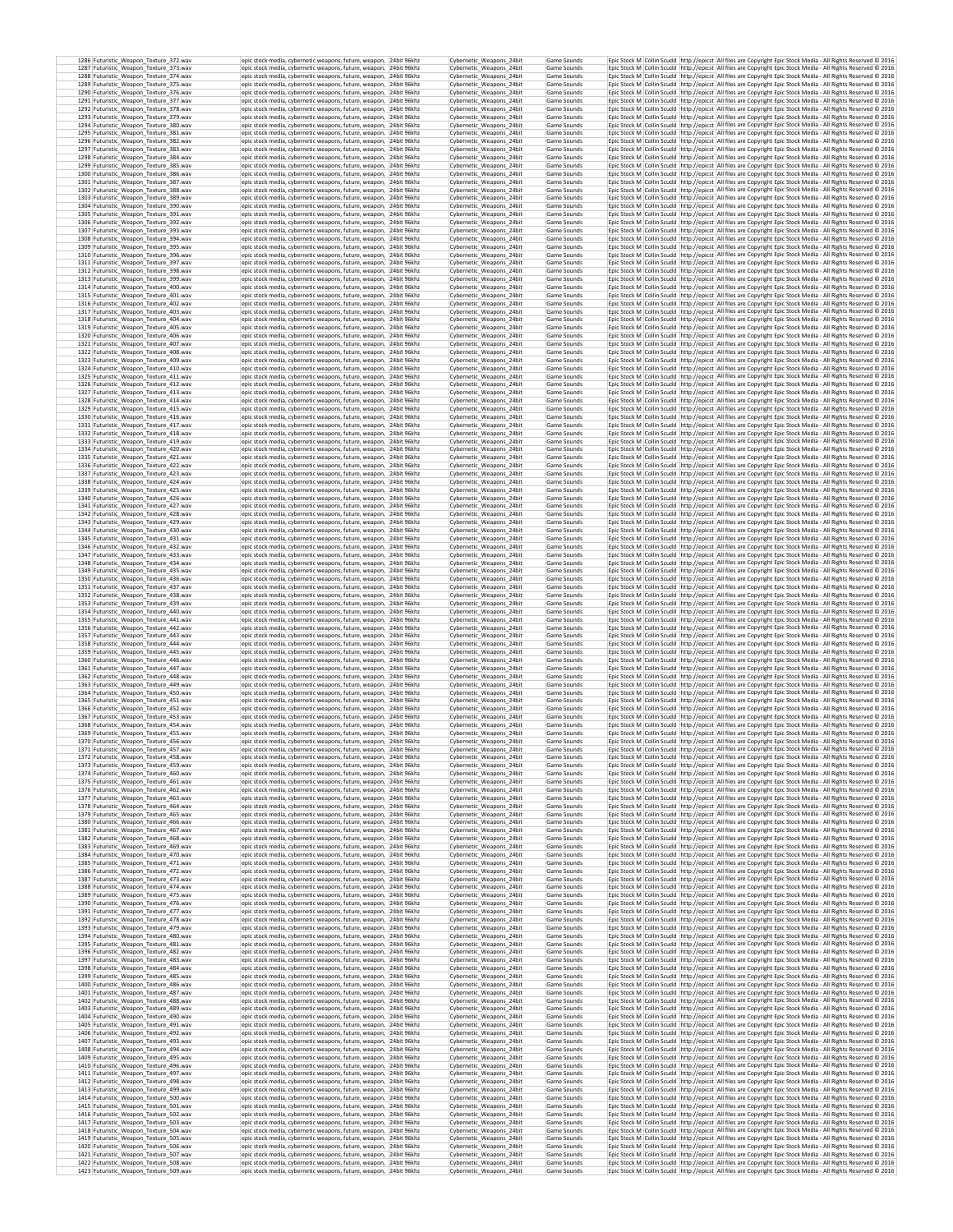| 1424 Futuristic_Weapon_Texture_510.wav<br>1425 Futuristic_Weapon_Texture_511.wav                         | epic stock media, cybernetic weapons, future, weapon, 24bit 96khz<br>epic stock media, cybernetic weapons, future, weapon, 24bit 96khz                                                                                                       | Cybernetic_Weapons_24bit<br>Cybernetic_Weapons_24bit | Game Sounds<br>Game Sounds |  | Epic Stock M Collin Scudd http://epicst All files are Copyright Epic Stock Media - All Rights Reserved @ 2016<br>Epic Stock M Collin Scudd http://epicst All files are Copyright Epic Stock Media - All Rights Reserved @ 2016             |
|----------------------------------------------------------------------------------------------------------|----------------------------------------------------------------------------------------------------------------------------------------------------------------------------------------------------------------------------------------------|------------------------------------------------------|----------------------------|--|--------------------------------------------------------------------------------------------------------------------------------------------------------------------------------------------------------------------------------------------|
| 1426 Futuristic Weapon Texture 512.wav                                                                   | epic stock media, cybernetic weapons, future, weapon, 24bit 96khz                                                                                                                                                                            | Cybernetic Weapons 24bit                             | Game Sounds                |  | Epic Stock M   Collin Scudd   http://epicst   All files are Copyright Epic Stock Media - All Rights Reserved @ 2016                                                                                                                        |
| 1427 Futuristic Weapon Texture 513.wav<br>1428 9mm Hand Gun Gun Shot Single 2.wav                        | epic stock media, cybernetic weapons, future, weapon, 24bit 96khz<br>epic stock media, cybernetic weapons, organic, weapon 24bit 96khz                                                                                                       | Cybernetic Weapons 24bit<br>Cybernetic Weapons 24bit | Game Sounds<br>Game Sounds |  | Epic Stock M   Collin Scudd   http://epicst   All files are Copyright Epic Stock Media - All Rights Reserved @ 2016<br>Epic Stock M   Collin Scudd   http://epicst   All files are Copyright Epic Stock Media - All Rights Reserved @ 2016 |
| 1429 9mm_Hand_Gun_Gun_Shot_Single_3_Burst.wav<br>1430 9mm Hand Gun Gun Shot Single 4 Burst.wav           | epic stock media, cybernetic weapons, organic, weapon 24bit 96khz<br>epic stock media, cybernetic weapons, organic, weapon 24bit 96khz                                                                                                       | Cybernetic_Weapons_24bit<br>Cyhernetic Weanons 24bit | Game Sounds<br>Game Sounds |  | Epic Stock M Collin Scudd http://epicst All files are Copyright Epic Stock Media - All Rights Reserved © 2016<br>Epic Stock M Collin Scudd http://epicst All files are Copyright Epic Stock Media - All Rights Reserved C 2016             |
| 1431 12_Gauge_Pump_Shotgun_Shot_1.wav                                                                    | epic stock media, cybernetic weapons, organic, weapon 24bit 96khz                                                                                                                                                                            | Cybernetic_Weapons_24bit                             | Game Sounds                |  | Epic Stock M Collin Scudd http://epicst All files are Copyright Epic Stock Media - All Rights Reserved C 2016                                                                                                                              |
| 1432 12_Gauge_Pump_Shotgun_Shot_2.wav<br>1433 12_Gauge_Pump_Shotgun_Shot_3.wav                           | epic stock media, cybernetic weapons, organic, weapon 24bit 96khz<br>epic stock media, cybernetic weapons, organic, weapon 24bit 96khz                                                                                                       | Cybernetic_Weapons_24bit<br>Cybernetic_Weapons_24bit | Game Sounds<br>Game Sounds |  | Epic Stock M Collin Scudd http://epicst All files are Copyright Epic Stock Media - All Rights Reserved @ 2016<br>Epic Stock M Collin Scudd http://epicst All files are Copyright Epic Stock Media - All Rights Reserved @ 2016             |
| 1434 12 Gauge Pump Shotgun Shot 4.wav<br>1435 12_Gauge_Pump_Shotgun_Shot_5.wav                           | epic stock media, cybernetic weapons, organic, weapon 24bit 96khz<br>epic stock media, cybernetic weapons, organic, weapon 24bit 96khz                                                                                                       | Cybernetic_Weapons_24bit<br>Cybernetic_Weapons_24bit | Game Sounds<br>Game Sounds |  | Epic Stock M Collin Scudd http://epicst All files are Copyright Epic Stock Media - All Rights Reserved @ 2016<br>Epic Stock M Collin Scudd http://epicst All files are Copyright Epic Stock Media - All Rights Reserved @ 2016             |
| 1436 12 Gauge Pump Shotgun Shot 6.wav<br>1437 300_Blackout_Suppressed_Sniper_Gun_Shot_1.wav              | epic stock media, cybernetic weapons, organic, weapon 24bit 96khz<br>epic stock media, cybernetic weapons, organic, weapon 24bit 96khz                                                                                                       | Cybernetic_Weapons_24bit<br>Cybernetic_Weapons_24bit | Game Sounds<br>Game Sounds |  | Epic Stock M Collin Scudd http://epicst All files are Copyright Epic Stock Media - All Rights Reserved @ 2016<br>Epic Stock M Collin Scudd http://epicst All files are Copyright Epic Stock Media - All Rights Reserved @ 2016             |
| 1438 300_Blackout_Suppressed_Sniper_Gun_Shot_2.wav                                                       | epic stock media, cybernetic weapons, organic, weapon 24bit 96khz                                                                                                                                                                            | Cybernetic_Weapons_24bit                             | Game Sounds                |  | Epic Stock M Collin Scudd http://epicst All files are Copyright Epic Stock Media - All Rights Reserved © 2016                                                                                                                              |
| 1439 300_Blackout_Suppressed_Sniper_Gun_Shot_3.wav<br>1440 300_Blackout_Suppressed_Sniper_Gun_Shot_4.wav | epic stock media, cybernetic weapons, organic, weapon 24bit 96khz<br>epic stock media, cybernetic weapons, organic, weapon 24bit 96khz                                                                                                       | Cybernetic Weapons 24bit<br>Cybernetic_Weapons_24bit | Game Sounds<br>Game Sounds |  | Epic Stock M Collin Scudd http://epicst All files are Copyright Epic Stock Media - All Rights Reserved @ 2016<br>Epic Stock M Collin Scudd http://epicst All files are Copyright Epic Stock Media - All Rights Reserved @ 2016             |
| 1441 357_Magnum_Gun_Shot_1.wav<br>1442 357 Magnum Gun Shot 2.wav                                         | epic stock media, cybernetic weapons, organic, weapon 24bit 96khz<br>epic stock media, cybernetic weapons, organic, weapon 24bit 96khz                                                                                                       | Cybernetic Weapons 24bit<br>Cybernetic Weapons 24bit | Game Sounds<br>Game Sounds |  | Epic Stock M Collin Scudd http://epicst All files are Copyright Epic Stock Media - All Rights Reserved © 2016<br>Epic Stock M Collin Scudd http://epicst All files are Copyright Epic Stock Media - All Rights Reserved © 2016             |
| 1443 357 Magnum Gun Shot 3.way<br>1444 375_Lever_Action_Rifle_Gun_Shot_1.wav                             | epic stock media, cybernetic weapons, organic, weapon 24bit 96khz<br>epic stock media, cybernetic weapons, organic, weapon 24bit 96khz                                                                                                       | Cybernetic Weapons 24bit<br>Cybernetic Weapons 24bit | Game Sounds<br>Game Sounds |  | Epic Stock M Collin Scudd http://epicst All files are Copyright Epic Stock Media - All Rights Reserved © 2016<br>Epic Stock M Collin Scudd http://epicst All files are Copyright Epic Stock Media - All Rights Reserved © 2016             |
| 1445 375 Lever Action Rifle Gun Shot 2.wav                                                               | epic stock media, cybernetic weapons, organic, weapon 24bit 96khz                                                                                                                                                                            | Cybernetic Weapons 24bit                             | Game Sounds                |  | Epic Stock M   Collin Scudd   http://epicst   All files are Copyright Epic Stock Media - All Rights Reserved @ 2016                                                                                                                        |
| 1446 375 Lever Action Rifle Gun Shot 3.wav<br>1447 375 Lever Action Rifle Gun Shot 4 Cock.wav            | epic stock media, cybernetic weapons, organic, weapon 24bit 96khz<br>epic stock media, cybernetic weapons, organic, weapon 24bit 96khz                                                                                                       | Cybernetic Weapons 24bit<br>Cybernetic Weapons 24bit | Game Sounds<br>Game Sounds |  | Epic Stock M Collin Scudd http://epicst All files are Copyright Epic Stock Media - All Rights Reserved @ 2016<br>Epic Stock M Collin Scudd http://epicst All files are Copyright Epic Stock Media - All Rights Reserved © 2016             |
| 1448 375_Lever_Action_Rifle_Gun_Shot_5.wav<br>1449 1911 Pistol 45 Caliber Gun Shot 1.wav                 | epic stock media, cybernetic weapons, organic, weapon 24bit 96khz<br>epic stock media, cybernetic weapons, organic, weapon 24bit 96khz                                                                                                       | Cybernetic_Weapons_24bit<br>Cybernetic Weapons 24bit | Game Sounds<br>Game Sounds |  | Epic Stock M Collin Scudd http://epicst All files are Copyright Epic Stock Media - All Rights Reserved @ 2016<br>Epic Stock M Collin Scudd http://epicst All files are Copyright Epic Stock Media - All Rights Reserved @ 2016             |
| 1450 1911_Pistol_45_Caliber_Gun_Shot_Burst.wav<br>1451 3030_Lever_Action_Rifle_Gun_Shot_1.wav            | epic stock media, cybernetic weapons, organic, weapon 24bit 96khz<br>epic stock media, cybernetic weapons, organic, weapon 24bit 96khz                                                                                                       | Cybernetic Weapons 24bit<br>Cybernetic_Weapons_24bit | Game Sounds<br>Game Sounds |  | Epic Stock M Collin Scudd http://epicst All files are Copyright Epic Stock Media - All Rights Reserved @ 2016<br>Epic Stock M Collin Scudd http://epicst All files are Copyright Epic Stock Media - All Rights Reserved @ 2016             |
| 1452 3030_Lever_Action_Rifle_Gun_Shot_2.wav                                                              | epic stock media, cybernetic weapons, organic, weapon 24bit 96khz                                                                                                                                                                            | Cybernetic_Weapons_24bit                             | Game Sounds                |  | Epic Stock M Collin Scudd http://epicst All files are Copyright Epic Stock Media - All Rights Reserved @ 2016                                                                                                                              |
| 1453 Ar-10_with_Flash_Suppressor_Gun_Shot_1.wav<br>1454 Ar-10_with_Flash_Suppressor_Gun_Shot_2.wav       | epic stock media, cybernetic weapons, organic, weapon 24bit 96khz<br>epic stock media, cybernetic weapons, organic, weapon 24bit 96khz                                                                                                       | Cybernetic_Weapons_24bit<br>Cybernetic Weapons 24bit | Game Sounds<br>Game Sounds |  | Epic Stock M Collin Scudd http://epicst All files are Copyright Epic Stock Media - All Rights Reserved @ 2016<br>Epic Stock M Collin Scudd http://epicst All files are Copyright Epic Stock Media - All Rights Reserved @ 2016             |
| 1455 Ar-10_with_Flash_Suppressor_Gun_Shot_3.wav                                                          | epic stock media, cybernetic weapons, organic, weapon 24bit 96khz<br>1456 Ar-10_with_Flash_Suppressor_Gun_Shot_4_Rapid.wav epic stock media, cybernetic weapons, organic, weapon 24bit 96khz                                                 | Cybernetic_Weapons_24bit<br>Cybernetic_Weapons_24bit | Game Sounds<br>Game Sounds |  | Epic Stock M Collin Scudd http://epicst All files are Copyright Epic Stock Media - All Rights Reserved @ 2016<br>Epic Stock M Collin Scudd http://epicst All files are Copyright Epic Stock Media - All Rights Reserved @ 2016             |
| 1457 AR-15 556 Gun Shot 1.wav                                                                            | epic stock media, cybernetic weapons, organic, weapon 24bit 96khz                                                                                                                                                                            | Cybernetic Weapons 24bit                             | Game Sounds<br>Game Sounds |  | Epic Stock M Collin Scudd http://epicst All files are Copyright Epic Stock Media - All Rights Reserved @ 2016                                                                                                                              |
| 1458 AR-15 556 Gun Shot 2.wav<br>1459 AR-15_556_Gun_Shot_3_Burst.wav                                     | epic stock media, cybernetic weapons, organic, weapon 24bit 96khz<br>epic stock media, cybernetic weapons, organic, weapon 24bit 96khz                                                                                                       | Cybernetic Weapons 24bit<br>Cybernetic_Weapons_24bit | Game Sounds                |  | Epic Stock M Collin Scudd http://epicst All files are Copyright Epic Stock Media - All Rights Reserved @ 2016<br>Epic Stock M Collin Scudd http://epicst All files are Copyright Epic Stock Media - All Rights Reserved @ 2016             |
| 1460 AR-15 556 Gun Shot 4 Rapid.wav<br>1461 Ar-15 OP Gun Shot 2.way                                      | epic stock media, cybernetic weapons, organic, weapon 24bit 96khz<br>epic stock media, cybernetic weapons, organic, weapon 24bit 96khz                                                                                                       | Cybernetic Weapons 24bit<br>Cybernetic Weapons 24bit | Game Sounds<br>Game Sounds |  | Epic Stock M Collin Scudd   http://epicst   All files are Copyright Epic Stock Media - All Rights Reserved @ 2016<br>Epic Stock M Collin Scudd http://epicst All files are Copyright Epic Stock Media - All Rights Reserved © 2016         |
| 1462 Ar-15 OP Gun Shot 3.wav<br>1463 Ar-15 OP Gun Shot 4.way                                             | epic stock media, cybernetic weapons, organic, weapon 24bit 96khz<br>epic stock media, cybernetic weapons, organic, weapon 24bit 96khz                                                                                                       | Cybernetic Weapons 24bit<br>Cybernetic_Weapons_24bit | Game Sounds<br>Game Sounds |  | Epic Stock M Collin Scudd   http://epicst   All files are Copyright Epic Stock Media - All Rights Reserved @ 2016<br>Epic Stock M Collin Scudd http://epicst All files are Copyright Epic Stock Media - All Rights Reserved @ 2016         |
| 1464 Ar-15 OP Gun Shot 5.way                                                                             | epic stock media, cybernetic weapons, organic, weapon 24bit 96khz                                                                                                                                                                            | Cybernetic Weapons 24bit                             | Game Sounds<br>Game Sounds |  | Epic Stock M   Collin Scudd   http://epicst   All files are Copyright Epic Stock Media - All Rights Reserved © 2016                                                                                                                        |
| 1465 Ar-15 OP Gun Shot 6.wav<br>1466 Ar-15 OP Gun Shot 7.wav                                             | epic stock media, cybernetic weapons, organic, weapon 24bit 96khz<br>epic stock media, cybernetic weapons, organic, weapon 24bit 96khz                                                                                                       | Cybernetic Weapons 24bit<br>Cybernetic Weapons 24bit | Game Sounds                |  | Epic Stock M   Collin Scudd   http://epicst   All files are Copyright Epic Stock Media - All Rights Reserved @ 2016<br>Epic Stock M   Collin Scudd   http://epicst   All files are Copyright Epic Stock Media - All Rights Reserved @ 2016 |
| 1467 Ar-15 OP Gun Shot 8 Burst.way<br>1468 Ar-15 OP Gun Shot 9 Burst.wav                                 | epic stock media, cybernetic weapons, organic, weapon 24bit 96khz<br>epic stock media, cybernetic weapons, organic, weapon 24bit 96khz                                                                                                       | Cybernetic_Weapons_24bit<br>Cybernetic Weapons 24bit | Game Sounds<br>Game Sounds |  | Epic Stock M Collin Scudd http://epicst All files are Copyright Epic Stock Media - All Rights Reserved @ 2016<br>Epic Stock M Collin Scudd http://epicst All files are Copyright Epic Stock Media - All Rights Reserved © 2016             |
| 1469 Ar-15_OP_Gun_Shot_10_Burst.wav<br>1470 Ar-15 OP Gun Shot 11 Burst.wav                               | epic stock media, cybernetic weapons, organic, weapon 24bit 96khz<br>epic stock media, cybernetic weapons, organic, weapon 24bit 96khz                                                                                                       | Cybernetic Weapons 24bit<br>Cybernetic_Weapons_24bit | Game Sounds<br>Game Sounds |  | Epic Stock M Collin Scudd http://epicst All files are Copyright Epic Stock Media - All Rights Reserved @ 2016<br>Epic Stock M Collin Scudd http://epicst All files are Copyright Epic Stock Media - All Rights Reserved @ 2016             |
| 1471 Ar-15_OP_Gun_Shot_12.wav<br>1472 Ar-15_OP_Gun_Shot_13.wav                                           | epic stock media, cybernetic weapons, organic, weapon 24bit 96khz<br>epic stock media, cybernetic weapons, organic, weapon 24bit 96khz                                                                                                       | Cybernetic_Weapons_24bit<br>Cybernetic_Weapons_24bit | Game Sounds<br>Game Sounds |  | Epic Stock M Collin Scudd http://epicst All files are Copyright Epic Stock Media - All Rights Reserved @ 2016<br>Epic Stock M Collin Scudd http://epicst All files are Copyright Epic Stock Media - All Rights Reserved @ 2016             |
| 1473 Ar-15_OP_Gun_Shto_1.wav                                                                             | epic stock media, cybernetic weapons, organic, weapon 24bit 96khz                                                                                                                                                                            | Cybernetic_Weapons_24bit                             | Game Sounds                |  | Epic Stock M Collin Scudd http://epicst All files are Copyright Epic Stock Media - All Rights Reserved @ 2016                                                                                                                              |
| 1474 Bar_Gun_Shot_1.wav<br>1475 Bar_Gun_Shot_2.wav                                                       | epic stock media, cybernetic weapons, organic, weapon 24bit 96khz<br>epic stock media, cybernetic weapons, organic, weapon 24bit 96khz                                                                                                       | Cybernetic_Weapons_24bit<br>Cybernetic Weapons 24bit | Game Sounds<br>Game Sounds |  | Epic Stock M Collin Scudd http://epicst All files are Copyright Epic Stock Media - All Rights Reserved @ 2016<br>Epic Stock M Collin Scudd http://epicst All files are Copyright Epic Stock Media - All Rights Reserved @ 2016             |
| 1476 Bar_Gun_Shot_3.wav<br>1477 CMG_Mutant_Rifle_Gun_Shot_1.wav                                          | epic stock media, cybernetic weapons, organic, weapon 24bit 96khz<br>epic stock media, cybernetic weapons, organic, weapon 24bit 96khz                                                                                                       | Cybernetic_Weapons_24bit<br>Cybernetic Weapons 24bit | Game Sounds<br>Game Sounds |  | Epic Stock M Collin Scudd http://epicst All files are Copyright Epic Stock Media - All Rights Reserved @ 2016<br>Epic Stock M Collin Scudd http://epicst All files are Copyright Epic Stock Media - All Rights Reserved @ 2016             |
| 1478 CMG_Mutant_Rifle_Gun_Shot_2.wav<br>1479 CMG_Mutant_Rifle_Gun_Shot_3_Burst.wav                       | epic stock media, cybernetic weapons, organic, weapon 24bit 96khz<br>epic stock media, cybernetic weapons, organic, weapon 24bit 96khz                                                                                                       | Cybernetic_Weapons_24bit<br>Cybernetic_Weapons_24bit | Game Sounds<br>Game Sounds |  | Epic Stock M Collin Scudd http://epicst All files are Copyright Epic Stock Media - All Rights Reserved @ 2016<br>Epic Stock M Collin Scudd http://epicst All files are Copyright Epic Stock Media - All Rights Reserved @ 2016             |
| 1480 CMG Mutant Rifle Gun Shot 4 Burst.way<br>1481 Distant Gun Shot 1.wav                                | epic stock media, cybernetic weapons, organic, weapon 24bit 96khz<br>epic stock media, cybernetic weapons, organic, weapon 24bit 96khz                                                                                                       | Cybernetic Weapons 24bit<br>Cybernetic Weapons 24bit | Game Sound:<br>Game Sounds |  | Epic Stock M Collin Scudd http://epicst All files are Copyright Epic Stock Media - All Rights Reserved © 2016<br>Epic Stock M Collin Scudd   http://epicst   All files are Copyright Epic Stock Media - All Rights Reserved @ 2016         |
| 1482 Double_Barrel_Shotgun_Shot_1.wav                                                                    | epic stock media, cybernetic weapons, organic, weapon 24bit 96khz                                                                                                                                                                            | Cybernetic_Weapons_24bit                             | Game Sounds                |  | Epic Stock M Collin Scudd http://epicst All files are Copyright Epic Stock Media - All Rights Reserved © 2016                                                                                                                              |
| 1483 Double Barrel Shotgun Shot 2.wav<br>1484 Double Barrel Shotgun Shot 3.wav                           | epic stock media, cybernetic weapons, organic, weapon 24bit 96khz<br>epic stock media, cybernetic weapons, organic, weapon 24bit 96khz                                                                                                       | Cybernetic Weapons 24bit<br>Cybernetic Weapons 24bit | Game Sounds<br>Game Sounds |  | Epic Stock M Collin Scudd http://epicst All files are Copyright Epic Stock Media - All Rights Reserved @ 2016<br>Epic Stock M Collin Scudd http://epicst All files are Copyright Epic Stock Media - All Rights Reserved © 2016             |
| 1485 Double Barrel Shotgun Shot 4.wav<br>1486 Glock_Handgun_Pistol_Shot_1.wav                            | epic stock media, cybernetic weapons, organic, weapon 24bit 96khz<br>epic stock media, cybernetic weapons, organic, weapon 24bit 96khz                                                                                                       | Cybernetic Weapons 24bit<br>Cybernetic_Weapons_24bit | Game Sounds<br>Game Sounds |  | Epic Stock M   Collin Scudd   http://epicst   All files are Copyright Epic Stock Media - All Rights Reserved @ 2016<br>Epic Stock M Collin Scudd http://epicst All files are Copyright Epic Stock Media - All Rights Reserved @ 2016       |
| 1487 Glock_Handgun_Pistol_Shot_2.wav<br>1488 Glock Handgun Pistol Shot 3.wav                             | epic stock media, cybernetic weapons, organic, weapon 24bit 96khz<br>epic stock media, cybernetic weapons, organic, weapon 24bit 96khz                                                                                                       | Cybernetic Weapons 24bit<br>Cybernetic Weapons 24bit | Game Sounds<br>Game Sounds |  | Epic Stock M   Collin Scudd   http://epicst   All files are Copyright Epic Stock Media - All Rights Reserved © 2016<br>Epic Stock M Collin Scudd http://epicst All files are Copyright Epic Stock Media - All Rights Reserved @ 2016       |
| 1489 Hand Gun Gun Shot Single 1.wav<br>1490 Hand_Gun_Gun_Shot_Single_2.wav                               | epic stock media, cybernetic weapons, organic, weapon 24bit 96khz<br>epic stock media, cybernetic weapons, organic, weapon 24bit 96khz                                                                                                       | Cybernetic Weapons 24bit<br>Cybernetic_Weapons_24bit | Game Sounds<br>Game Sounds |  | Epic Stock M Collin Scudd http://epicst All files are Copyright Epic Stock Media - All Rights Reserved @ 2016<br>Epic Stock M Collin Scudd http://epicst All files are Copyright Epic Stock Media - All Rights Reserved @ 2016             |
| 1491 M-1 Carbine Gun Shot 1.wav<br>1492 M-1_Carbine_Gun_Shot_2.wav                                       | epic stock media, cybernetic weapons, organic, weapon 24bit 96khz<br>epic stock media, cybernetic weapons, organic, weapon 24bit 96khz                                                                                                       | Cybernetic_Weapons_24bit<br>Cybernetic Weapons 24bit | Game Sounds<br>Game Sounds |  | Epic Stock M Collin Scudd http://epicst All files are Copyright Epic Stock Media - All Rights Reserved @ 2016<br>Epic Stock M Collin Scudd http://epicst All files are Copyright Epic Stock Media - All Rights Reserved @ 2016             |
| 1493 M-1_Carbine_Gun_Shot_3.wav                                                                          | epic stock media, cybernetic weapons, organic, weapon 24bit 96khz                                                                                                                                                                            | Cybernetic_Weapons_24bit                             | Game Sounds                |  | Epic Stock M Collin Scudd http://epicst All files are Copyright Epic Stock Media - All Rights Reserved @ 2016                                                                                                                              |
| 1494 M-16_Gun_Shot_1.wav<br>1495 M-16 Gun Shot 2.wav                                                     | epic stock media, cybernetic weapons, organic, weapon 24bit 96khz<br>epic stock media, cybernetic weapons, organic, weapon 24bit 96khz                                                                                                       | Cybernetic_Weapons_24bit<br>Cybernetic Weapons 24bit | Game Sounds<br>Game Sounds |  | Epic Stock M Collin Scudd http://epicst All files are Copyright Epic Stock Media - All Rights Reserved @ 2016<br>Epic Stock M Collin Scudd http://epicst All files are Copyright Epic Stock Media - All Rights Reserved @ 2016             |
| 1496 M-16_Gun_Shot_3.wav<br>1497 M-16_Gun_Shot_4.wav                                                     | epic stock media, cybernetic weapons, organic, weapon 24bit 96khz<br>epic stock media, cybernetic weapons, organic, weapon 24bit 96khz                                                                                                       | Cybernetic Weapons 24bit<br>Cybernetic_Weapons_24bit | Game Sounds<br>Game Sounds |  | Epic Stock M Collin Scudd http://epicst All files are Copyright Epic Stock Media - All Rights Reserved @ 2016<br>Epic Stock M Collin Scudd http://epicst All files are Copyright Epic Stock Media - All Rights Reserved @ 2016             |
| 1498 M-16_Gun_Shot_5.wav<br>1499 M-16_Gun_Shot_6_Rapid.wav                                               | epic stock media, cybernetic weapons, organic, weapon 24bit 96khz<br>epic stock media, cybernetic weapons, organic, weapon 24bit 96khz                                                                                                       | Cybernetic_Weapons_24bit<br>Cybernetic_Weapons_24bit | Game Sounds<br>Game Sounds |  | Epic Stock M   Collin Scudd   http://epicst   All files are Copyright Epic Stock Media - All Rights Reserved © 2016<br>Epic Stock M Collin Scudd http://epicst All files are Copyright Epic Stock Media - All Rights Reserved @ 2016       |
| 1500 Magizine Chamber Cock.way<br>1501 Magizine_Chamber_Cock_2.wav                                       | epic stock media, cybernetic weapons, organic, weapon 24bit 96khz<br>epic stock media, cybernetic weapons, organic, weapon 24bit 96khz                                                                                                       | Cybernetic Weapons 24bit<br>Cybernetic_Weapons_24bit | Game Sounds<br>Game Sounds |  | Epic Stock M Collin Scudd   http://epicst   All files are Copyright Epic Stock Media - All Rights Reserved @ 2016<br>Epic Stock M Collin Scudd http://epicst All files are Copyright Epic Stock Media - All Rights Reserved @ 2016         |
| 1502 Magizine Chamber Cock 3.way<br>1503 Magizine Chamber Cock 4.way                                     | epic stock media, cybernetic weapons, organic, weapon 24bit 96khz<br>epic stock media, cybernetic weapons, organic, weapon 24bit 96khz                                                                                                       | Cybernetic Weapons 24bit<br>Cybernetic Weapons 24bit | Game Sounds<br>Game Sounds |  | Epic Stock M Collin Scudd http://epicst All files are Copyright Epic Stock Media - All Rights Reserved @ 2016<br>Epic Stock M   Collin Scudd   http://epicst   All files are Copyright Epic Stock Media - All Rights Reserved @ 2016       |
| 1504 Magizine Chamber Cock 5.way                                                                         | epic stock media, cybernetic weapons, organic, weapon 24bit 96khz                                                                                                                                                                            | Cybernetic Weapons 24bit                             | Game Sounds                |  | Epic Stock M   Collin Scudd   http://epicst   All files are Copyright Epic Stock Media - All Rights Reserved © 2016                                                                                                                        |
| 1505 Magizine_Chamber_Cock_6.wav<br>1506 Military_Rifle_Squad_Gun_Shot_Ambience.wav                      | epic stock media, cybernetic weapons, organic, weapon 24bit 96khz<br>epic stock media, cybernetic weapons, organic, weapon 24bit 96khz                                                                                                       | Cybernetic_Weapons_24bit<br>Cybernetic Weapons 24bit | Game Sounds<br>Game Sounds |  | Epic Stock M Collin Scudd http://epicst All files are Copyright Epic Stock Media - All Rights Reserved @ 2016<br>Epic Stock M   Collin Scudd   http://epicst   All files are Copyright Epic Stock Media - All Rights Reserved @ 2016       |
| 1507 Military Rifle Squad Gun Shot Ambience 2.wav<br>1508 Muffled Rifle Gun Shot 1.wav                   | epic stock media, cybernetic weapons, organic, weapon 24bit 96khz<br>epic stock media, cybernetic weapons, organic, weapon 24bit 96khz                                                                                                       | Cybernetic Weapons 24bit<br>Cybernetic Weapons 24bit | Game Sounds<br>Game Sounds |  | Epic Stock M Collin Scudd http://epicst All files are Copyright Epic Stock Media - All Rights Reserved © 2016<br>Epic Stock M Collin Scudd http://epicst All files are Copyright Epic Stock Media - All Rights Reserved @ 2016             |
| 1509 Muffled_Rifle_Gun_Shot_2.wav<br>1510 Muffled Rifle Gun Shot 3 Burst.wav                             | epic stock media, cybernetic weapons, organic, weapon 24bit 96khz<br>epic stock media, cybernetic weapons, organic, weapon  24bit 96kh2                                                                                                      | Cybernetic_Weapons_24bit<br>Cybernetic Weapons 24bit | Game Sounds<br>Game Sounds |  | Epic Stock M Collin Scudd http://epicst All files are Copyright Epic Stock Media - All Rights Reserved C 2016<br>Epic Stock M_Collin Scudd_http://epicst   All files are Copyright Epic Stock Media - All Rights Reserved © 2016           |
| 1511 Rifle_Gun_Shot_Single_1.wav<br>1512 Rifle_Gun_Shot_Single_2.wav                                     | epic stock media, cybernetic weapons, organic, weapon 24bit 96khz<br>epic stock media, cybernetic weapons, organic, weapon 24bit 96khz                                                                                                       | Cybernetic_Weapons_24bit<br>Cybernetic_Weapons_24bit | Game Sounds<br>Game Sounds |  | Epic Stock M Collin Scudd http://epicst All files are Copyright Epic Stock Media - All Rights Reserved © 2016<br>Epic Stock M Collin Scudd http://epicst All files are Copyright Epic Stock Media - All Rights Reserved @ 2016             |
| 1513 Rifle_Gun_Shot_Single_3.wav<br>1514 Rifle_Gun_Shot_Single_4.wav                                     | epic stock media, cybernetic weapons, organic, weapon 24bit 96khz<br>epic stock media, cybernetic weapons, organic, weapon 24bit 96khz                                                                                                       | Cybernetic Weapons 24bit<br>Cybernetic_Weapons_24bit | Game Sounds<br>Game Sounds |  | Epic Stock M Collin Scudd http://epicst All files are Copyright Epic Stock Media - All Rights Reserved @ 2016<br>Epic Stock M Collin Scudd http://epicst All files are Copyright Epic Stock Media - All Rights Reserved © 2016             |
| 1515 Shotgun_Hollywood_Pump.wav                                                                          | epic stock media, cybernetic weapons, organic, weapon 24bit 96khz                                                                                                                                                                            | Cybernetic Weapons 24bit                             | Game Sounds                |  | Epic Stock M Collin Scudd http://epicst All files are Copyright Epic Stock Media - All Rights Reserved @ 2016                                                                                                                              |
| 1516 Shotgun_Hollywood_Pump_2.wav<br>1517 Shotgun_Shot_Volley_1.wav                                      | epic stock media, cybernetic weapons, organic, weapon 24bit 96khz<br>epic stock media, cybernetic weapons, organic, weapon 24bit 96khz                                                                                                       | Cybernetic_Weapons_24bit<br>Cybernetic_Weapons_24bit | Game Sounds<br>Game Sounds |  | Epic Stock M Collin Scudd http://epicst All files are Copyright Epic Stock Media - All Rights Reserved © 2016<br>Epic Stock M Collin Scudd http://epicst All files are Copyright Epic Stock Media - All Rights Reserved @ 2016             |
| 1518 Silenced_AR-15.wav<br>1519 Silenced AR-15 Burst 1.way                                               | epic stock media, cybernetic weapons, organic, weapon 24bit 96khz<br>epic stock media, cybernetic weapons, organic, weapon 24bit 96khz                                                                                                       | Cybernetic Weapons 24bit<br>Cybernetic Weanons 24bit | Game Sounds<br>Game Sounds |  | Epic Stock M Collin Scudd http://epicst All files are Copyright Epic Stock Media - All Rights Reserved @ 2016<br>Epic Stock M   Collin Scudd   http://epicst   All files are Copyright Epic Stock Media - All Rights Reserved @ 2016       |
| 1520 Silenced_Gun_Shot_1.wav<br>1521 Silenced Gun Shot 2 way                                             | epic stock media, cybernetic weapons, organic, weapon 24bit 96khz<br>epic stock media, cybernetic weapons, organic, weapon 24bit 96khz                                                                                                       | Cybernetic_Weapons_24bit<br>Cybernetic_Weapons_24bit | Game Sounds<br>Game Sounds |  | Epic Stock M Collin Scudd http://epicst All files are Copyright Epic Stock Media - All Rights Reserved @ 2016<br>Epic Stock M Collin Scudd http://epicst All files are Copyright Epic Stock Media - All Rights Reserved © 2016             |
| 1522 Silenced Gun Shot 3.way<br>1523 Silenced Gun Shot 4 way                                             | epic stock media, cybernetic weapons, organic, weapon 24bit 96khz<br>epic stock media, cybernetic weapons, organic, weapon 24bit 96khz                                                                                                       | Cybernetic_Weapons_24bit<br>Cybernetic Weapons 24bit | Game Sounds<br>Game Sounds |  | Epic Stock M Collin Scudd http://epicst All files are Copyright Epic Stock Media - All Rights Reserved © 2016<br>Epic Stock M Collin Scudd http://epicst All files are Copyright Epic Stock Media - All Rights Reserved @ 2016             |
| 1524 Silenced Gun Shot 5.wav                                                                             | epic stock media, cybernetic weapons, organic, weapon 24bit 96khz                                                                                                                                                                            | Cybernetic_Weapons_24bit                             | Game Sounds                |  | Epic Stock M Collin Scudd http://epicst All files are Copyright Epic Stock Media - All Rights Reserved @ 2016                                                                                                                              |
| 1525 Silenced Gun Shot 6 Burst.wav<br>1526 Silenced Gun Shot 7 Rapid.way                                 | epic stock media, cybernetic weapons, organic, weapon 24bit 96khz<br>epic stock media, cybernetic weapons, organic, weapon 24bit 96khz                                                                                                       | Cybernetic_Weapons_24bit<br>Cybernetic_Weapons_24bit | Game Sounds<br>Game Sounds |  | Epic Stock M Collin Scudd http://epicst All files are Copyright Epic Stock Media - All Rights Reserved @ 2016<br>Epic Stock M Collin Scudd http://epicst All files are Copyright Epic Stock Media - All Rights Reserved @ 2016             |
| 1527 Silenced Gun Shot 8 Rapid.wav<br>1528 Silenced_Gun_Shot_9_Rapid.wav                                 | epic stock media, cybernetic weapons, organic, weapon 24bit 96khz<br>epic stock media, cybernetic weapons, organic, weapon 24bit 96khz                                                                                                       | Cybernetic Weapons 24bit<br>Cybernetic_Weapons_24bit | Game Sounds<br>Game Sounds |  | Epic Stock M Collin Scudd http://epicst All files are Copyright Epic Stock Media - All Rights Reserved @ 2016<br>Epic Stock M Collin Scudd http://epicst All files are Copyright Epic Stock Media - All Rights Reserved @ 2016             |
| 1529 Sniper_Rifle_Gun_Shot_Single_1.wav<br>1530 Sniper_Rifle_Gun_Shot_Single_2.wav                       | epic stock media, cybernetic weapons, organic, weapon 24bit 96khz<br>epic stock media, cybernetic weapons, organic, weapon 24bit 96khz                                                                                                       | Cybernetic_Weapons_24bit<br>Cybernetic Weapons 24bit | Game Sounds<br>Game Sounds |  | Epic Stock M Collin Scudd http://epicst All files are Copyright Epic Stock Media - All Rights Reserved @ 2016<br>Epic Stock M Collin Scudd http://epicst All files are Copyright Epic Stock Media - All Rights Reserved @ 2016             |
| 1531 Sniper Rifle Gun Shot Single 3.wav<br>1532 Sniper_Rifle_Gun_Shot_Single_6.wav                       | epic stock media, cybernetic weapons, organic, weapon 24bit 96khz<br>epic stock media, cybernetic weapons, organic, weapon 24bit 96khz                                                                                                       | Cybernetic_Weapons_24bit<br>Cybernetic_Weapons_24bit | Game Sounds<br>Game Sounds |  | Epic Stock M Collin Scudd http://epicst All files are Copyright Epic Stock Media - All Rights Reserved © 2016<br>Epic Stock M Collin Scudd http://epicst All files are Copyright Epic Stock Media - All Rights Reserved @ 2016             |
| 1533 Sniper_Rifle_Gun_Shot_Single_7.wav<br>1534 Sniper_Rifle_Gun_Shot_Single_8.wav                       | epic stock media, cybernetic weapons, organic, weapon 24bit 96khz<br>epic stock media, cybernetic weapons, organic, weapon 24bit 96khz                                                                                                       | Cybernetic_Weapons_24bit<br>Cybernetic Weapons 24bit | Game Sounds<br>Game Sounds |  | Epic Stock M Collin Scudd http://epicst All files are Copyright Epic Stock Media - All Rights Reserved © 2016<br>Epic Stock M Collin Scudd http://epicst All files are Copyright Epic Stock Media - All Rights Reserved @ 2016             |
| 1535 Sniper_Rifle_Gun_Shot_Single_9.wav                                                                  | epic stock media, cybernetic weapons, organic, weapon 24bit 96khz                                                                                                                                                                            | Cybernetic_Weapons_24bit                             | Game Sounds                |  | Epic Stock M Collin Scudd http://epicst All files are Copyright Epic Stock Media - All Rights Reserved © 2016                                                                                                                              |
| 1536 Sniper_Rifle_Gun_Shot_Single_10.wav<br>1537 Suppressed_556_Rifle_Gun_Shot_1.wav                     | epic stock media, cybernetic weapons, organic, weapon 24bit 96khz<br>epic stock media, cybernetic weapons, organic, weapon 24bit 96khz                                                                                                       | Cybernetic Weapons 24bit<br>Cybernetic_Weapons_24bit | Game Sounds<br>Game Sounds |  | Epic Stock M   Collin Scudd   http://epicst   All files are Copyright Epic Stock Media - All Rights Reserved © 2016<br>Epic Stock M Collin Scudd http://epicst All files are Copyright Epic Stock Media - All Rights Reserved © 2016       |
| 1538 Suppressed 556 Rifle Gun Shot 2.wav<br>1539 Suppressed_556_Rifle_Gun_Shot_3.wav                     | epic stock media, cybernetic weapons, organic, weapon 24bit 96khz<br>epic stock media, cybernetic weapons, organic, weapon 24bit 96khz                                                                                                       | Cybernetic Weapons 24bit<br>Cybernetic_Weapons_24bit | Game Sounds<br>Game Sounds |  | Epic Stock M Collin Scudd http://epicst All files are Copyright Epic Stock Media - All Rights Reserved @ 2016<br>Epic Stock M Collin Scudd http://epicst All files are Copyright Epic Stock Media - All Rights Reserved @ 2016             |
| 1540 Suppressed_556_Rifle_Gun_Shot_4_Burst.wav<br>1541 Vietnam_M1A1_308_Gun_Shot_1.wav                   | epic stock media, cybernetic weapons, organic, weapon 24bit 96khz<br>epic stock media, cybernetic weapons, organic, weapon 24bit 96khz                                                                                                       | Cybernetic Weapons 24bit<br>Cybernetic_Weapons_24bit | Game Sounds<br>Game Sounds |  | Epic Stock M Collin Scudd   http://epicst   All files are Copyright Epic Stock Media - All Rights Reserved @ 2016<br>Epic Stock M Collin Scudd http://epicst All files are Copyright Epic Stock Media - All Rights Reserved © 2016         |
| 1542 Vietnam_M1A1_308_Gun_Shot_2.wav<br>1543 Vietnam_M1A1_308_Gun_Shot_3_Burst.wav                       | epic stock media, cybernetic weapons, organic, weapon 24bit 96khz<br>epic stock media, cybernetic weapons, organic, weapon 24bit 96khz                                                                                                       | Cybernetic Weapons 24bit<br>Cybernetic_Weapons_24bit | Game Sounds<br>Game Sounds |  | Epic Stock M Collin Scudd http://epicst All files are Copyright Epic Stock Media - All Rights Reserved @ 2016<br>Epic Stock M Collin Scudd http://epicst All files are Copyright Epic Stock Media - All Rights Reserved @ 2016             |
| 1544 Vietnam_M1A1_308_Gun_Shot_4_Rapid.wav<br>1545 Vietnam_M1A1_308_Gun_Shot_5_Steady.wav                | epic stock media, cybernetic weapons, organic, weapon 24bit 96khz<br>epic stock media, cybernetic weapons, organic, weapon 24bit 96khz                                                                                                       | Cybernetic Weapons 24bit<br>Cybernetic_Weapons_24bit | Game Sounds<br>Game Sounds |  | Epic Stock M Collin Scudd http://epicst All files are Copyright Epic Stock Media - All Rights Reserved © 2016<br>Epic Stock M Collin Scudd http://epicst All files are Copyright Epic Stock Media - All Rights Reserved © 2016             |
| 1546 Vietnam_M1A1_308_Gun_Shot_6.wav                                                                     | epic stock media, cybernetic weapons, organic, weapon 24bit 96khz                                                                                                                                                                            | Cybernetic Weapons 24bit                             | Game Sounds                |  | Epic Stock M Collin Scudd http://epicst All files are Copyright Epic Stock Media - All Rights Reserved @ 2016                                                                                                                              |
| 1547 Vietnam_M1A1_308_Gun_Shot_7.wav<br>1548 Vietnam M1A1 308 Gun Shot 8.wav                             | epic stock media, cybernetic weapons, organic, weapon 24bit 96khz<br>epic stock media, cybernetic weapons, organic, weapon 24bit 96khz                                                                                                       | Cybernetic_Weapons_24bit<br>Cybernetic_Weapons_24bit | Game Sounds<br>Game Sounds |  | Epic Stock M Collin Scudd http://epicst All files are Copyright Epic Stock Media - All Rights Reserved © 2016<br>Epic Stock M Collin Scudd http://epicst All files are Copyright Epic Stock Media - All Rights Reserved @ 2016             |
| 1549 Vietnam M1A1 308 Gun Shot 9.wav<br>1550 WWII_Thompson_Sub_Machine_Gun_Shot_1.wav                    | epic stock media, cybernetic weapons, organic, weapon 24bit 96khz<br>epic stock media, cybernetic weapons, organic, weapon 24bit 96khz                                                                                                       | Cybernetic Weapons 24bit<br>Cybernetic_Weapons_24bit | Game Sounds<br>Game Sounds |  | Epic Stock M Collin Scudd http://epicst All files are Copyright Epic Stock Media - All Rights Reserved @ 2016<br>Epic Stock M Collin Scudd http://epicst All files are Copyright Epic Stock Media - All Rights Reserved © 2016             |
|                                                                                                          | 1551 WWII_Thompson_Sub_Machine_Gun_Shot_2_Single.w epic stock media, cybernetic weapons, organic, weapon 24bit 96khz<br>1552 WWII_Thompson_Sub_Machine_Gun_Shot_3_Single.w epic stock media, cybernetic weapons, organic, weapon 24bit 96khz | Cybernetic_Weapons_24bit<br>Cybernetic_Weapons_24bit | Game Sounds<br>Game Sounds |  | Epic Stock M Collin Scudd http://epicst All files are Copyright Epic Stock Media - All Rights Reserved © 2016<br>Epic Stock M Collin Scudd http://epicst All files are Copyright Epic Stock Media - All Rights Reserved © 2016             |
|                                                                                                          | 1553 WWII_Thompson_Sub_Machine_Gun_Shot_4_Burst.wa epic stock media, cybernetic weapons, organic, weapon 24bit 96khz<br>1554 WWII_Thompson_Sub_Machine_Gun_Shot_5_Burst.wa epic stock media, cybernetic weapons, organic, weapon 24bit 96khz | Cybernetic Weapons 24bit<br>Cybernetic_Weapons_24bit | Game Sounds<br>Game Sounds |  | Epic Stock M Collin Scudd http://epicst All files are Copyright Epic Stock Media - All Rights Reserved @ 2016<br>Epic Stock M Collin Scudd http://epicst All files are Copyright Epic Stock Media - All Rights Reserved @ 2016             |
|                                                                                                          | 1555 WWII_Thompson_V.2_Sub_Machine_Gun_Shot_1.wav epic stock media, cybernetic weapons, organic, weapon 24bit 96khz<br>1556 WWII_Thompson_V.2_Sub_Machine_Gun_Shot_2.wav epic stock media, cybernetic weapons, organic, weapon 24bit 96khz   | Cybernetic_Weapons_24bit<br>Cybernetic_Weapons_24bit | Game Sounds<br>Game Sounds |  | Epic Stock M Collin Scudd http://epicst All files are Copyright Epic Stock Media - All Rights Reserved @ 2016<br>Epic Stock M Collin Scudd http://epicst All files are Copyright Epic Stock Media - All Rights Reserved © 2016             |
|                                                                                                          | 1557 WWII_Thompson_V.2_Sub_Machine_Gun_Shot_3.wav epic stock media, cybernetic weapons, organic, weapon 24bit 96khz<br>1558 WWII_Thompson_V.2_Sub_Machine_Gun_Shot_4_Burs epic stock media, cybernetic weapons, organic, weapon 24bit 96khz  | Cybernetic Weapons 24bit<br>Cybernetic_Weapons_24bit | Game Sounds<br>Game Sounds |  | Epic Stock M Collin Scudd http://epicst All files are Copyright Epic Stock Media - All Rights Reserved @ 2016<br>Epic Stock M Collin Scudd http://epicst All files are Copyright Epic Stock Media - All Rights Reserved @ 2016             |
|                                                                                                          | 1559 WWII Thompson V.2 Sub Machine Gun Shot 5.wav epic stock media, cybernetic weapons, organic, weapon 24bit 96khz<br>1560 WWII_Thompson_V.2_Sub_Machine_Gun_Shot_6.wav epic stock media, cybernetic weapons, organic, weapon 24bit 96khz   | Cybernetic Weapons 24bit<br>Cybernetic Weapons 24bit | Game Sounds<br>Game Sounds |  | Epic Stock M Collin Scudd http://epicst All files are Copyright Epic Stock Media - All Rights Reserved @ 2016<br>Epic Stock M Collin Scudd http://epicst All files are Copyright Epic Stock Media - All Rights Reserved @ 2016             |
|                                                                                                          | 1561 WWII Thompson V.2 Sub Machine Gun Shot 7.wav epic stock media, cybernetic weapons, organic, weapon 24bit 96khz                                                                                                                          | Cybernetic Weapons 24bit                             | Game Sounds                |  | Epic Stock M Collin Scudd http://epicst All files are Copyright Epic Stock Media - All Rights Reserved © 2016                                                                                                                              |